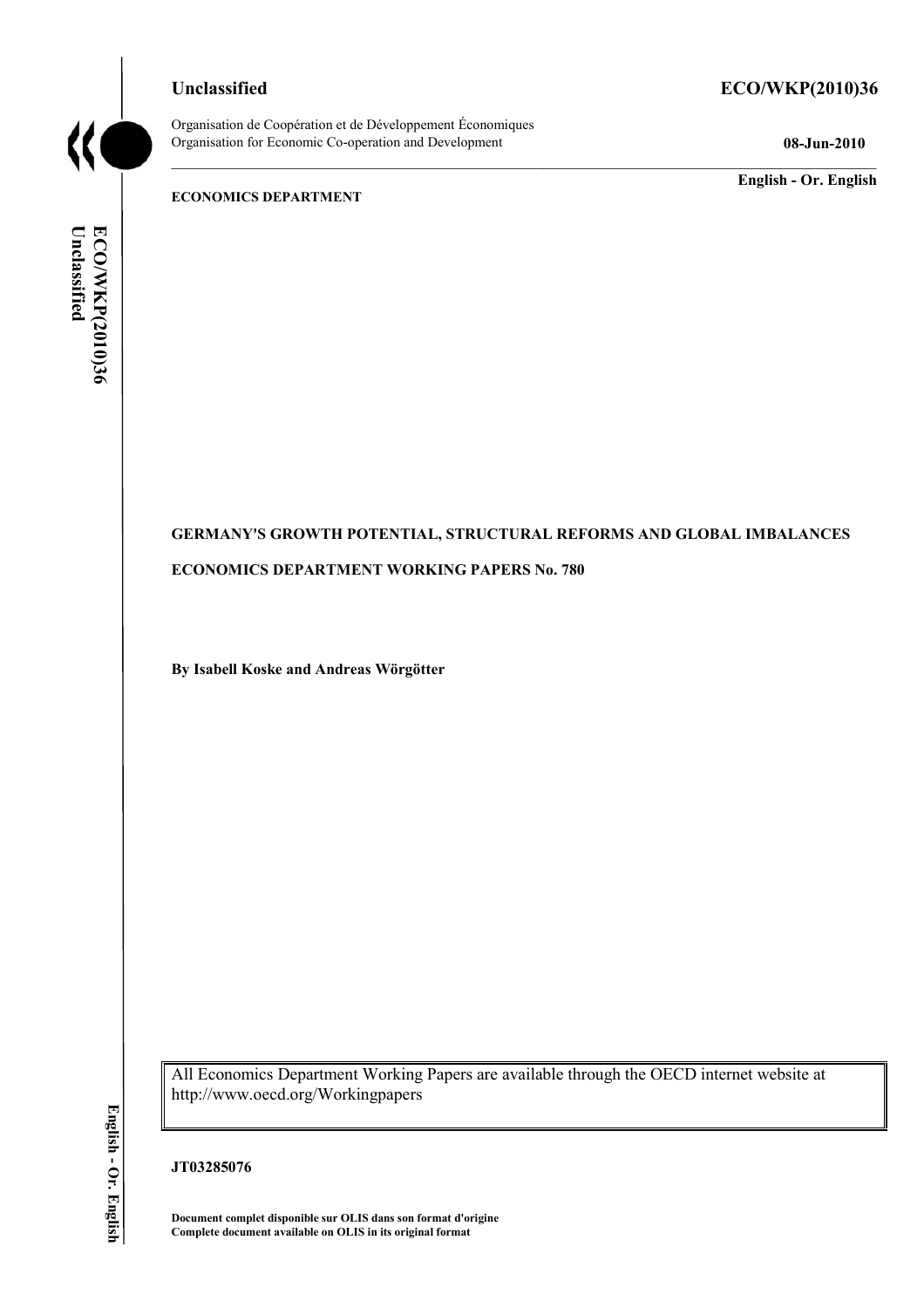### **SUMMARY/RESUME**

# **Germany's growth potential, structural reforms and global imbalances**

The potential growth rate of the economy has been low for a long time and the crisis has had a further adverse impact. The meagre growth performance mainly reflects low growth in a number of services sectors; most manufacturing sectors, by contrast, expanded at a rapid pace in the years preceding the recent crisis, on the back of robust foreign demand. The challenge is to consolidate the past success of the export sector and to broaden it to the whole economy by making the policy framework more conducive to innovation and structural change. Specifically, product market regulation needs to be eased to prevent it from sheltering uncompetitive industries; the framework conditions for innovation need to be improved; the education system needs to be reformed further to supply a sufficiently large pool of highly qualified labour; and immigration policy needs to become more favourable to the immigration of high-skilled. Strengthening Germany's attractiveness as a location for investment would contribute to a higher trend growth rate through lifting barriers to higher growth, which are particular binding in the non-traded goods sector. This would reduce Germany's current account surplus and make a contribution to reduce global imbalances. This paper relates to the *2010 OECD Economic Survey of Germany (www.oecd.org/eco/surveys/germany*).

*JEL Classification:* D24, F16, K2, N3

*Keywords:* Germany; potential growth; global imbalances; structural reforms; product market regulation; innovation; education; migration

**\* \* \* \* \*** 

### **La croissance potentielle de l'Allemagne, des reformes structurelles et les déséquilibres mondiaux**

Le taux de croissance potentiel, faible depuis longtemps, a encore fléchi sous l'effet de la crise. Cette faiblesse tient surtout au manque de dynamisme d'un certain nombre de secteurs de services ; la plupart des branches manufacturières, en revanche, ont connu une expansion rapide au cours des années qui ont précédé la crise, grâce à une demande extérieure soutenue. Il s'agit aujourd'hui de consolider les résultats enregistrés jusqu'ici par les secteurs exportateurs et de faire en sorte que l'économie tout entière suive la même voie, en rendant les politiques publiques plus propices à l'innovation et au changement structurel. En particulier, il faut assouplir la réglementation des marchés des produits afin d'éviter qu'elle ne protège les activités non compétitives, améliorer les conditions cadres de l'innovation, réformer le système éducatif de manière à former un nombre suffisant de travailleurs très qualifiés, et faire en sorte que la politique d'immigration facilite davantage l'entrée de travailleurs hautement qualifiés. Renforcer l'attractivité de l'Allemagne en tant que lieu d'investissement contribuerait à augmenter son taux de croissance potentiel en éliminant les obstacles à la croissance, qui sont particulièrement contraignants dans les secteurs de biens non échangeables. Ceci pourrait réduire l'excédent du compte courant de l'Allemagne et contribuer à réduire les déséquilibres mondiaux. Ce document se rapporte à *l'Étude économique de l'Allemagne de l'OCDE, 2010*, (*www.oecd.org/eco/etudes/allemagne*).

*JEL Classification:* D24, F16, K2, N3

*Mots clés:* Allemagne ; croissance potentielle ; déséquilibre mondiaux ; réformes structurelles ; réglementation des marchés des produits ; innovation ; éducation; migration

# **Copyright OECD 2010**

**Application for permission to reproduce or translate all, or part of, this material should be made to : Head of Publications Service, OECD, 2 rue André-Pascal, 75775 Paris cedex 16, France.**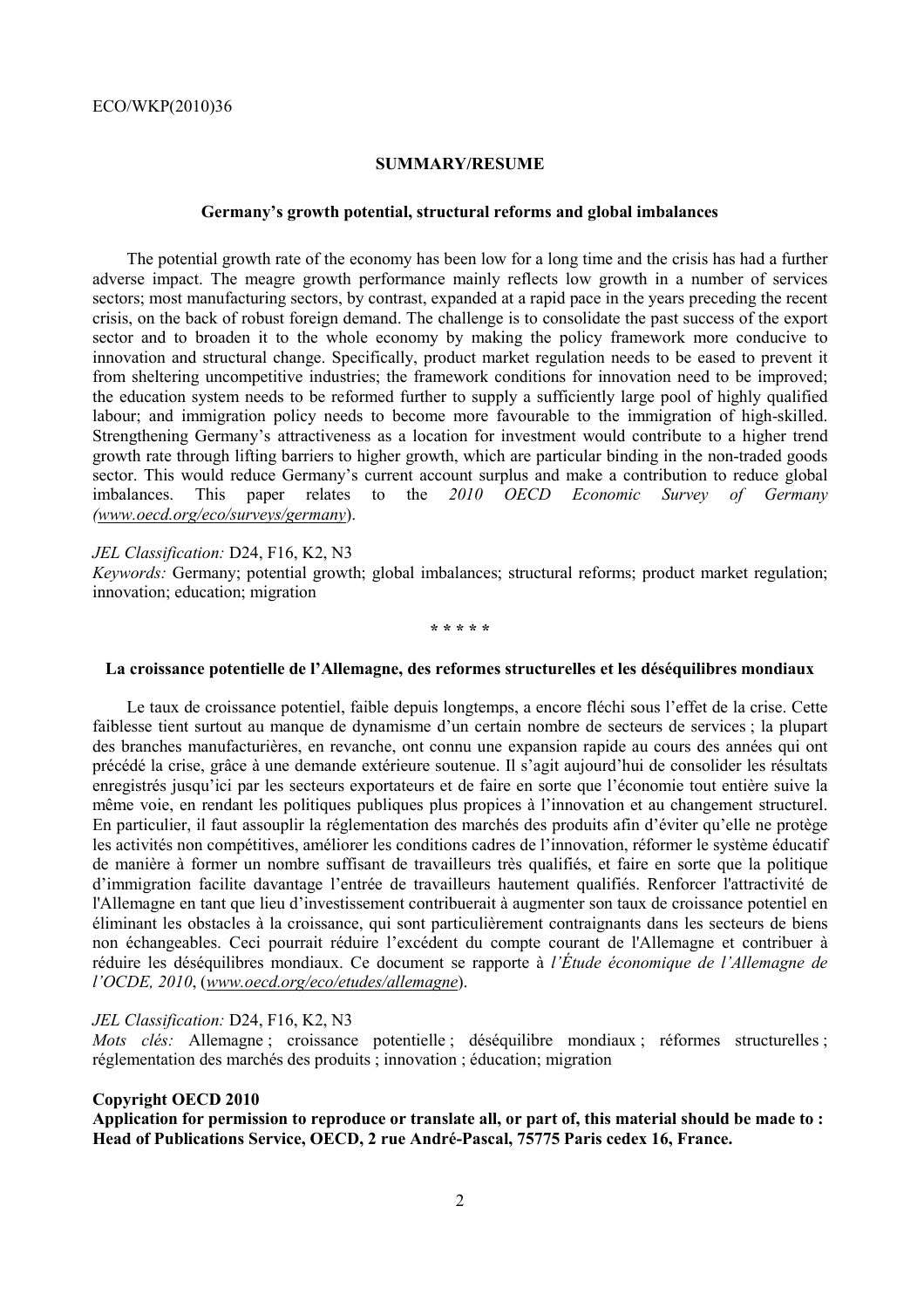# **TABLE OF CONTENTS**

| GERMANY'S GROWTH POTENTIAL, STRUCTURAL REFORMS AND GLOBAL IMBALANCES 5                    |  |
|-------------------------------------------------------------------------------------------|--|
|                                                                                           |  |
|                                                                                           |  |
|                                                                                           |  |
| Economic dynamism needs to be consolidated in export sectors and broadened elsewhere   12 |  |
| by making framework conditions more conducive to innovation and structural change 14      |  |
|                                                                                           |  |
|                                                                                           |  |
|                                                                                           |  |
|                                                                                           |  |
|                                                                                           |  |
|                                                                                           |  |
|                                                                                           |  |
|                                                                                           |  |
|                                                                                           |  |
|                                                                                           |  |
|                                                                                           |  |
| The free movement of workers from the new EU member countries was postponed33             |  |
|                                                                                           |  |
| ANNEX A1 WHAT FACTORS WERE BEHIND THE GERMAN EXPORT BOOM? 47                              |  |
|                                                                                           |  |
|                                                                                           |  |

# **Tables**

# **Figures**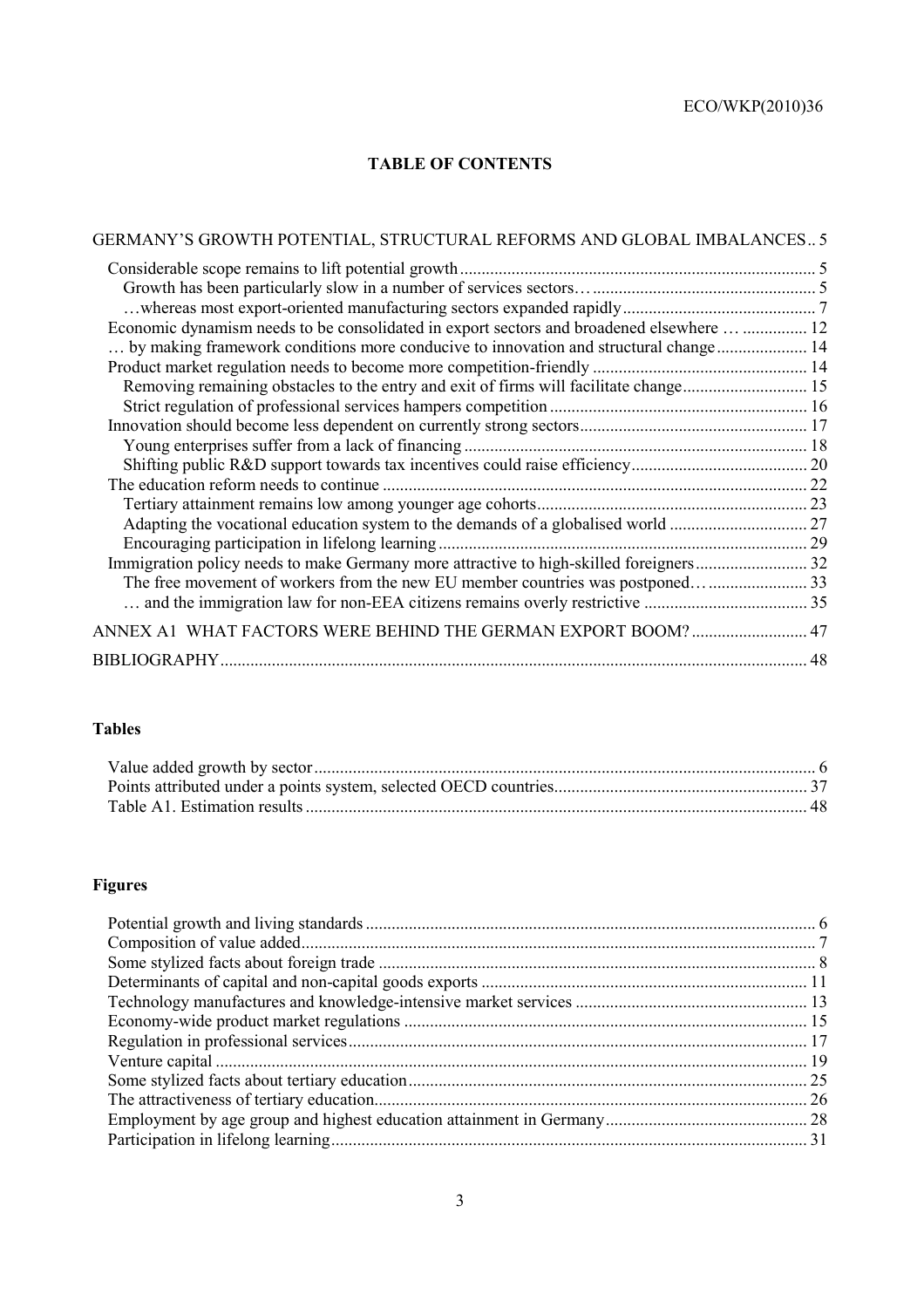# **Boxes**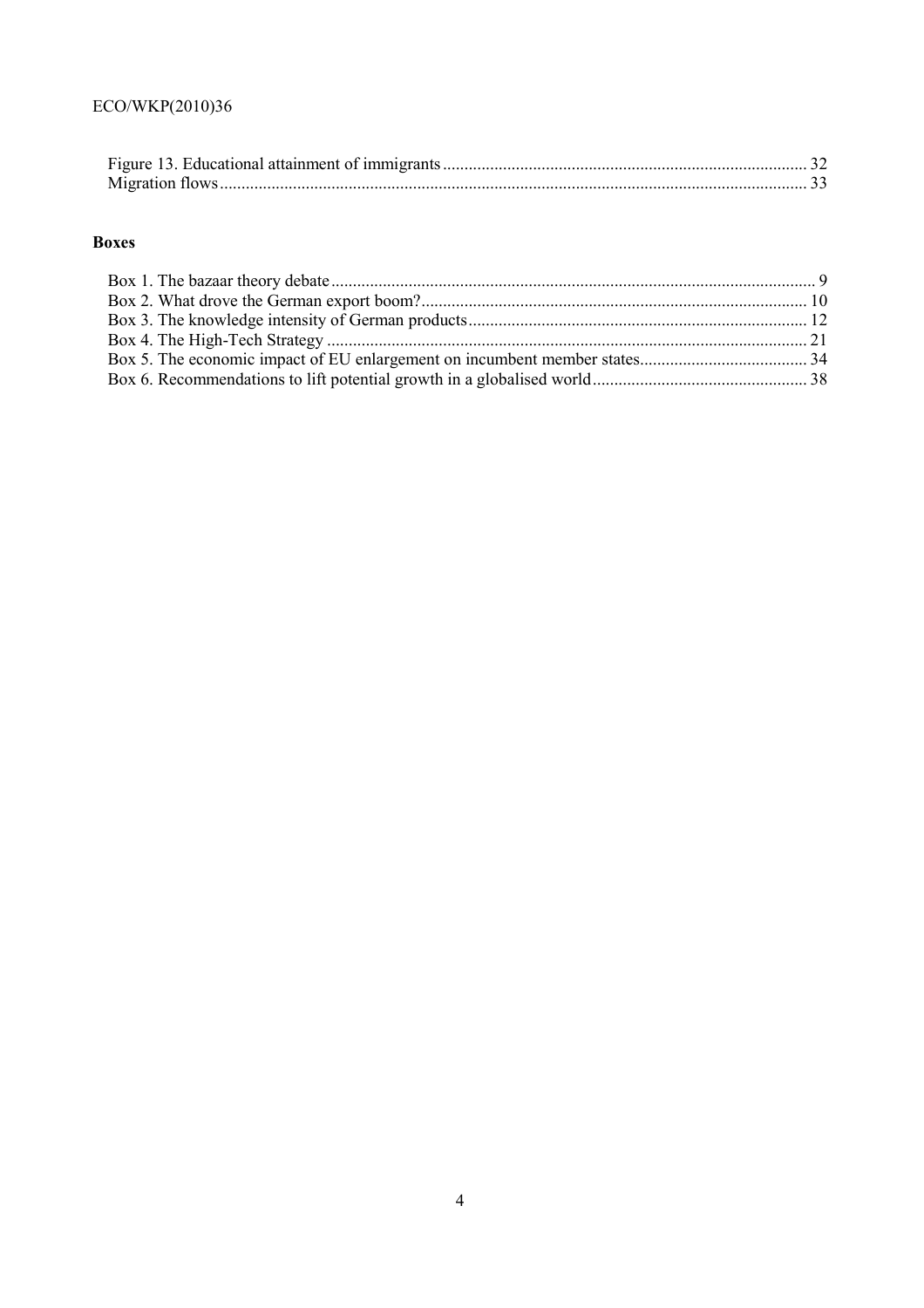# **GERMANY'S GROWTH POTENTIAL, STRUCTURAL REFORMS AND GLOBAL IMBALANCES**

by Isabell Koske and Andreas Wörgötter<sup>1</sup>

#### **Considerable scope remains to lift potential growth**

Although the volatility of GDP growth over the last years - the strong upswing in 2006/07 followed by the harsh downturn in 2008/09 - has drawn attention away from the dismal underlying growth performance, the low potential growth rate of the economy remains a fundamental reason for concern. Between 2000 and 2008, potential growth averaged around 1.1%, more than 1 percentage point below the OECD average (Figure 1, panel A). Even though several reforms have helped push up potential growth in recent years (for example, the *Hartz* reforms contributed to an increase in labour utilisation), the room for improvement remains large. The country's GDP *per capita* gap *vis-à-vis* the upper half of OECD countries also widened further over the past decade. In 2008, the GDP *per capita* level stood at 86% of the average of the upper half of OECD countries, placing the country 14th in the OECD (Figure 1, panel B). Simultaneously Germany's current account surplus widened to 7.9% in 2007 after having been slightly negative during the post-unification boom at the beginning of the nineties.

### *Growth has been particularly slow in a number of services sectors…*

 $\overline{a}$ 

Growth has been particularly weak in several services sectors (Table 1). Overall, value added growth in market services<sup>2</sup> over the period 2000-07 was 2.2% per year, considerably lower than the 3.4% rate achieved by the United States or the 4.2% rate achieved by the United Kingdom and also much lower than the OECD average of 3.1%. The difference with the OECD average was particularly marked for wholesale and retail trade, where growth was more than 1½ percentage points lower in Germany (though it has to be acknowledged that in some countries growth in this sector prior to the recent crisis was overstated by cyclical developments and that value added in wholesaling has picked up in Germany in recent years with average annual growth over 2005-07 exceeding the OECD average by around ½ percentage point). Other sectors with below-average growth include business services, education, and personal services such as culture and sports. The special situation of services sectors is also reflected in the composition of value added (Figure 2). Market services account for about 46½ per cent of total value added, which is the second lowest share among the G7 economies (after Japan).

<sup>1.</sup> OECD Economics Department. This paper builds on Chapter 5 of the *2010 OECD Economic Survey of Germany*. The authors would like to thank Felix Huefner, Bob Ford, Andrew Dean for valuable comments on earlier drafts. Excellent research assistance from Margaret Morgan and secretarial assistance from Josiane Gutierrez is gratefully acknowledged.

<sup>2.</sup> Wholesale and retail trade, restaurants and hotels; transport, storage and communications; finance, insurance, real estate and business services.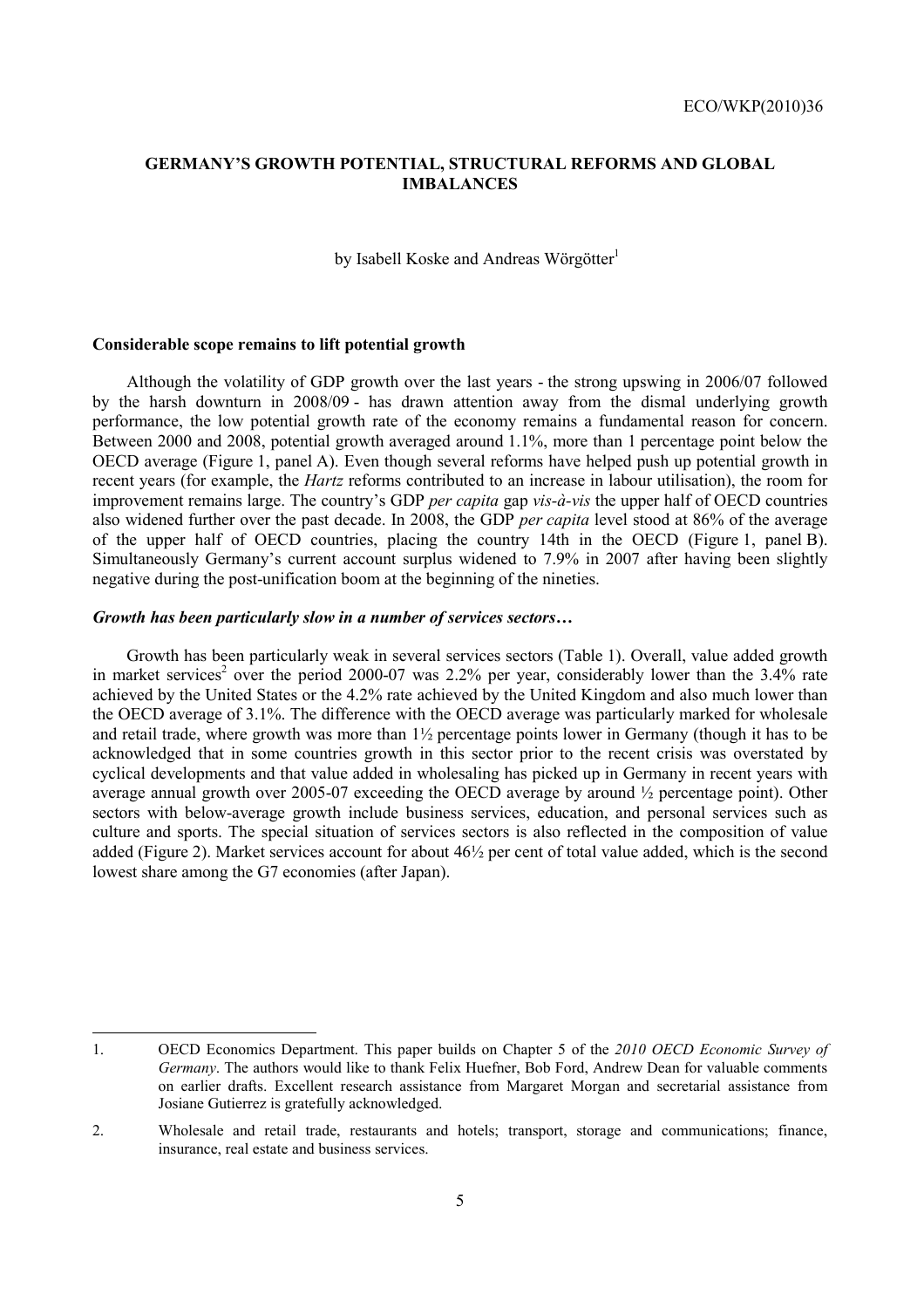

# **Figure 1. Potential growth and living standards**

*Note*: In panel B, percentage gap with respect to the simple average of the upper half of OECD countries in terms of GDP *per capita* in constant 2005 PPPs.

*Source*: OECD, Economic Outlook and National Accounts Databases.

# **Table 1. Value added growth by sector**

# Annual average 2000-07, %

|                                                       | <b>DEU</b> | $OECD^{1,2}$ | <b>FRA</b>               | <b>ITA</b> | JPN <sup>1</sup> | <b>GBR</b> | <b>USA</b> |
|-------------------------------------------------------|------------|--------------|--------------------------|------------|------------------|------------|------------|
| Total                                                 | 1.7        | 2.4          | 2.1                      | 1.5        | 1.4              | 2.7        | 2.5        |
| Agriculture, hunting, forestry and fishing            | 0.4        | 1.4          | $-0.3$                   | $-0.7$     | $-0.9$           | 0.9        | 4.5        |
| Mining and quarrying                                  | $-5.0$     | $-1.5$       | $\overline{\phantom{a}}$ | $-0.8$     | 1.7              | $-4.8$     | $-1.5$     |
| Manufacturing                                         | 2.7        | 2.4          | 1.4                      | 0.7        | 2.7              | 0.4        | 2.4        |
| Electricity, gas and water supply                     | 0.7        | 1.9          | 2.7                      | 1.2        | 2.0              | 1.2        | 1.8        |
| Construction                                          | $-3.3$     | 0.1          | 2.1                      | 2.5        | $-2.2$           | 2.6        | $-2.3$     |
| Market services                                       | 2.2        | 3.1          | 2.8                      | 2.0        | 1.4              | 4.2        | 3.4        |
| Wholesale and retail trade, restaurants and hotels    | 1.5        | 2.5          | 1.7                      | 1.0        | 0.0              | 3.1        | 3.3        |
| Transport, storage and communications                 | 3.2        | 3.8          | 4.0                      | 3.7        | 1.4              | 3.8        | 4.1        |
| Finance, insurance, real estate and business services | 2.3        | 3.2          | 3.0                      | 2.3        | 2.4              | 4.8        | 3.3        |
| Community, social and personal services               | 1.1        | 1.8          | 1.1                      | 1.1        | 1.6              | 1.8        | 1.8        |

1. 2000-06.<br>2. Weighted 2. Weighted average of 27 OECD countries (mining and quarrying: 24 OECD countries), using real GDP in 2005 purchasing power parities as weights.

*Source*: OECD (2009), *STAN Database for Structural Analysis*.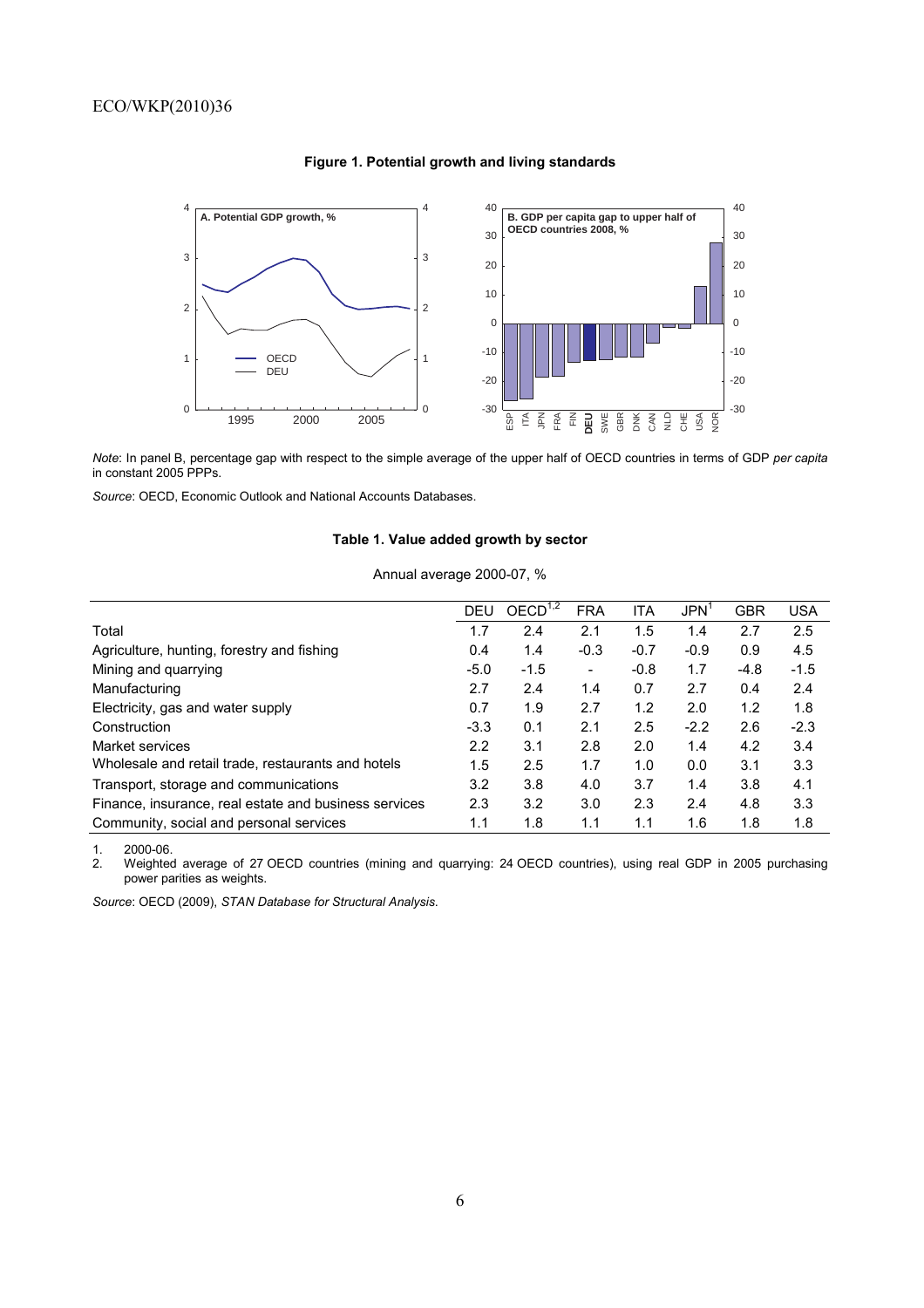#### **Figure 2. Composition of value added**



*Note*: OECD refers to the average of shares of value added of 27 member countries using as weights 2005 GDP in 2005 USD PPPs. Shares refer to 2007 for Japan, USA and OECD, 2004 for Canada and 2008 otherwise. *Source*: OECD, National Accounts Database.

# *…whereas most export-oriented manufacturing sectors expanded rapidly*

In contrast to services sectors, most manufacturing sectors expanded rapidly prior to the recent crisis, helped by robust foreign demand. Growth was particularly strong in the machinery and equipment sector as well as in the transport equipment sector, with average annual growth of around 5% between 2000 and 2007. The robust growth in manufacturing sectors was mirrored in a surge in exports (Figure 3, panel A). Even though the export boom became most visible during the last recovery, which especially at the beginning had relied exclusively on foreign demand, export growth had been strong also in earlier years. Between 1995 and 2007 real exports increased by 8% per year on average. Germany was recently overtaken by China as the world's largest exporter (at current exchange rates), but still accounts for about one-tenth of total world exports (Figure 3, panel B). The strong increase in both imports and exports during past years led to the emergence of the bazaar theory, according to which Germany is merely a trading floor for goods and services (Box 1).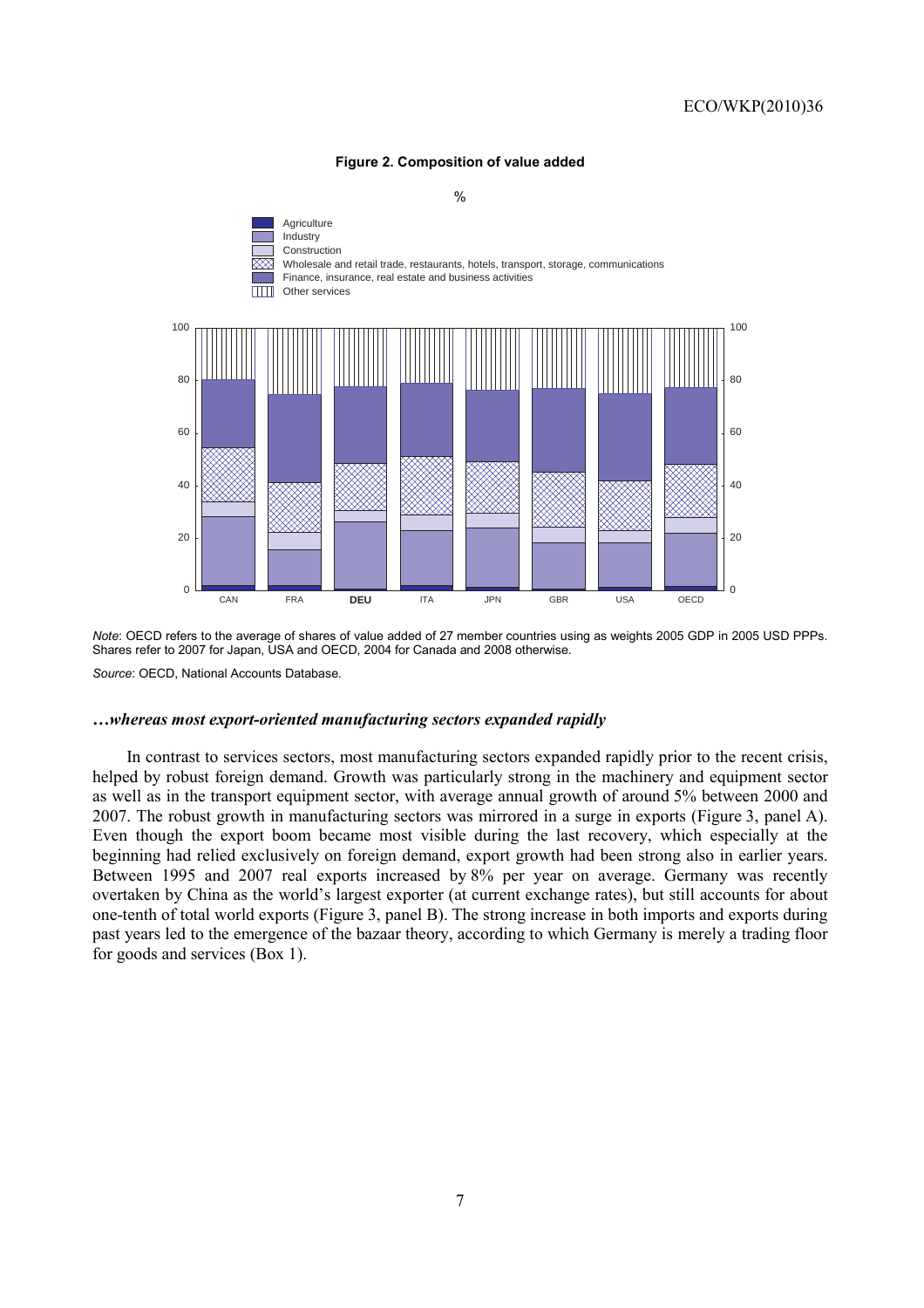

#### **Figure 3. Some stylized facts about foreign trade**

*N*ote: In panel A, data for 2009 for CAN, ITA, GBR refer to averages based on Q1 to Q3. G4 refers to France, Italy, United Kingdom and United States. CEEC refers to Czech Republic, Hungary, Poland and Slovak Republic. In panel D, export market shares are calculated as the ratio between the volume of exported goods and services and a measure of export market, where the latter is calculated using the methodology outlined in Box A of Pain, N., A. Mourougane, F. Sédillot, and L. Le Fouler (2005), "The new international trade model", *OECD Economics Department Working Papers*, No. 440.

*Source*: OECD (2009), Economic Outlook, No. 86; IMF (2009), Direction of Trade Statistics; and OECD National Accounts Database.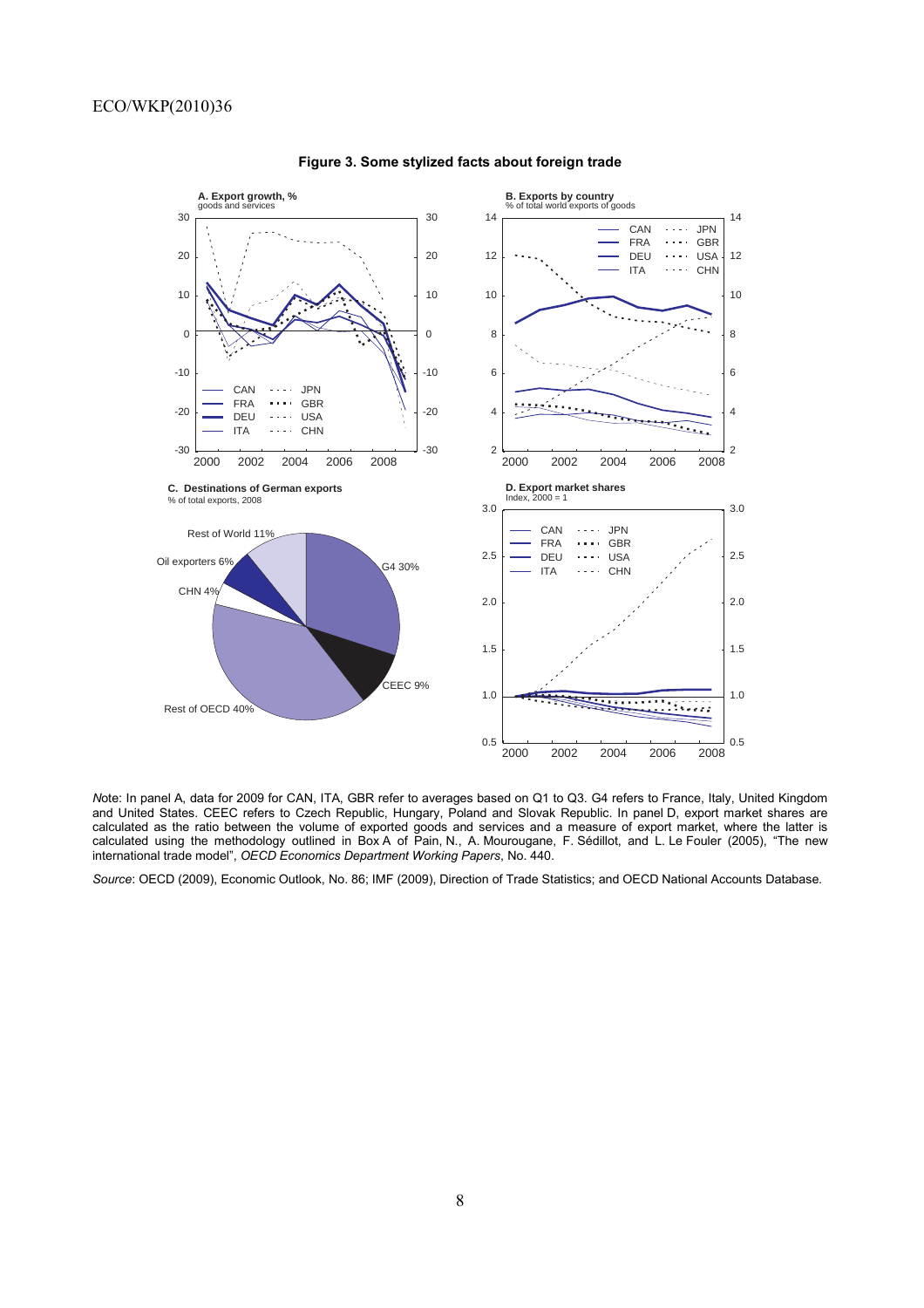#### **Box 1. The bazaar theory debate**

The bazaar economy theory developed by Sinn (2006) stipulates that high and rigid domestic wages caused German companies to respond to growing competition from low-wage countries by shifting domestic value added towards physical and human capital intensive downstream activities, while outsourcing and/or offshoring upstream activities, which make greater use of unskilled labour, to foreign countries (central and eastern Europe in the automobile industry, Asia for computer components). These upstream activities are then re-imported as intermediate goods. To some extent, such a shift is in line with the international division of labour – and thus welcome – as Germany is capital rich. However, Sinn argues that wage rigidities in Germany prevented factor price equalisation and thus led to excessive outsourcing/offshoring by firms. As a consequence, Germany moved away from producing goods towards merely trading them. This bazaar effect is reflected in an increase in FDI outflows, an increase in exports (as the internationalisation of supply chains helped German firms to improve their cost competitiveness), an increase in the import share of exports, and a decline in the depth of domestic production. Moreover, as the shrinking labour intensive sectors set free more workers than the expanding capital intensive sectors could absorb, unemployment increased. According to the argument, if wages had been allowed to decline, large parts of labour intensive industries would have survived and industries would have been induced to choose less capital intensive production processes.

The bazaar theory has caused much dispute in the German economic debate over the past years. In a recent paper, Snower *et al*. (2009) argue that the globalisation process that started in the mid-1990s is not characterized by a specialization of developed countries on skilled labour and capital intensive products as stipulated by Sinn (2006), but rather by a geographic decomposition of value chains with workers, performing similar tasks in different countries, competing with each other. The implications of Sinn's theory were also challenged empirically. For example, Moser *et al*. (2009) cannot find any evidence that offshoring reduces the depth of domestic production as implied by the bazaar theory. Instead, offshoring plants increase their domestic and foreign market share against firms that do not offshore, thanks to productivity improvements.\* Similarly, Bundesbank (2006a) shows that outward German FDI has a neutral effect on domestic business investment in the short run, while raising it in the long-run.

Nonetheless, offshoring might be associated with a decline in domestic labour demand if the gains that are associated with the improvements in international cost competitiveness do not outweigh the losses that stem from the relocation of jobs to foreign countries (see also Sachverständigenrat, 2004). Empirical studies for Germany yield mixed results on this issue. Using micro data, Moser *et al*. (2009) find that the downsizing effect on labour demand outweighs the productivity effect. In line with this, Becker *et al*. (2005) find that a 1% larger wage gap between Germany and central and eastern European host countries is associated with 0.05% smaller employment in German multinational parents. Geishecker (2006) shows that international outsourcing is an important explanatory factor for the observed decline in relative demand for manual workers in German manufacturing sectors during the 1990s. In a later study he finds that international outsourcing markedly reduces individual employment security with the effect roughly equal across different skill levels (Geishecker, 2008). Bachmann and Braun (2008) by contrast cannot find any significant impact of international outsourcing on overall job stability in the manufacturing sector (in the service sector job stability even rises), though the authors acknowledge that unemployment risk increases for some groups of manufacturing workers, notably the mediumskilled and the elderly. A similar result is obtained by Molnar *et al*. (2008), showing that an expansion of employment in the foreign affiliates of German-owned companies does not have any significant impact on domestic employment. A number of studies even point to positive domestic employment effects of offshoring activities (*e.g.* Klodt, 2004; Kreditanstalt für Wiederaufbau, 2004).

Empirical evidence on the link between international outsourcing and productivity is also presented by Amiti and Wei (2006); Egger and Egger (2006); and Görg *et al*. (2008).

One factor behind the strong growth in exports was a rapid expansion of global economic growth and thereby Germany's potential export market. Between 2000 and 2007, the size of the potential export market (measured as the weighted sum of goods and services imports by Germany's trading partners) increased by more than 50%. Despite the rising importance of non-OECD economies (in particular, China and oil-exporting countries) as a destination for German exports, the OECD still purchases around 80% of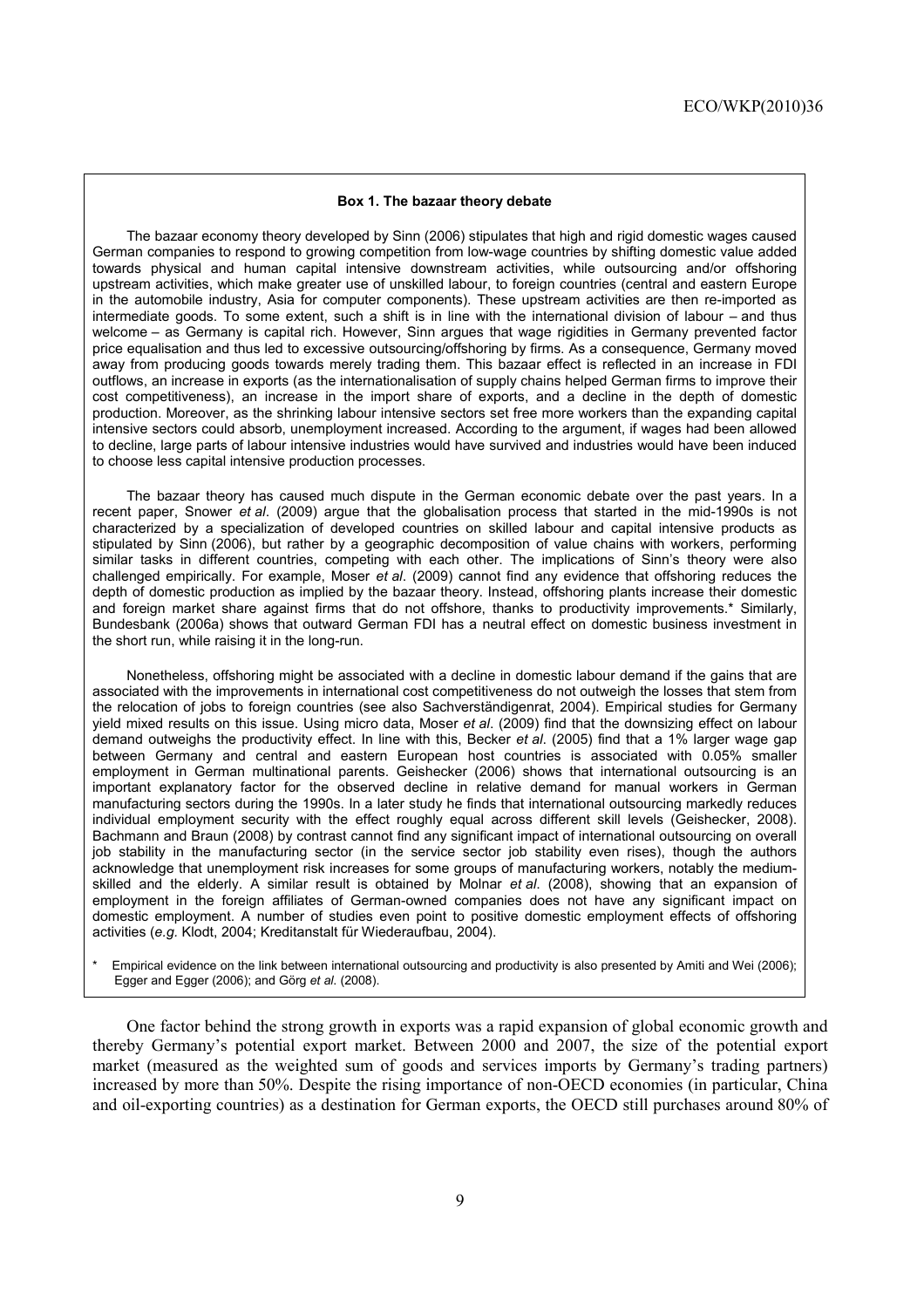$\overline{a}$ 

goods shipped abroad (down from 85% in 2000).<sup>3</sup> Among OECD countries, the central and eastern European countries (*i.e.* the Czech Republic, Hungary, Poland, and the Slovak Republic) saw the strongest increase in their demand for German goods (Figure 3, panel C). However, despite similar increases in their potential export markets, most other OECD countries did not experience an export boom of a magnitude comparable to that of Germany.<sup>4</sup> What set German companies apart from their competitors in other OECD countries was their ability to gain market share at a time when low-cost emerging countries were entering the global economy. Whilst many OECD countries suffered market share losses during recent years to the benefit of emerging economies from Asia and central and eastern Europe, German exporters were able to even slightly expand their market share (Figure 3, panel D).

Empirical evidence indicates that the market-share gains resulted to a large extent from improvements in the price competitiveness of German products (Box 2). Nominal wages grew at very low rates, especially from the 2002/03 recession onwards, pushing down unit labour costs. Indeed, in 2008, the level of real wages (deflated with the GDP deflator) was virtually the same as in 2001. German companies also benefited from cost reductions by offshoring and/or outsourcing parts of their supply chains to lower-cost countries in central and eastern Europe  $(Box 1)$ .<sup>5</sup> Marin (2004) estimates that unit labour costs can be reduced by around 72% through such offshoring activities. Non-price factors, which were mostly behind the export gains observed during the 1990s, seem to have played only a minor role in the pre-crisis surge in exports.

#### **Box 2. What drove the German export boom?**

A number of empirical studies have investigated the reasons behind the strong increase in German exports. Allard *et al*. (2005) show that an increase in foreign demand was the main factor behind the growth of goods exports between 2001 and 2004, whereas much of the increase in services exports is explained by a time trend (an increase in foreign demand played a somewhat smaller role). An appreciation of the unit labour cost based real effective exchange rate made a negative contribution to export growth, though the size of the effect is relatively small in the case of goods exports. Danninger and Joutz (2007) explore the relevance of four potential explanations: ties to fast growing trading partners, improvements in cost competitiveness through offshoring, improvements in cost competitiveness through wage moderation, and specialisation on capital goods. The authors find that the first two factors account for about 60% of the faster increase of German exports between 2000 and 2005 *vis-à-vis* other industrial countries, whereas relative declines in unit labour costs contributed relatively little. Regarding the role of Germany's specialisation on capital goods, the authors do not obtain conclusive results. A similar conclusion is drawn by Stahn (2006) who regresses exports on real demand in export markets and a measures of price competitiveness (deflator of total sales relative to competitor countries). The influence of economic activity in trading partner countries is found to have outweighed the effect of price competitiveness over the period 1993 to 2004. Bundesbank (2006c) also takes into account the role of non-price competitiveness, measured as the level of German inward and outward direct investment relative to global direct investment stocks. The study finds that improvements in price competitiveness were the main factor behind the market share gains between 1995 and 2005 with improvements in non-price competitiveness (though statistically significant) playing a negligible role.

- 3. This comparison does not take into account that some of the goods exported to other OECD countries are (perhaps after some further processing) re-exported to non-OECD countries or *vice versa*.
- 4. Only Korea and the four central and eastern European OECD countries recorded an even larger increase in their exports than Germany over the period 2000 to 2007. Germany's export performance therefore sticks out among larger, more developed economies.
- 5. These outsourcing and offshoring activities can also explain the above mentioned surge in German exports to these countries as the foreign-based subsidiaries or contracting firms are likely to have been equipped at least in part with capital goods produced in Germany and are sourcing intermediate inputs from there (Bundesbank, 2006b). Similarly, the strong increase in imports from central and eastern Europe might be explained by subsidiaries or contracting firms supplying intermediate goods or finished products to the group's parent company.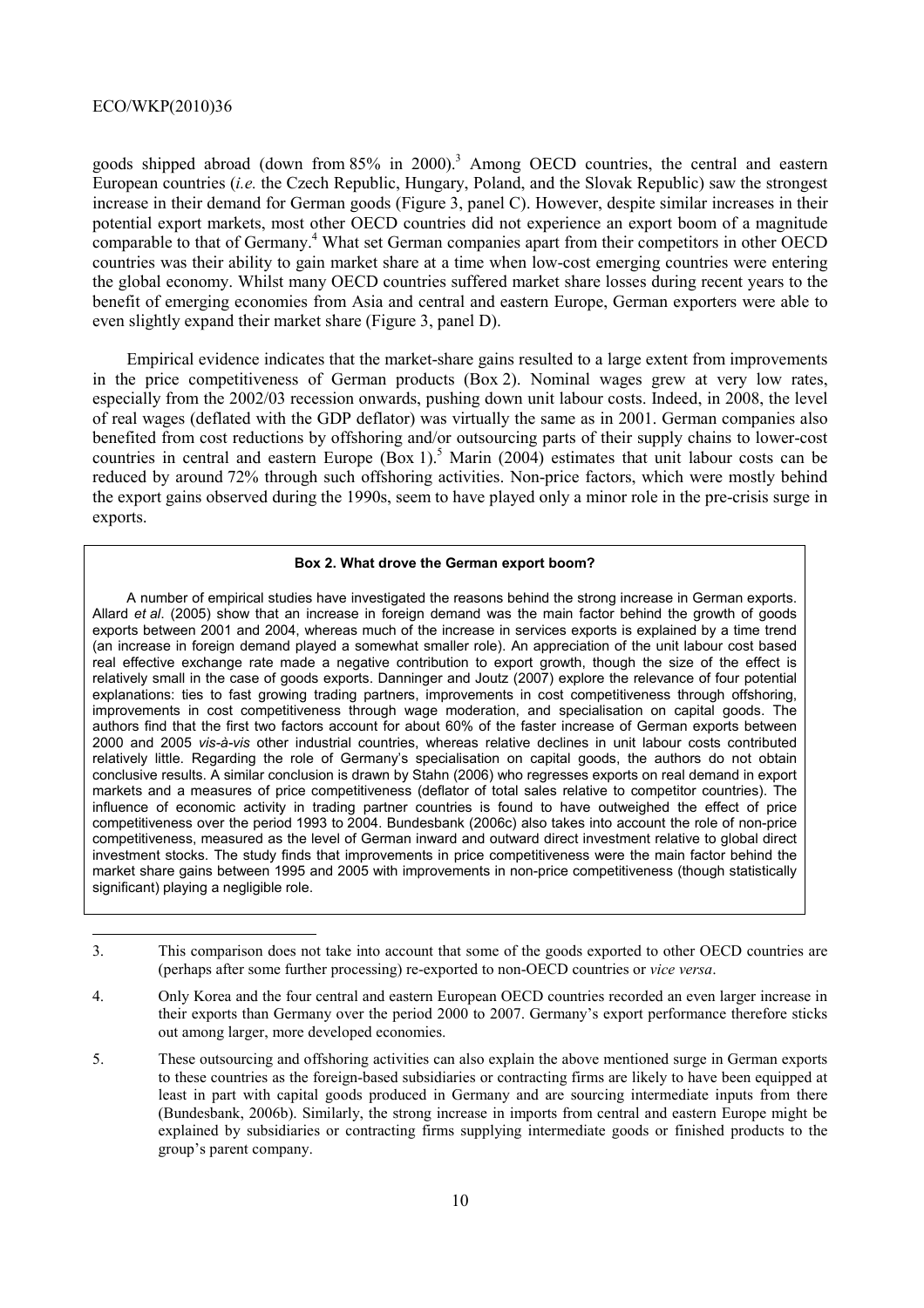To further explore the reasons behind the strong increase in German exports a number of equations are estimated relating the volume of exports to a measure of export market, and measures of price and non-price competitiveness (see Appendix A1 for details on methodology and dataset). The equations are estimated separately for capital and non-capital goods to explore whether the importance of explanatory variables differs across the two types of goods. The estimation results indicate that the strong growth in capital goods exports observed during the 1990s was to a large extent caused by improvements in the non-price competitiveness of German exports (Figure 4, panel A). The increase in the number of triadic patents per million population filed each year at the European Patent Office, the Japan Patent Office and the US Patent and Trademark Office relative to the number of patents of competitor countries explains two-fifths of the increase in capital exports observed between 1993 and 2000. From 2000 onwards, changes in the non-price competitiveness did not contribute much to the surge in capital goods exports, a finding that is consistent with Bundesbank (2006c). From 2003 onwards the variable even contributed to a decline in capital goods exports as the number of patents grew more slowly in Germany than in its competitor countries. By contrast, export growth was supported by improvements in the pricecompetitiveness of German products. From 2000 to 2007, German unit labour costs declined by 1¾ per cent whereas they increased by 16½ per cent (on a trade weighted basis) in competitor countries. The picture looks fairly similar for non-capital goods exports (Figure 4, panel B). Improvements in the cost-competitiveness of German firms contributed to growing exports in recent years, which was more than offset by losses in non-price-competitiveness. The growth in non-capital goods exports was thus solely due to an expansion of the size of Germany's export market, while market share was lost.



The export boom was suddenly stopped by the global economic crisis. In the second quarter of 2009, German exports were about 18½ per cent lower than a year before, the sharpest decline in post-war history. Although Germany was not an outlier in this respect – the majority of OECD countries recorded unprecedented declines in their export volumes during this period – it was harder hit than many others. The reason for this lies in the composition of German exports, which are heavily skewed towards those sectors that were most affected by the crisis. Machinery and transport equipment is the leading export sector, accounting for around two-fifths of total exports. Exports of this sector dropped by around a third between the second quarter of 2008 and the second quarter 2009, with particularly pronounced declines for vehicles and vehicle components, which have the highest weight within the machinery and transport equipment sector.<sup>6</sup>

<sup>6.</sup> See OECD (2009a) for a discussion of the impact of the crisis on the automotive industry.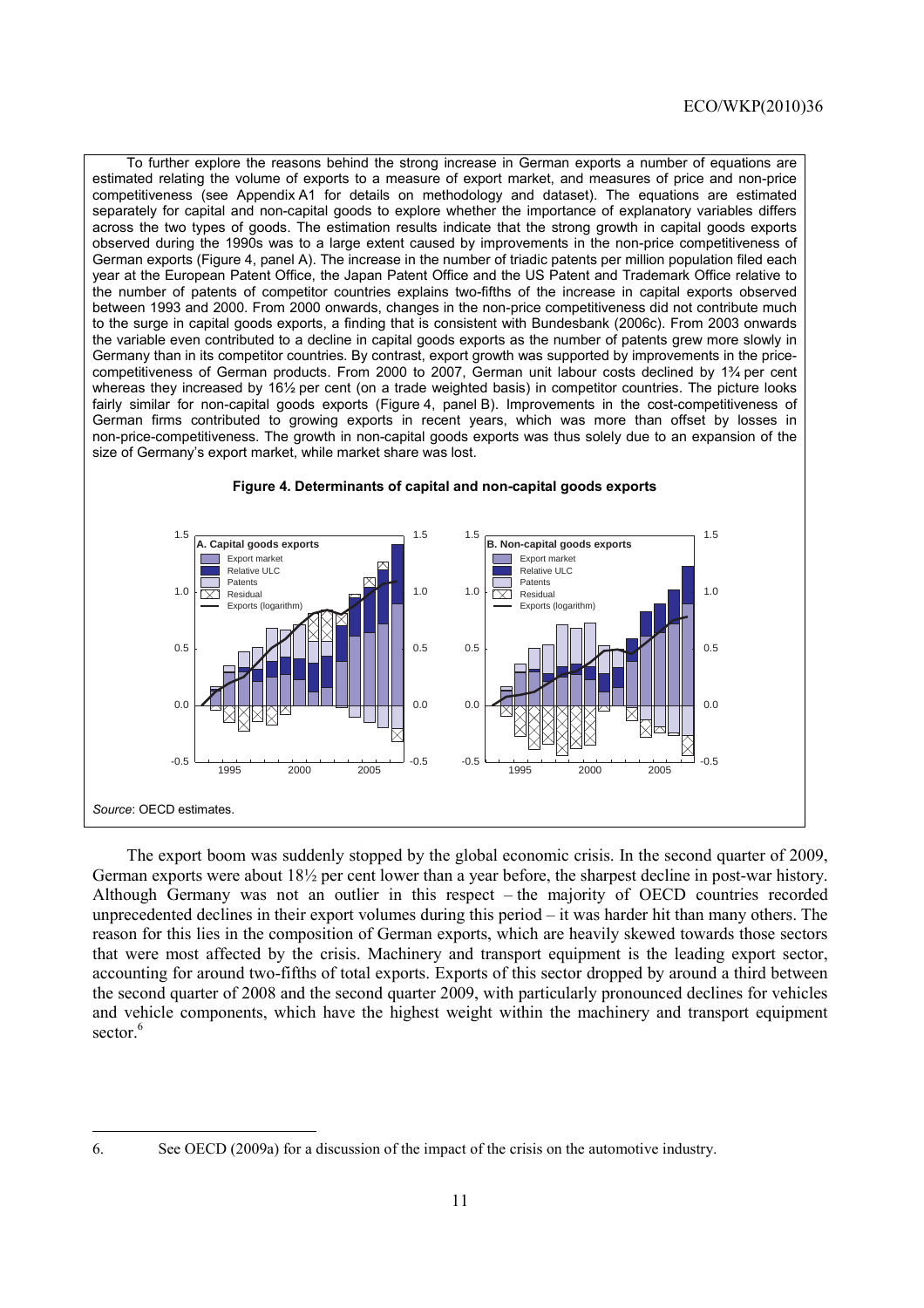#### **Economic dynamism needs to be consolidated in export sectors and broadened elsewhere …**

The collapse in exports fuelled concerns among some commentators about an over-reliance on exports as the main source of economic growth. However, the setback faced by export industries will most likely be a temporary phenomenon with export growth expected to recover alongside a recovery of world GDP. The real policy challenge therefore lies elsewhere. *Firstly*, the past success of the export sector needs to be broadened to the whole economy. To the extent that the expansion of certain sectors – notably services sectors – is held back by policy (*e.g.* in form of industrial policy or regulation favouring specific sectors), such policy has to be changed to allow these sector to flourish and make use of the opportunities offered by globalization.

*Secondly*, policymakers need to ensure that there are no structural impediments that could hinder firms from maintaining and/or expanding their competitive edge. Globalisation means that firms are heavily exposed to foreign competition, a fact that does not only apply to manufacturing firms but more and more also to services firms given that many services are nowadays also traded internationally. The rising integration of emerging countries in the global economy challenges the existing comparative advantages of firms in OECD countries.<sup>7</sup> Relying primarily on cost cutting in order to stay competitive as happened during the export boom years of 2004-07 does not appear to be a sustainable business model for them in the medium to long run due to the large pool of cheap labour that is available in emerging markets, most notably China and India. Instead, they need to rely more on improvements in the quality and variety of products and services as happened during the 1990s (Box 2) and focus more on knowledge-intensive, high value-added activities (OECD, 2007a). Although Germany appears to be reasonably well positioned in terms of the knowledge intensity of its products (Box 3) there is a risk that this advantage will not last as emerging markets are likely to enter those activities in which German companies are currently strong.

Improving economic dynamism and increasing the attractiveness of Germany as a location for investment through structural reforms would also contribute to a reduction of external imbalances. As discussed in Chapter 1 of OECD (2010a), the decline in domestic investment by the corporate sector in the first half of the 2000s contributed significantly to the increase in the current account surplus. This decline in domestic business investment was reflected in net capital outflows, which partly took the form of foreign direct investment with firms attempting to benefit from the more favourable business environment particularly in eastern Europe, and partly in the form of foreign net lending by banks. Structural reforms could reverse this trend by encouraging firms to invest more heavily within Germany as opposed to abroad, which would also translate into higher bank lending to the domestic corporate sector.

#### **Box 3. The knowledge intensity of German products**

The rising trade integration of emerging economies requires companies in OECD countries to move up the value chain in order to keep their competitive edge. The share of high- and medium-high-technology manufacturing in OECD value added has been declining over the past decade, reflecting the continuing global shift of such activities towards non-OECD countries (OECD, 2007a). Of the larger OECD countries, only Germany, Japan and Korea have maintained a strong and persistent presence in high and medium-high-technology manufacturing. The share of knowledge-intensive market services, by contrast, has steadily risen, now accounting for more than one-fifth of OECD value added.

In Germany, knowledge-based market services account for 19½ per cent of value added, which is just slightly below the OECD average (Figure 5, panel A). Within this category, business activities (*e.g.* legal and accounting activities, consultancy) have the highest weight, whereas financial and insurance services play a more

 $\overline{a}$ 

<sup>7.</sup> As argued by Snower *et al.* (2009), new advances in information and telecommunication technologies enable companies to decompose their various stages of production geographically into clusters of tasks, locating each cluster in the country and region where it is the most profitable.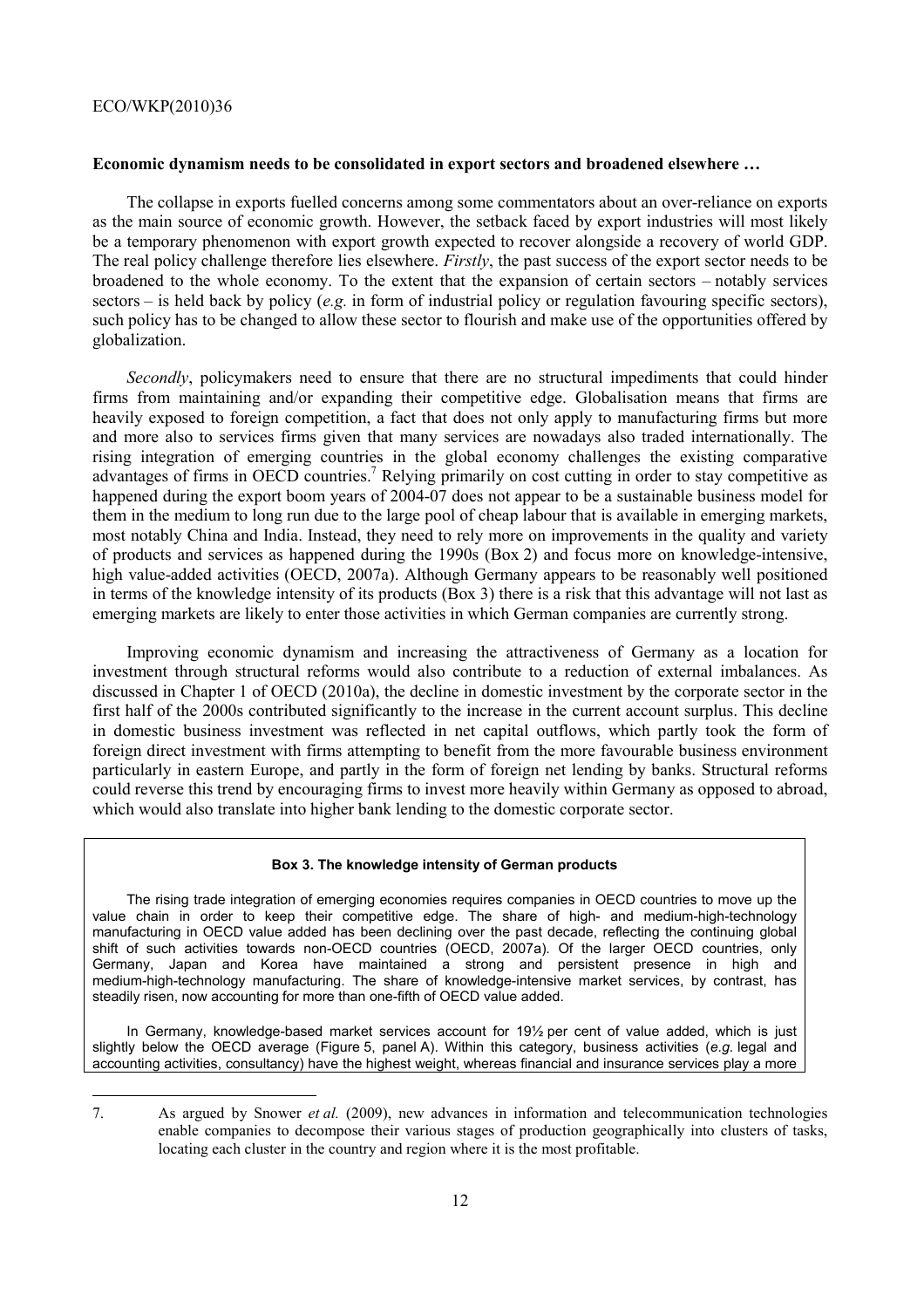moderate role. At the same time, Germany is the largest producer of medium-high-technology manufacturing goods (Figure 5, panel B), with machinery and equipment and transport vehicles accounting for the lion's share. The share of high-technology manufactures in total value added is about the OECD average with medical, precision and optical instruments being relatively overrepresented and radio, television and communication equipment being relatively underrepresented. The composition of Germany's value added is mirrored in its trade structure. Looking at net exports (which allows a better assessment of a country's strengths and weaknesses than simply looking at exports since the rising importance of global value chains makes exports heavily dependent on imports in the same industry) shows that Germany specializes in medium-high-technology products, where it has a trade surplus of around 7%.

#### **Figure 5. Technology manufactures and knowledge-intensive market services**



% of total gross value-added (VA), 2007 or 2006

*Note*: Data refer to 2007 for Austria, Belgium, Denmark, Finland, France, Germany, Italy and Spain and 2006 otherwise. For a technology classification of manufacturing industries see OECD (2007), *Science, Technology and Industry Scoreboard*, Annex 1.

*Source*: OECD (2009), STAN Database for Structural Analysis.

Despite a somewhat lower share of high-technology products compared with other OECD countries, Germany appears to be reasonably well positioned in terms of its sectoral specialization. Nonetheless there is a risk that this advantage will not last. Emerging economies currently still tend to focus on labour-intensive products (China may be exporting high technology products such as ICT equipment, but nevertheless focuses on the labour intensive stages of the production process such as assembly, importing the sophisticated parts and components), but it is very likely that in future phases of their development they will target some of the sectors where Germany is presently dominant such as the automotive industry (Denis *et al.*, 2006; Egeln *et al.*, 2007).<sup>2</sup> Some indicative evidence that this is already happening is provided by OECD (2007b), showing that although the correlation between Germany's revealed comparative advantages and that of dynamic Asian economies is still negative, it is rising faster than for any other OECD economy covered in the study.<sup>3</sup> At the same time, the number of enterprise creations in knowledge intensive and high-technology sectors is declining (Niefert *et al*., 2006), which may point to a gradual weakening of Germany's position in these industries.

- 1. The country has trade deficits in high-technology, medium-low-technology and low-technology products.
- 2. Although China has registered strong growth in its patenting activity since 1995, its share in triadic patents (patents issued at the US Patent and Trademark Office, the Japan Patent Office and the European Patent Office) is still small. In 2006, China accounted for 1% of all patent applications compared with a share of 12% for Germany and 97% for the OECD.
- 3. Comparative advantage is not directly observable but Balassa (1965) argued that it can be revealed through actual trade patterns. He proposed an index of revealed comparative advantage, which measures a country's export share of each commodity relative to the world export shares of that commodity. See Rae and Sollie (2007) for a further discussion.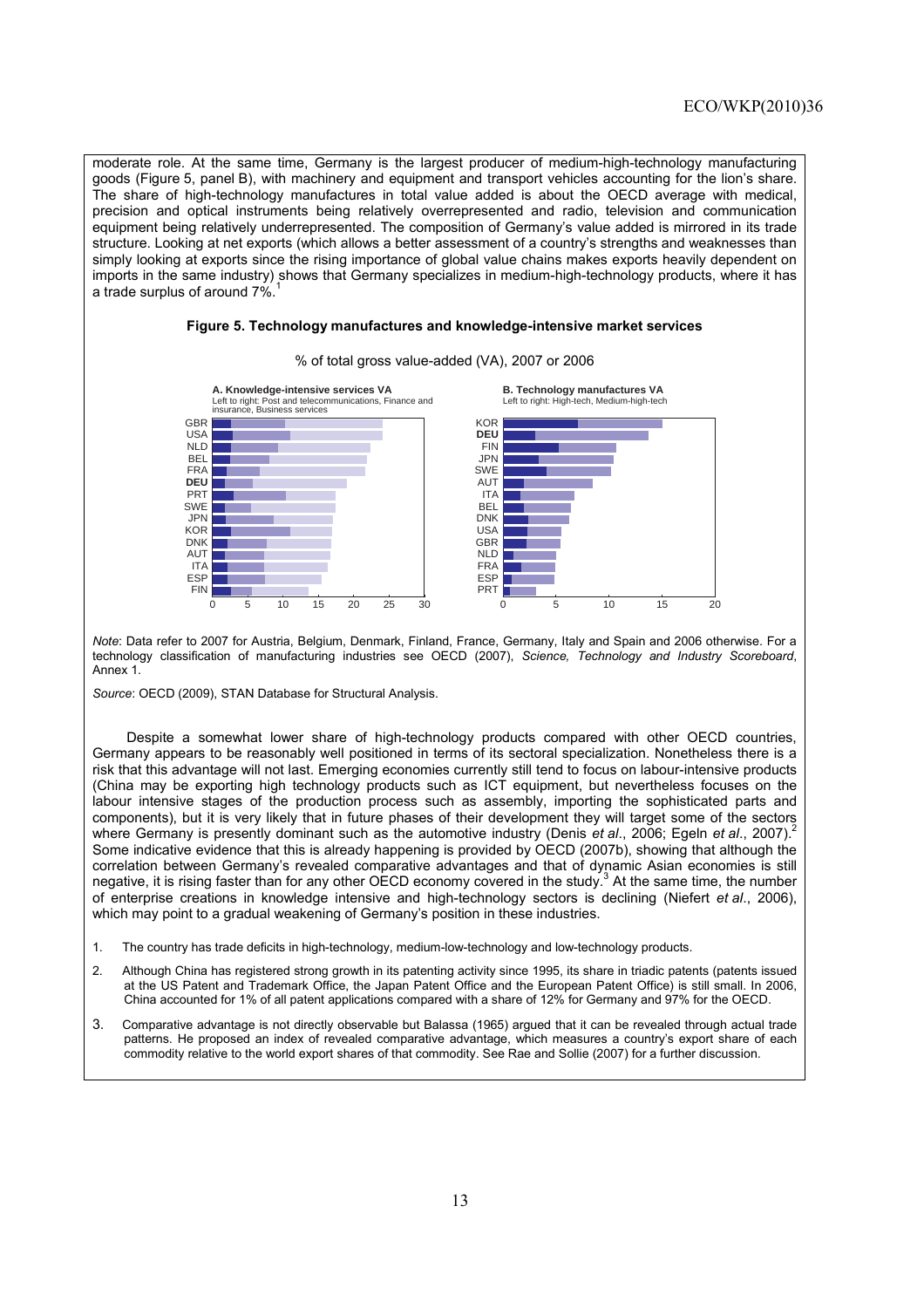# **… by making framework conditions more conducive to innovation and structural change**

The two challenges discussed above – the lack of dynamic growth in a number of sectors (mostly services sectors) and the rising competition from emerging markets – have a similar policy implication, namely that framework conditions need to become more conducive to innovation and structural change. Despite some considerable progress made in this area in recent years, a number of concerns remain:

- Even though anti-competitive *product market regulation* (PMR) has been considerably reduced in recent years, Germany remains more heavily regulated than many other OECD countries, which may hamper structural change by sheltering uncompetitive industries. Arnold *et al*. (2009) estimate that aligning PMR with the most advanced economies in the OECD would potentially free an extra one percentage point growth in labour productivity over a period of 10 years.
- *Investment in R&D* is crucial for firms to stay competitive, especially in knowledge intensive industries. As a share of GDP, Germany spends more on R&D than most other OECD economies. Whereas R&D expenditure is concentrated in medium-high technology manufacturing sectors, high-technology sectors and in particular services sectors receive a below-average share of the total funds spent on R&D activities.
- Globalisation and technological progress increase the relative demand for high-skilled labour as well as the need for a more flexible workforce that is able to retrain easily in response to changing economic conditions. Recent reforms notwithstanding, more needs to be done to prepare the German *education system* to deal with these challenges.
- Germany lacks a comprehensive *immigration policy* that would allow the country to attract highly skilled foreign workers (including also foreign graduates having successfully studied in Germany) who will be necessary to prevent the emergence of skilled labour shortages (especially in the short- to medium run given the long impact lag of education reform). In this context an emerging brain drain has also to be mentioned as a concern.
- *Employment protection legislation* for regular jobs remains strict by OECD standards which risks slowing down structural change by reducing job turnover and labour mobility and may inhibit growth in (labour intensive) services sectors. In addition, a further expansion of active labour market policies could help reduce the negative impact of structural change on workers by allowing a smoother transition between jobs. A detailed discussion of these issues is beyond the scope of this paper; the reader is instead referred to Chapter 2 of OECD (2010a).

# **Product market regulation needs to become more competition-friendly**

Despite some considerable progress in reducing anti-competitive product market regulation, Germany remains more heavily regulated than many other OECD countries.<sup>8</sup> On the OECD's economy-wide PMR indicator Germany ranks 14th out of 28 countries on state control, 16th on barriers to entrepreneurship and 20th on barriers to trade and investment (Figure 6). The picture is confirmed by the 2010 edition of the World Bank's *Doing Business* survey which also ranks Germany only in the middle range of all OECD countries. As coping with globalization is essentially about coping with change, the still relatively high barriers to competition in certain sectors are a reason for concern. By slowing down the pace at which firms react to changing market conditions and adjust their business strategies, they reduce the economy's

 $\overline{a}$ 

<sup>8.</sup> Some of this progress was related to the implementation of the EU Services Directive, which was adopted by the European Council and the European Parliament in 2006 and had to be fully transposed by member states into their national systems by end-2009.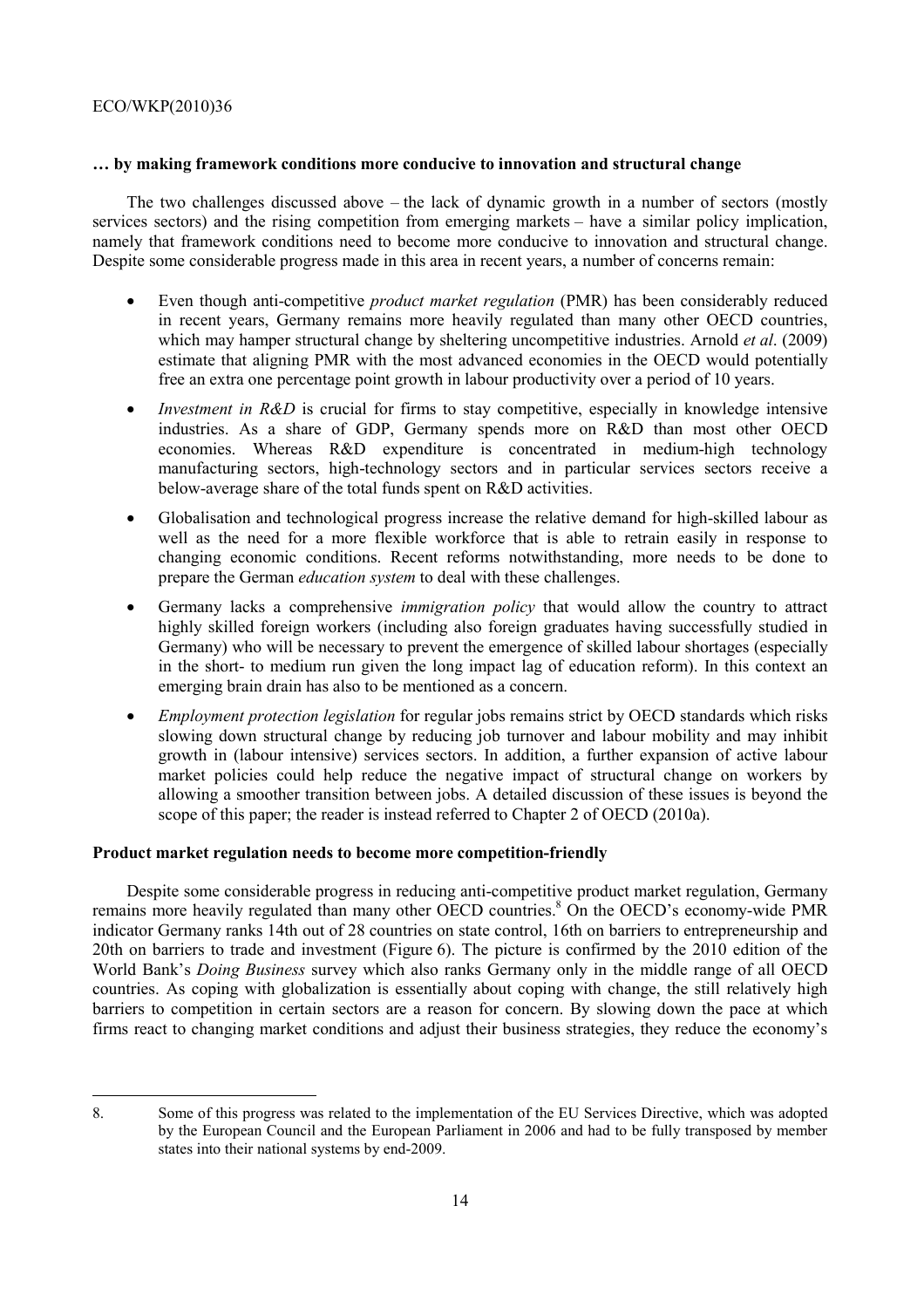capability to deal with the challenges of globalization.<sup>9</sup> Especially for countries at the technology frontier, competition is conducive to more innovation.

#### **Figure 6. Economy-wide product market regulations**



0-6 from least to most restrictive

#### *Removing remaining obstacles to the entry and exit of firms will facilitate change*

Germany has taken important steps towards removing barriers to entrepreneurship in recent years. Since 2003 the country has moved up 6 positions in this subcategory of the OECD's PMR indicator. The administrative burden for corporations was eased significantly (the country moved from number 17 in the OECD to number 2 on this indicator) by reducing the number of mandatory procedures that entrepreneurs have to complete in order to register a company as well as the number of public and private bodies that they need to contact (for example, single points of contact were introduced in line with the EU Services Directive). These reforms have considerably reduced the time and cost of starting up a business. Nonetheless, a number of issues remain that need to be addressed. Most notably, the license and permit system remains more cumbersome than those in many other OECD countries (Germany ranks 23rd out of 27 countries on this indicator). In addition, entry barriers remain high in several service sectors as discussed below.

Besides the creation of new businesses, the closure of failing ones is also often regarded as a source of economic dynamism. Closing a business appears to be more burdensome in Germany than in many other OECD countries. The latest *Doing Business* survey places the country 21st in the OECD on this indicator due to the high costs involved – in terms of both money and time. A major reform of insolvency legislation was enacted in 1999 which shifted the focus from a liquidation of distressed companies towards their orderly restructuring akin to the provisions of Chapter XI of the US insolvency law. The possibility for restructuring is however rarely used, despite several recent attempts to simplify procedures. Obstacles include stringent conditions on the sale of insolvent companies (for example, layoffs due to a change in ownership are illegal) and procedures which are still too complex. To encourage a wider use of the possibility for restructuring and to facilitate the closure of those companies that cannot be rescued, it is important that the existing insolvency legislation is refined and developed further.

 $\overline{a}$ 

*Source*: OECD (2009), International Product Market Regulation Database, www.oecd.org/eco/pmr.

<sup>9.</sup> Empirical evidence that anti-competitive product market regulation reduces an economy's adjustment capacity is provided by Duval *et al.* (2007).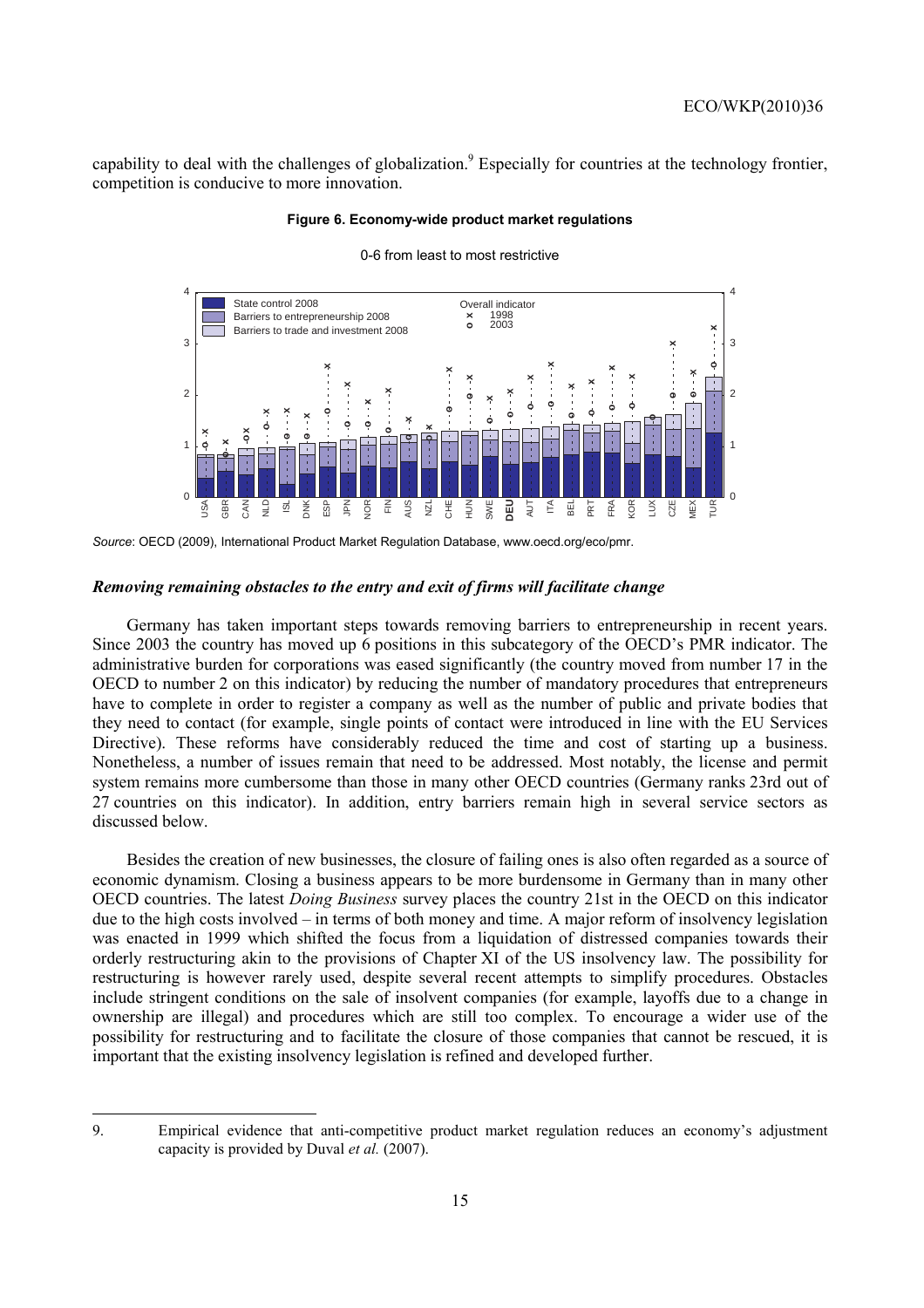# *Strict regulation of professional services hampers competition*

While the overall regulatory framework has become more conducive to competition in recent years. additional effort is needed to improve sector-specific regulation. Two areas that stand out are professional services (*e.g.* accounting and legal advice) as well as network industries.<sup>10</sup> As professional services are used as intermediate inputs by enterprises, a lack of competition in these sectors not only hampers the expansion of these sectors themselves but also imposes costs throughout the economy. In most OECD countries, professional services are subject to a broad range of regulations such as the duration of compulsory practice for recognition as a full member, the passing of mandatory professional exams, restrictions on the cooperation between professions, and rules concerning the tasks that the professional can perform. These regulatory barriers, which may be imposed either by the government or by the professional chambers themselves, are generally motivated by market failures due to information asymmetries between the professional and the consumer. However, the considerable cross-country variation in the restrictiveness of such regulation suggests that in some countries the rules go beyond what is necessary to assure a sufficient quality of the service. There appears to be a tendency, particularly in the case of self-regulation, to impose overly strict rules in order to exploit economic rents (OECD, 2007c). At the same time, empirical studies show that the economic outcomes of professional services in countries with lower degrees of regulation are comparable with those in more highly regulated countries so that the restrictions could be eased, at least to the level of peer countries (Paterson *et al*., 2007).

While Germany has made some progress in the past in rendering the regulatory framework of professional services more competition-friendly (for example, education requirements and restrictions on the form of business were relaxed in several professions), not much has happened in recent years (Figure 7).<sup>11</sup> In the latest PMR indicator Germany scored 22nd out of 27, with both conduct and entry regulation on professional services more restrictive than in other countries. Despite the difficulties associated with such reforms in face of the long-entrenched rents, further effort should be devoted to easing conduct regulation. Options include further reducing remaining restrictions on the cooperation between professions (*e.g*. accountants, architects and lawyers/notaries are only allowed to cooperate with comparable professions), while maintaining high quality standards, further liberalizing prices (*e.g.* certain services by engineers, architects and lawyers/notaries are still subject to minimum prices determined by legally set price schedules) as well as reassessing the need for remaining restrictions on advertising (while most OECD countries still regulate or prohibit advertisement in legal professions, Germany also regulates advertisement by architects which is rare among OECD countries). The conditions of entry should be simplified by rethinking compulsory chamber membership, while maintaining necessary standards for professional qualification in order to protect consumers. At the very least, the number of activities over which certain professions have exclusive rights should be further reduced and the requirements for full chamber membership should be lowered further (for example, for many professions the duration of compulsory practice is still above the OECD average).

<sup>10.</sup> The growth inhibiting impact of uncompetitive network industries was the focus of Chapter 5 of OECD (2008).

<sup>11.</sup> Two recent legislative changes (introduced in respectively November 2008 and April 2009) concern the services provided by chimney sweepers, several of which were opened up for competition, and consulting services by architects and engineers, for which price setting was liberalized.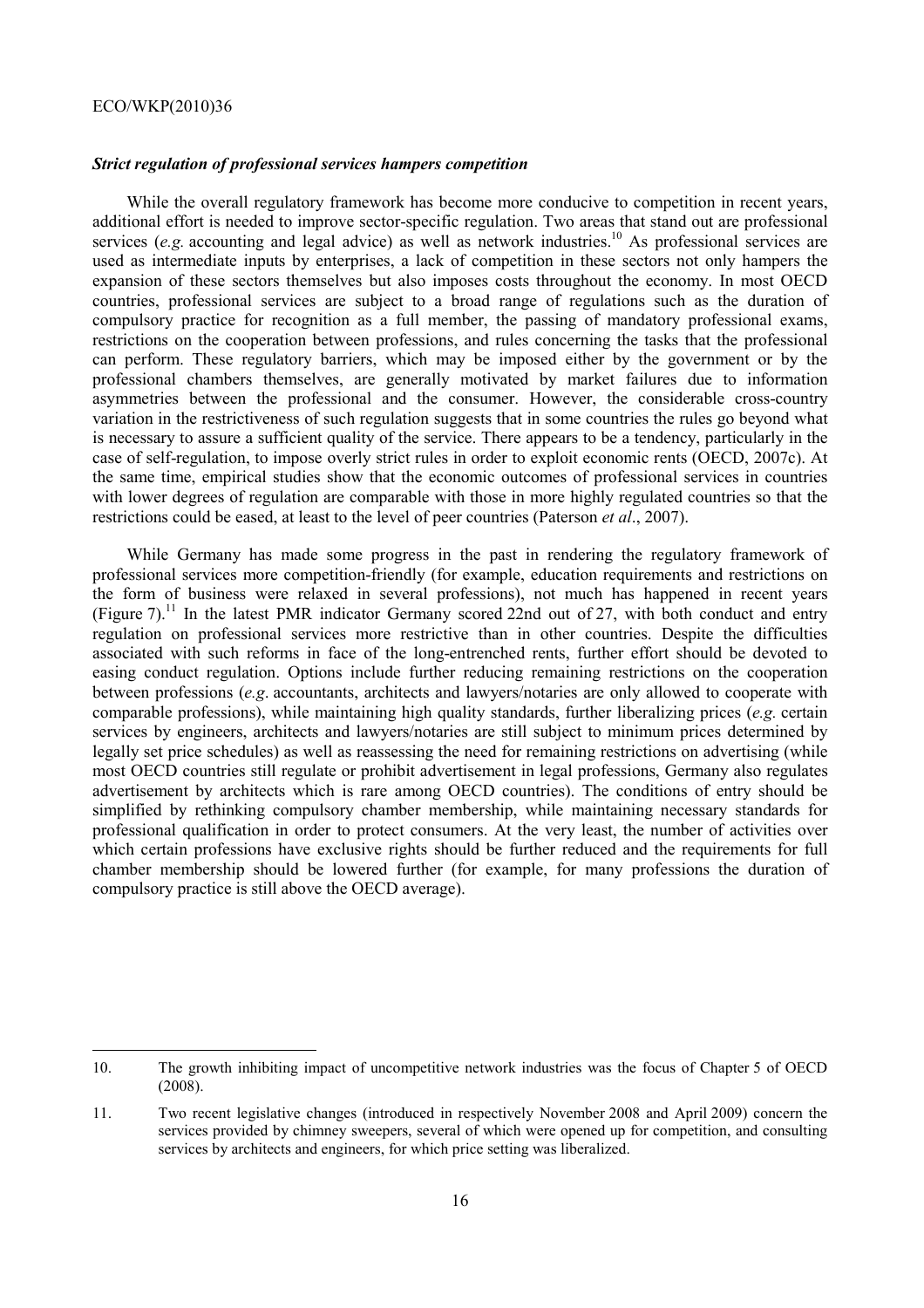### **Innovation should become less dependent on currently strong sectors**

Country rankings of innovation performance show Germany in the middle to upper range of OECD countries.12 In general, Germany tends to perform fairly well on output indicators. For example, German companies file the third most  $PCT<sup>13</sup>$  patents (per million workers) in medium-high and medium-low-technology sectors (after Switzerland and Sweden), and in high-technology sectors they rank eighth. Triadic patent families show a similar picture with Germany scoring third after Japan and Sweden.<sup>14</sup> Germany performs somewhat worse on the input side. While the strength of intellectual property rights is similar to other OECD countries, indicators of the availability of finance for innovation projects, government support for innovation activities and the quality of human capital are just about or even below average. These weaknesses on the input side give reason for concern as they could endanger the country's advantageous position in the long run Indeed, some indications suggest that Germany's lead in innovation performance is already shrinking. For example, while the number of patents filed each year was still growing by 4.8 patents per million workers in the 1990s, growth dropped to just 1 patent per 4 million workers during 2000-06. Similarly, the share of innovative companies peaked at the end of the 1990s and since then has been declining (Egeln *et al*., 2007). In line with this, the number of new company foundations in high- and medium-high-technology sectors was 40% lower in 2006 than in 1995 and company foundations in knowledge intensive service sectors were 15% lower (Gottschalk *et al*., 2007).

#### **Figure 7. Regulation in professional services**



#### 0-6 from least to most restrictive

*Source*: OECD (2009), International Product Market Regulation Database, www.oecd.org/eco/pmr.

- 12. The *Synthetic Innovation Indicator* by Rae and Sollie (2007) ranks Germany 11th out of 27 OECD countries and the country scores 9th out of 29 OECD countries in the *Global Innovation Scoreboard* produced by the European Commission (European Communities, 2009), 7th out of 16 OECD countries in the *Innovation Benchmarking* by the IW Köln (Hülskamp and Koppel, 2005) and 9th out of 17 OECD countries in the *Innovation Indicator* by the DIW Berlin (Von Hirschhausen *et al*., 2009). All three rankings are produced by compiling information on a wide range of indicators that capture a country's performance both on the output and input side of innovation.
- 13. The Patent Cooperation Treaty (PCT) procedure provides the possibility to seek patent rights in a large number of countries by filing a single international application with a single patent office.
- 14. A triadic patent family is a set of patent applications filed at the European Patent Office, the Japan Patent Office and the US Patent and Trademark Office. While PCT applications have an advantage in terms of timeliness (they are published 18 months after the first application of the patent worldwide), triadic patent families have an advantage in terms of quality (inventions of high value aiming to cover main international markets). See OECD (2009b) for further details.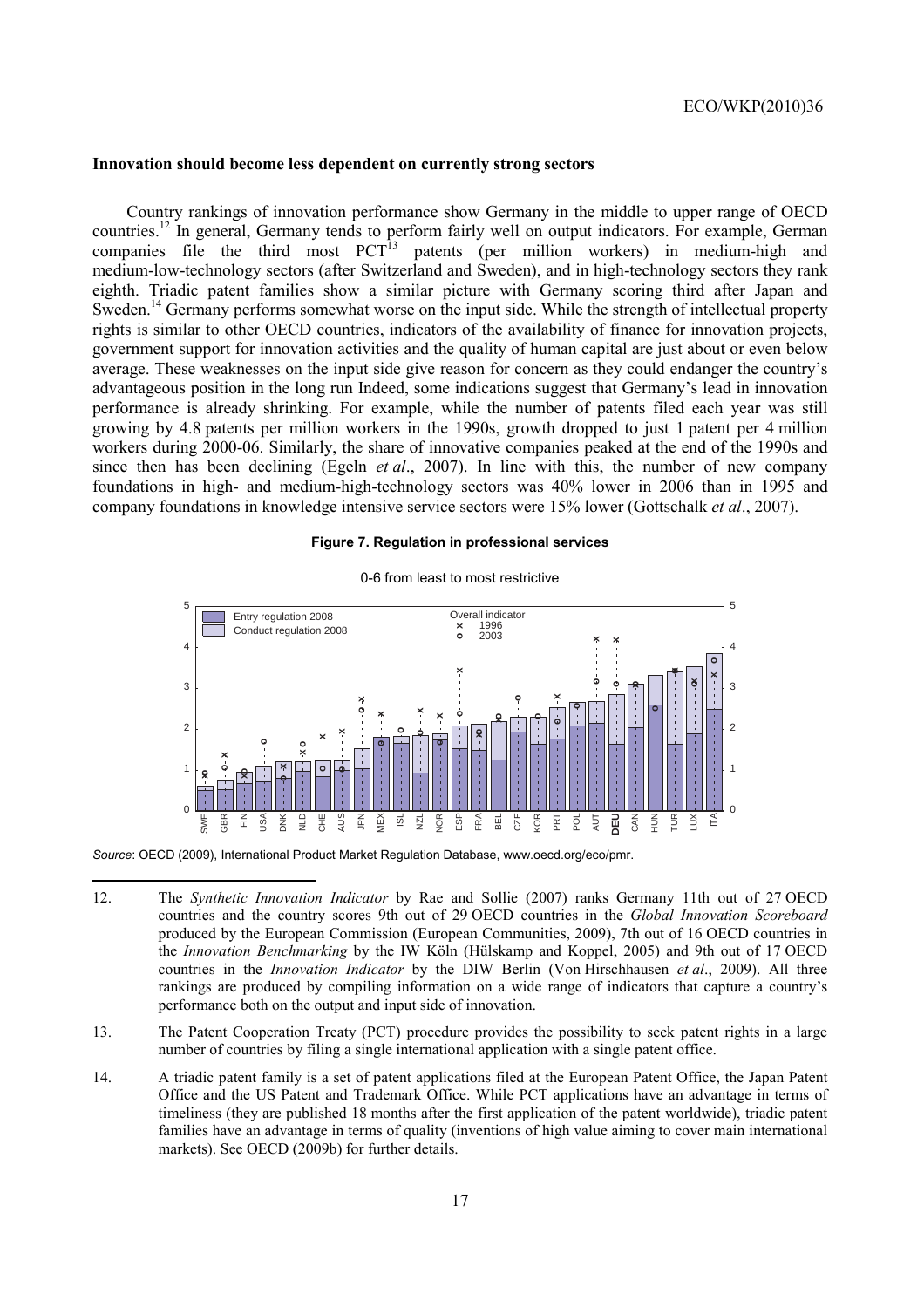$\overline{a}$ 

Another reason for concern is the composition of business R&D expenditure, which is heavily skewed towards manufacturing sectors. In 2006 services sectors received less than 10% of total business R&D, compared with 25% for the average OECD country. Within manufacturing, medium-high-technology sectors receive a relatively large share of R&D expenditure (60% of total manufacturing R&D *vis-à-vis* 36% for the average OECD country), whereas high-technology sectors receive relatively little (34% *versus* 49% for the average OECD country).

# *Young enterprises suffer from a lack of financing*

Insufficient financing is a major obstacle to start-ups in technology and knowledge intensive sectors. In a survey conducted by the Centre for European Economic Research (the so-called *Mannheim Enterprise Panel*) 34% of all surveyed companies cite the lack of available financing as a very important constraint on their business, with another 26% considering this factor as of medium importance (Niefert *et al*., 2006).15 High collateral requirements and the risk aversion of banks are listed as the two most important barriers for obtaining external financing. The situation is unlikely to have improved since then; if anything, the financial crisis has further intensified the problem. In particular, R&D intensive companies appear to have troubles finding external investors. This might be related to the larger proportion of intangible assets involved in innovation which aggravate the information asymmetries between the company and a potential investor. For example, a provider of external financing typically finds it much harder to assess the market potential of a new-to-market product innovation than the innovator himself, prompting the investor to raise loan standards. Moreover, expenses for innovations are often not associated with the purchase of capital goods that could be used as collateral.

Against this background it is not surprising that cash flows and own resources of the founder are the two most important sources of financing for young high-tech firms, even several years after the formation of the company (Gottschalk *et al*., 2007). Venture capital provided by dedicated venture capital funds or business angels (which in contrast to banks often provide management services to the firms as well in order to reduce information asymmetries) play only a negligible role, with less than 5% of all surveyed firms obtaining funds from these sources. The Commission of Experts for Research and Innovation estimates that there are about 33 to 41 business angels per million inhabitants in Germany, compared with 850 in the United States (Expertenkommission Forschung und Innovation, 2009). The importance of business angels is the highest in the early stages of a company's development (they mainly provide seed-financing) whereas venture capitalists tend to step in a few years after the company is established (see also Fryges *et al*., 2007). The small scale of venture capital financing is also striking when comparing Germany to other OECD countries (Figure 8). In 2005, venture capital financing accounted for a bit more than 0.05% of GDP, compared with levels as high as 0.3% in the United Kingdom and Sweden and 0.4% in Denmark.

<sup>15.</sup> The survey focuses exclusively on companies in high-technology and medium-high-technology manufacturing sectors as well as in knowledge-intensive service sectors.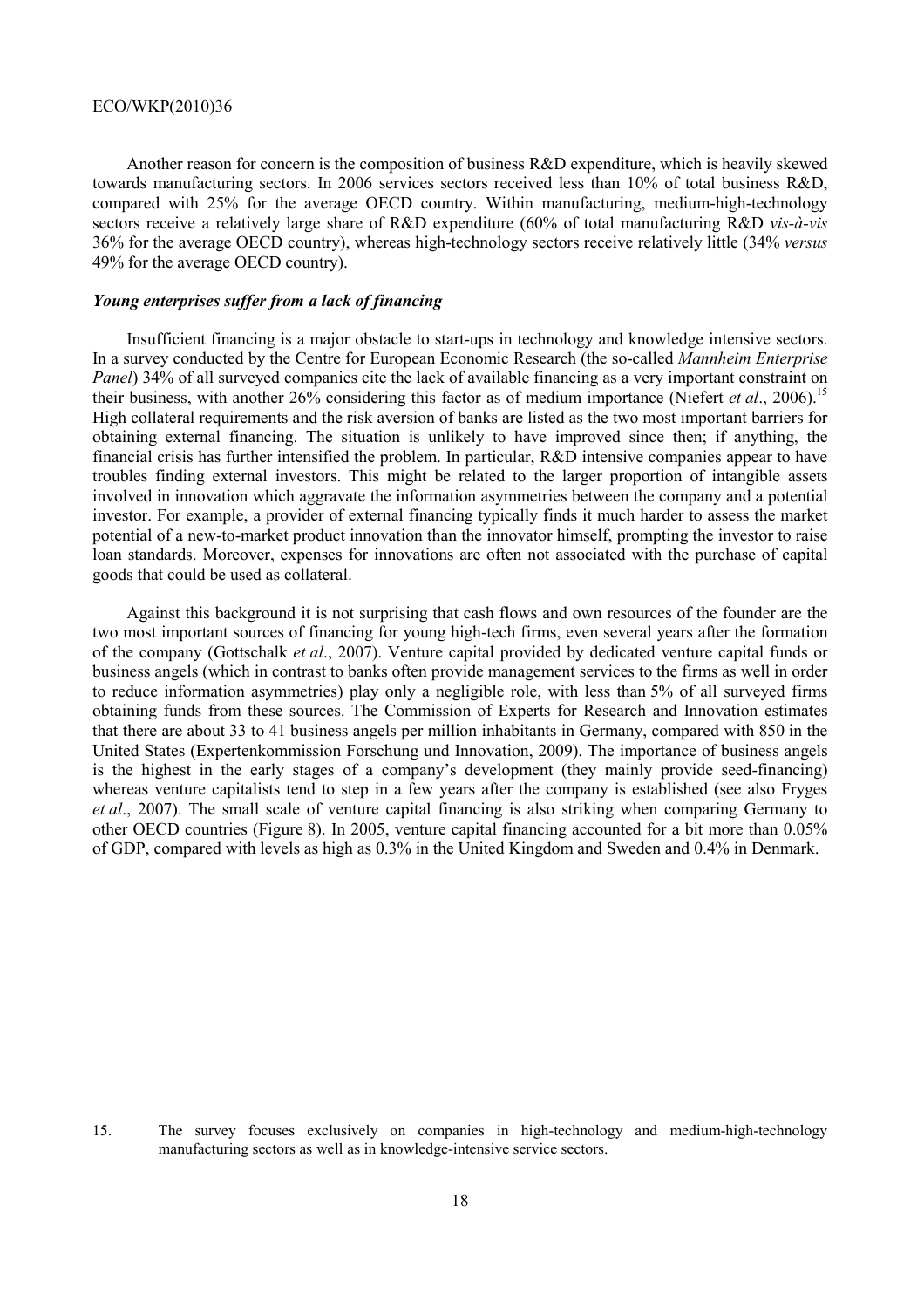#### **Figure 8. Venture capital**

% of GDP, 2005



*Note*: Data on venture capital only capture formal venture capital provided by specialised intermediates; capital provided by business angels is excluded. Data for Japan and Korea refer to 2001 and those for Iceland to 2002. For New Zealand, the allocation between early stages and expansion is an estimation based on 2001.

*Source*: OECD (2007), Science, Technology and Industry Scoreboard.

 $\overline{a}$ 

Venture capital is a particularly well suited type of financial intermediation to support the creation of innovative and entrepreneurial firms. As stressed by Da Rin *et al*. (2005), venture capital funds not only provide money, but also knowledge about markets and entrepreneurial processes as well as access to their networks of contacts.16 A strengthening of the venture capital market should therefore be a key element of any strategy to improve the German innovation framework. In this sense, the Act on the *Modernisation of Framework Conditions for Venture Capital and Equity Investments* (*Gesetz zur Modernisierung der Rahmenbedingungen für Kapitalbeteiligungsgesellschaften*, MoRaKG), adopted in 2008, was an important step in the right direction. In addition, the *High-Tech Start-ups Fund* which was set up within the federal government's *High-Tech Strategy* (Box 4) will bridge part of the financing gap arising from the insufficient depth of the private venture capital market.

These recent initiatives notwithstanding, more needs to be done to improve the framework conditions for venture capital. In particular, the MoRaKG needs to be modified as the EU competition regulator recently stopped parts of the Act and thereby the introduction of the law on venture capital investment (*Gesetz für Wagniskapitalbeteiligungen*, WKBG). When revising the Act, the government should also fix a number of flaws in the original version. For instance, several provisions of the Act appear excessively restrictive and may thus not fundamentally improve the attractiveness of Germany as a location for venture capital funds. Moreover, the Act risks reducing transparency by leading to a legal fragmentation of the market as venture capital companies are to be supervised by the BaFin and capital investment companies by the ministries for economic affairs of the *Länder*. 17 The government should also ensure that sufficient exit possibilities exist for venture capitalists. This includes a close monitoring of the *Entry Standard* segment of the German stock exchange to see whether it adequately serves this purpose. Da Rin *et al*. (2005) provide some evidence that the opening of a stock market segment targeted at entrepreneurial

<sup>16.</sup> A recent cross-country study by Meyer (2008) shows a significant positive correlation between the volume of venture capital investment and the turnover from innovations. For Germany, the causality appears to run from venture capital to turnover and not *vice versa*.

<sup>17.</sup> See the reports of the Council of Economic Experts and the Commission of Experts for Research and Innovation for a more detailed discussion (Sachverständigenrat, 2008; Expertenkommission Forschung und Innovation, 2009).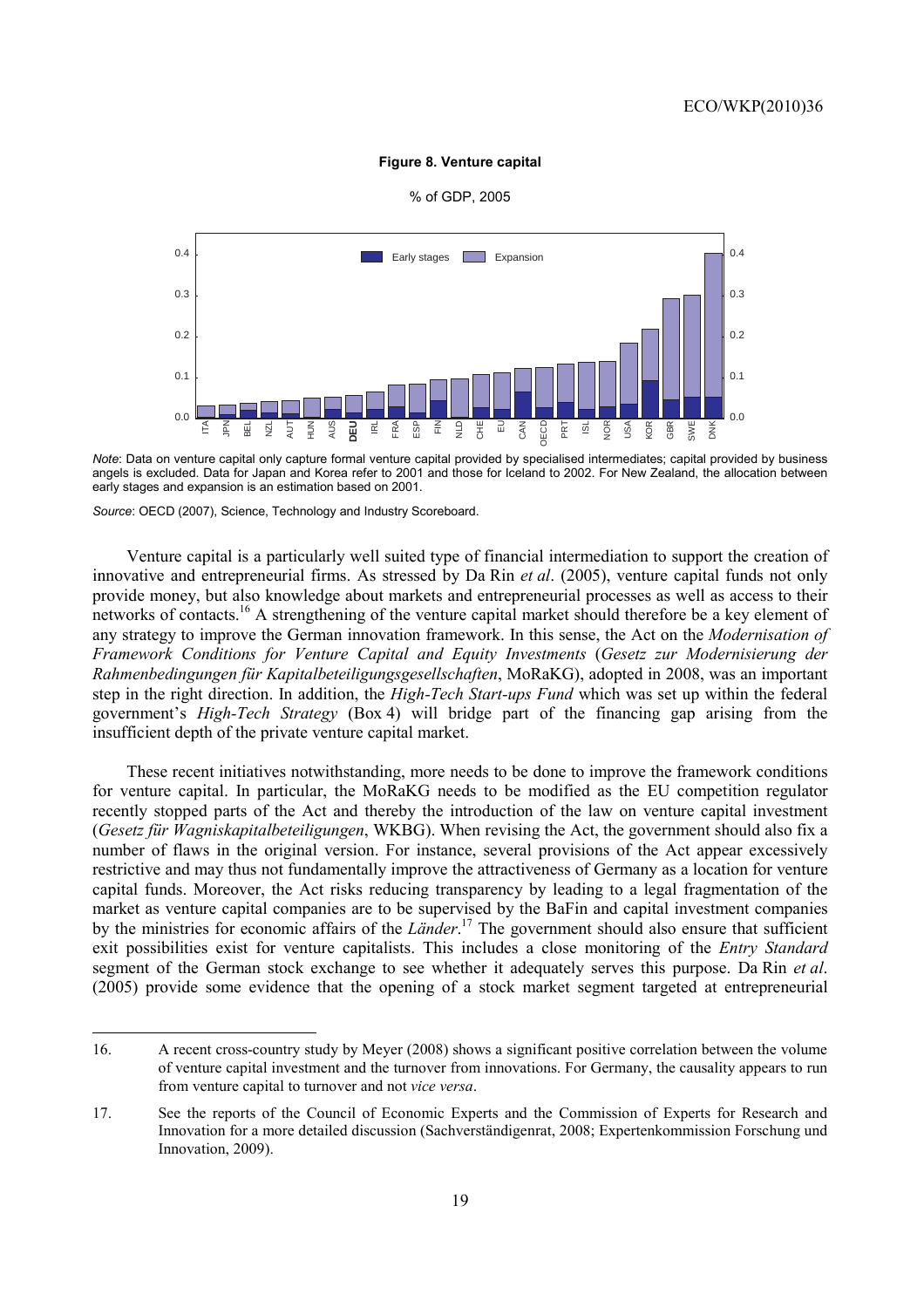companies considerably increases the share of venture capital that is used for early stage investment as well as the share of private equity that is channelled to high-tech firms.

#### *Shifting public R&D support towards tax incentives could raise efficiency*

The high uncertainty about the outcome of R&D activities and the substantial spillover effects related to the inability of firms to appropriate all the rents from successful innovation expenditures are generally used to justify state intervention in this area to avoid potential underinvestment.<sup>18</sup> Although the R&D intensity of the private sector is higher than in most other OECD countries (Germany ranks eighth in the OECD), the country is gradually falling behind, reflecting below-average growth rates in private R&D spending (during the 1980s, Germany was still among the three top performers). Against this background, the German government has considerably increased its financial support for R&D in recent years. In 2006, the *High-Tech Strategy* was launched, including plans to invest some EUR 14.6 billion (0.6% of 2006 GDP) in the years 2006 through 2009 to support R&D activities (Box 4). The lion's share of the funds (EUR 11.9 billion) were used to support research and the dissemination of new technology in 17 designated sectors, with the rest channelled to general measures that are not linked to specific sectors. In addition, the second fiscal stimulus package included several measures to stimulate R&D activities over the period 2009 to 2011 (Koske, 2010).

The recent efforts to broaden public support for R&D investment are highly welcome. Even so, there appears to be room for further improvement. Germany currently mainly relies on direct government subsidies to support private R&D activities. Tax incentives, which are becoming an increasingly popular measure among OECD and non-OECD governments, are not used. Even though the literature on the efficacy of the two types of government support is far from reaching a consensus, a number of recent papers point towards tax incentives as the more effective tool. For example, Harris *et al*. (2009) argue that the literature on the effectiveness of government grants yields mixed results, whereas there is broad agreement that tax incentives stimulate R&D.<sup>19</sup> Recent empirical studies reporting positive effects of tax incentives on R&D expenditures include Bloom *et al*. (2002), Klassen *et al*. (2004), Falk (2004), Wu (2005) and Jaumotte and Pain (2005a, b).<sup>20</sup> The size of the effect is often found to be relatively small, but still larger than the effect of direct funding (Johansson *et al*., 2008).

<sup>18.</sup> Grants, tax credits, public procurement, and direct performance of research (through universities and public research institutes) are the main policy tools.

<sup>19.</sup> Similar conclusions are drawn by Garca-Quevado (2004) stating that the literature on the relationship between public funding of business R&D and private R&D expenditure obtains contradictory results that are difficult to reconcile and Hall and Van Reenen (2000) claiming that there is substantial evidence that R&D tax reliefs have a positive impact on the amount of private sector R&D spending.

<sup>20.</sup> Even if R&D tax credits are effective, the question remains as to whether the foregone tax revenues could have been better spent on other measures with a higher social return (Jaumotte and Pain, 2005a). Using a computable general equilibrium model, Russo (2004) finds that the welfare gains from R&D tax reliefs are markedly higher than those from corporate or personal income tax cuts.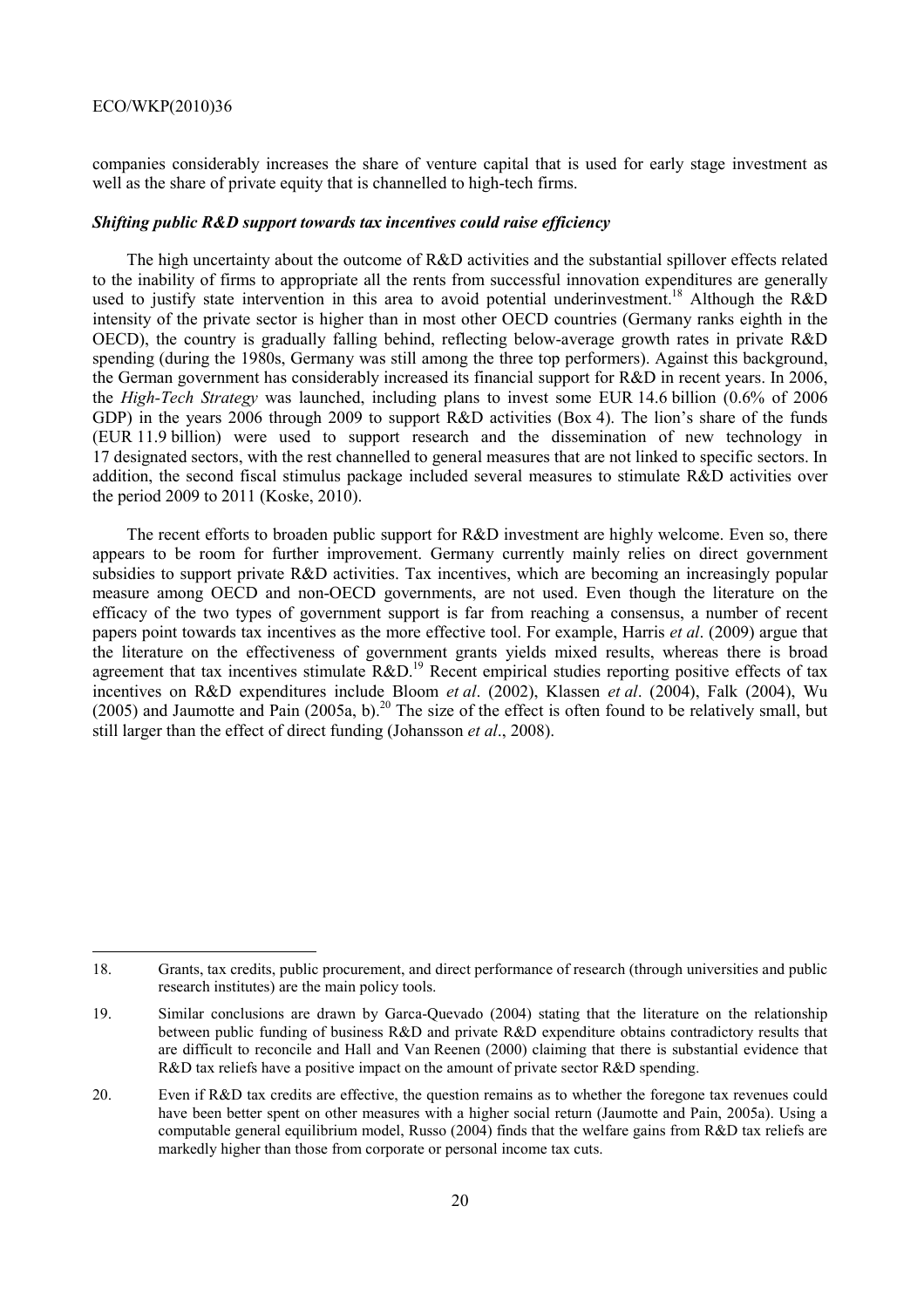### **Box 4. The High-Tech Strategy**

In 2006 the German government launched the *High-Tech Strategy* as a comprehensive initiative, encompassing all ministries, to stimulate private R&D investment.\* The strategy pursues three main goals:

- **Creating/expanding lead markets in four priority areas: health, climate protection/resources conservation/energy, mobility and security.** Examples of recent actions include the establishment of innovation alliances and strategic partnerships such as *Organic Light-Emitting Diodes* and *Carbon Nanotubes*; and the launch/expansion of a number of funding programmes such as *WING – Materials Innovations for Industry and Society*, which promotes research aimed at producing more efficient and lower-cost materials.
- **Building new bridges between industry and science by promoting cooperation, networks and clusters, with a special focus on SMEs.** Examples of actions include accelerated access to funding programmes for SMEs *via* the *KMU-innovativ* programme; launch of the top cluster competition; consolidation and expansion of SME funding *via* the *Central Innovation Programme*; and support for clusters and networks *via* special programmes such as *Cutting-edge Research and Innovation in the New Länder*, *Entrepreneurial Regions* and *Innovation Competence East*.
- **Improving the framework conditions for innovation.** Examples of actions include the facilitation of start-ups through an amendment of the law on limited liability companies; innovation support *via* public procurement; and advice and support for higher education institutions and start-up entrepreneurs in connection with patent law issues.

Over the period 2006-09 EUR 14.6 billion were to be invested to support R&D activities. Out of the total funds, EUR 11.9 billion were to be channelled to 17 selected sectors (sectors that either belong to one of the four priority areas or that provide key technologies for several of those areas) with space technologies, energy technologies and ICT receiving a bit more than half of the funds. The remaining EUR 2.7 billion were to be used for general measures that are not linked to specific sectors such as improving the conditions for innovative SMEs (EUR 1.8 billion), strengthening the links between science and industry (EUR 0.6 billion) and supporting technology start-ups (EUR 0.2 billion).

\* For more detailed information on the *High-Tech Strategy* see Federal Ministry of Education and Research (2006), *The High-Tech Strategy for Germany*, Bonn/Berlin; and Federal Ministry of Education and Research (2009), *Research and Innovation for Germany*, Bonn/Berlin.

In addition to the impact on overall R&D spending, other aspects have to be taken into account when deciding about which policy tool to use. For example, there is a higher probability of research duplication when support is offered by means of tax reliefs rather than by grants, and there is less chance of expenditure occurring in areas with high social but relatively low private returns, such as basic research, which is an important determinant of a country's longer-run innovation capabilities. New and small firms may also be at a relative disadvantage if support is provided only through the tax system, as such firms may have relatively little taxable income (Sachverständigenrat, 2009; Jaumotte and Pain, 2005a). On the other hand, grants have the disadvantage that the winning projects are picked by the government rather than the market, which may generate distortions in the allocation of resources between different fields of research (though in some cases such distortions are desired to ensure that industry helps address public objectives, such as defence or energy security). Two striking features of the *High-Tech Strategy* are the importance given to space technologies (almost one-third of the funds were earmarked for this area) and the low importance given to services (0.5% of the funds). At the same time, the share of business R&D conducted by services sectors is amongst the lowest in the OECD.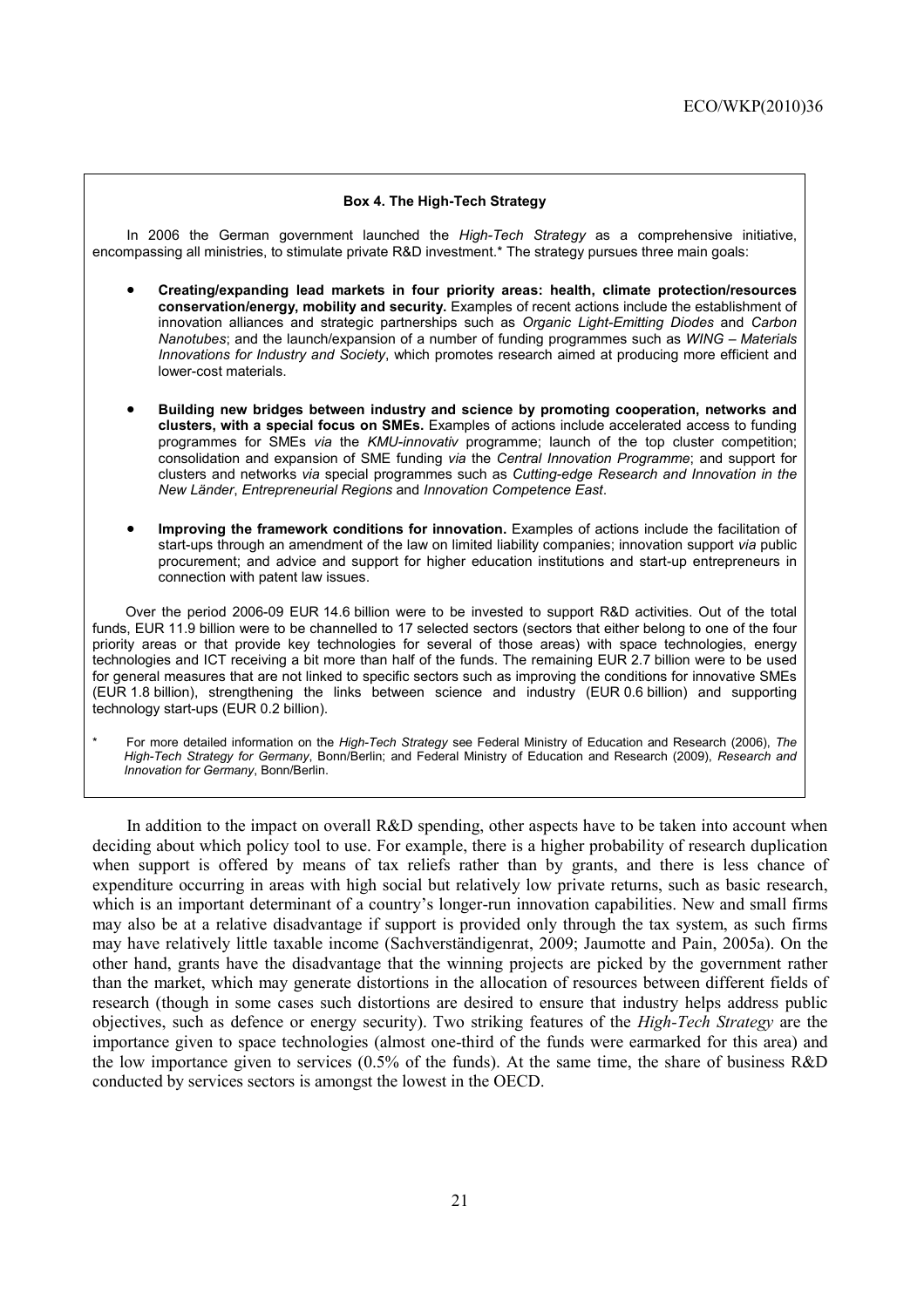Against this background, the government should consider introducing tax incentives as a complementary tool to direct subsidies, though duplication of public subsidisation should be excluded. When introducing tax incentives, attention has to be given to the issue of policy design as the social gains from such programmes do not necessarily outweigh the associated costs.<sup>21</sup> In general, fiscal incentives for R&D come in three forms: *i*) tax deferrals, which are reliefs in the form of a delay in the payment of a tax; *ii*) tax allowances or extra amounts over current business expenses deducted from gross income to arrive at taxable income; and *iii*) tax credits or amounts deducted from tax liability (OECD, 2003). In OECD countries, tax credits have become more popular over time than tax allowances with a tendency to favour small firms in the R&D tax provisions. A case for providing special support to SMEs could be made on the grounds that the share of business R&D conducted by small firms (less than 250 employees) is amongst the lowest in the OECD (despite a high number of innovative SMEs). $^{22}$ 

An important choice to make for both tax credits and tax allowances is whether to base them on the level of R&D expenditures in a given year or on the increment of R&D expenditures (or on a combination thereof). Incremental incentives have the advantage that they only subsidize new R&D and not R&D that a firm would have done anyway, thus addressing the problem of windfall gains. On the other hand, they involve the difficulty of defining a base period or base level of R&D to determine the increment with some methods potentially distorting incentives (Bloom *et al*., 2001; Mohnen and Lokshin, 2009). Another aspect to consider is that subsidies and tax incentives might be substitutes (with an increased intensity of one reducing the effect of the other on business R&D) as indicated by the empirical study of Guellec and Van Pottelsberghe (2000).

### **The education reform needs to continue**

In an increasingly knowledge-driven global economy, human capital development is a major driver of a country's economic competitiveness, not least through its impact on innovation. Globalisation and technological progress increase the relative demand for high-skilled jobs. As argued by Autor *et al*. (2003), most of the jobs that are hollowed out in advanced economies by offshoring and computerisation are medium-skilled jobs that require routine manual and cognitive skills (*e.g.* assembly line work, technical jobs in programming). By contrast, the least skilled jobs that typically require non-routine manual skills (most often in services occupations) are unlikely to disappear and the most-skilled jobs that require non-routine cognitive skills (*e.g.* managers, scientists) are even likely to grow.<sup>23</sup> Globalisation and technical progress also increase the need for a more flexible workforce that is able to retrain easily in response to changing economic conditions. As argued by Snower *et al*. (2009) it is the capacity to adapt which is crucial for making most out of globalisation.

 $\overline{a}$ 21. For example, the OECD country with the most generous tax regime for R&D by a representative firm is Spain. Yet, Spain is one of the OECD countries with the lowest private sector R&D intensity. A number of countries have recently provided estimates of the revenue forgone due to R&D tax incentives (OECD, 2007d). Most countries estimate the cost at around 0.03% to 0.05% of GDP (*e.g.* Australia, France, Ireland, Mexico, Portugal, Spain, United Kingdom, United States), though some report higher numbers (*e.g.* Canada with 0.2% of GDP).

<sup>22.</sup> This is supported by Lach (2002) showing for Israeli firms that government subsidies have a significant positive impact on company financed R&D expenditures for small firms, but no effect on expenditures by large firms.

<sup>23.</sup> Spitz (2003) provides evidence for Germany that the technological features of computer technologies shift the relative skill requirements of occupations towards analytical and interactive activities for which employees with higher educational attainment have comparative advantages.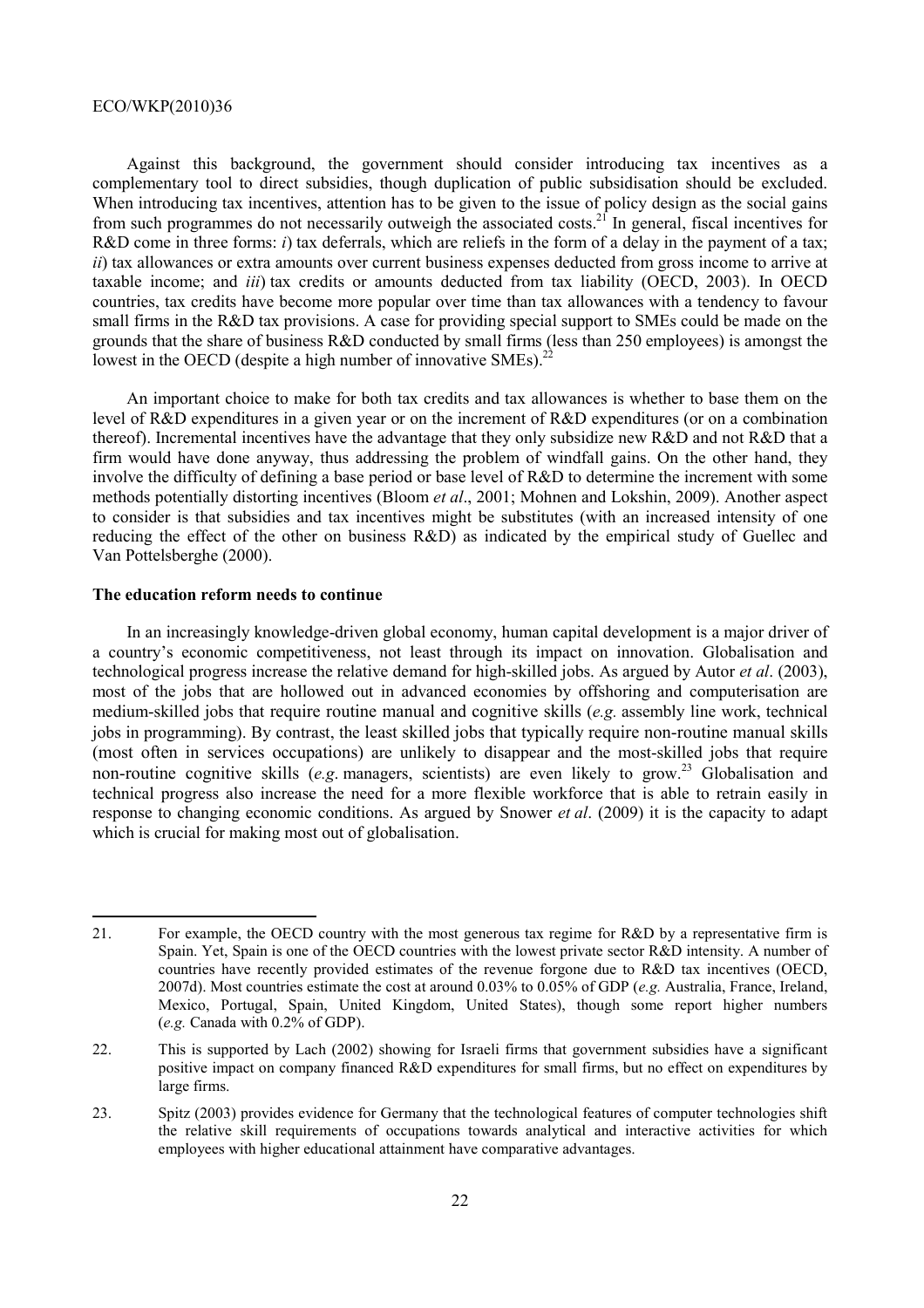Despite some progress in recent years in reforming the German education system, there remains scope for further improvement to ensure that it is well prepared to deal with these challenges.  $24$  Although there were no broad-based shortages of skilled labour ahead of the economic crisis, a lack of highly qualified personnel seems to have been a constraint in at least some sectors, such as metals/metal products and machinery/electrical/optical/transport equipment, where the share of hard-to-fill vacancies was more than twice the national average (*IAB Job Vacancy Survey* 2008). In terms of qualifications, specialists in the areas of mathematics, informatics, natural science and technology, and with completed technical training (at the technician and master craftsman levels) were in particularly high demand (Federal Ministry of Education and Research, 2009). In line with this, the *Mannheim Enterprise Panel* pointed to skilled labour shortages as one of the most important obstacles for new firm creations in high-tech sectors (Niefert *et al*., 2006; Gottschalk *et al*., 2007). These problems are likely to reappear once the economic crisis dissipates and will be aggravated further in the coming years on account of ongoing technological change and population ageing.25

To address these challenges, reforms are necessary in a number of areas. Most importantly: *i*) tertiary graduation rates need to be lifted further to ensure a sufficient supply of highly qualified labour;<sup>26</sup> *ii*) the vocational education system needs to be modified to ensure that apprentices are more equipped with general skills that allow them to easily adapt to changing job requirements; and *iii*) the participation of adults in lifelong learning activities should be strengthened further.

# *Tertiary attainment remains low among younger age cohorts*

 $\overline{a}$ 

Whilst tertiary attainment rates are about average for the working-age population as a whole, they are below the levels seen in most other OECD countries for 25-to-34-year-olds (Figure 9, panel A). Despite some increase in graduation rates in recent years, tertiary attainment of younger age cohorts in Germany has fallen further behind the OECD average as other countries have seen even stronger increases. Drop-out rates are modest by OECD standards (in 2005 23% of tertiary students failed to successfully complete a programme equivalent to this level of education, compared with an OECD average of 30%), suggesting that the low graduation rates reflect low entry rates into tertiary education. Indeed, while entry rates are about average for tertiary type-B programmes, it is estimated that only 34% of young adults in Germany enrol in a tertiary type-A programme during their lifetime, compared with 56% in the average OECD country (Figure 9, panel B). $^{2}$ 

26. With the number of youth projected to decline by one third by 2050, the tertiary graduation rate has to increase by about 12 percentage points merely to keep the number of university graduates constant (Fuchs and Weber, 2007).

<sup>24.</sup> Chapter 4 of OECD (2008) provides a thorough discussion of the challenges of the German education system, looking also at childhood care and education as well as at primary and secondary school education.

<sup>25.</sup> As the productivity-adjusted capital-labour-ratio remains constant over time irrespective of fluctuations in labour supply (Brücker and Jahn, 2009; Ottaviano and Peri, 2006), demographic change does not necessarily lead to labour shortages or a drop in unemployment. However, as the age cohorts that will quit the labour force in the coming years are relatively well educated, there will be a lack of skilled labour (and an oversupply of less skilled labour). The Centre for European Economic Research is forecasting a shortage of between 180 000 and 490 000 skilled persons, resulting from ageing and structural change, for the year 2014 (Egeln *et al.*, 2007). See also Bonin *et al.* (2007), Fuchs and Reinberg (2007), Schnur and Zika (2007) and Biersack *et al.* (2008) for a discussion of this issue.

<sup>27. 5</sup>A programmes are largely theoretically based and are intended to provide sufficient qualifications for gaining entry into advanced research programmes and professions with high skills requirements whereas 5B programmes are generally more practical/technical/occupationally specific than ISCED 5A programmes.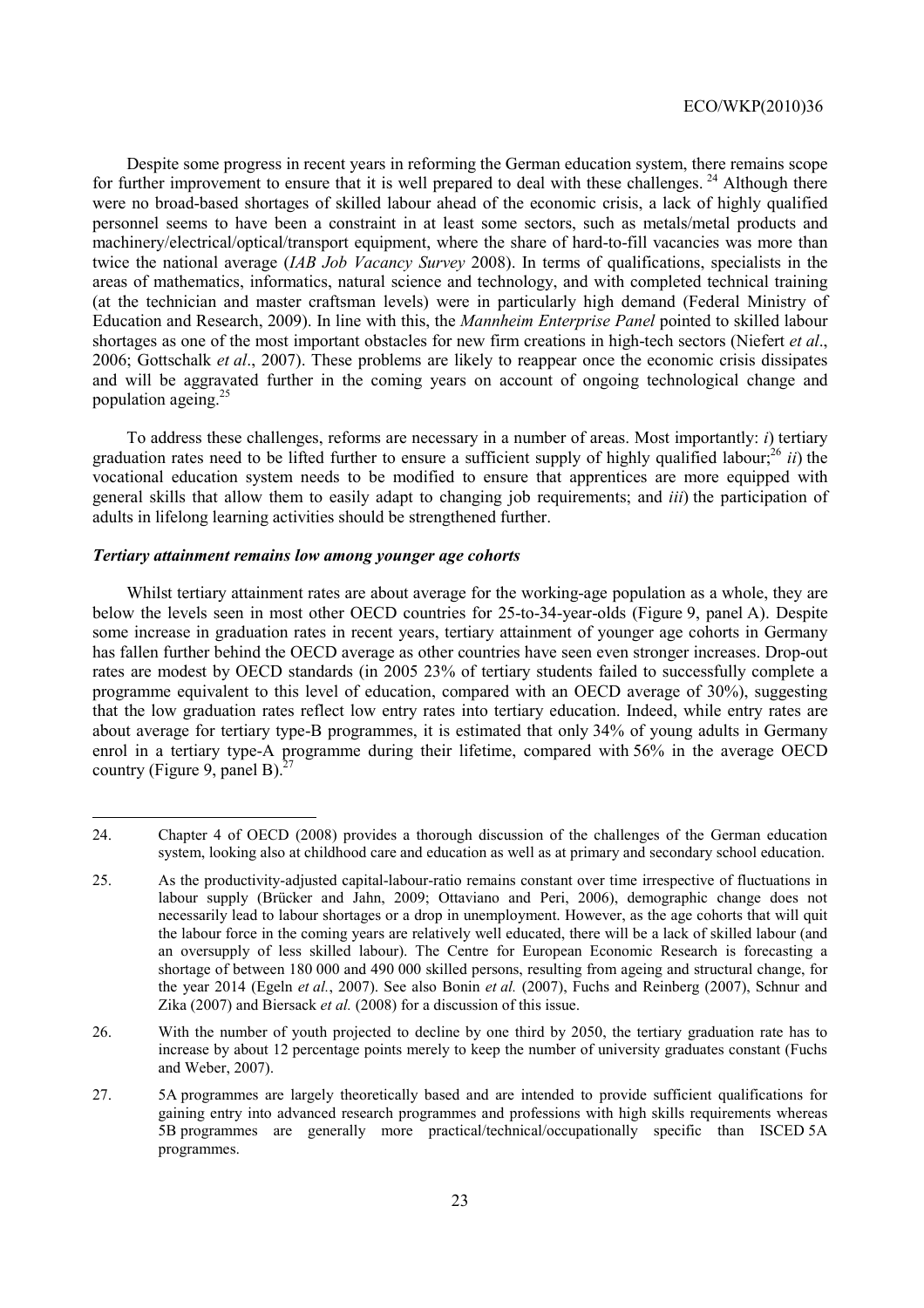The low entry rate for tertiary type-A programmes reflects a low number of young adults who have the necessary qualification to enrol in such programmes.<sup>28</sup> Although graduation from upper secondary education programmes designed to provide direct access to tertiary type-A education (ISCED 3A) has increased in recent years, it remains well below the OECD average (Figure 9, panel C). In fact, together with Austria and Switzerland, Germany is among the few countries where both female and male students are more likely to graduate from upper secondary programmes leading to vocationally oriented tertiary education (tertiary type-B) rather than tertiary type-A programmes (OECD, 2009c). In addition, only about 71% of all students who achieve qualifications designed for university level entrance actually take up university studies. While Germany does not appear to be an outlier among OECD countries in this respect (OECD, 2009c), the decline in this share in recent years provides reason for concern (Figure 9, panel D), especially since it appears to have more than offset the positive effect on tertiary-type A entry rates that was coming from the rising number of upper secondary graduates with a type-A qualification.

The low number of students who graduate from upper secondary education programmes that facilitate direct entry into tertiary type-A education is likely to reflect two factors. *Firstly*, the high stratification of the German school system may prevent some students who would be able and willing to pursue university education from obtaining the required qualification.<sup>29</sup> The German school system is characterized by early tracking with the first selection between tracks generally occurring at the age of 10, earlier than in any other OECD country except Austria. In some *Länder* students are sorted into three tracks (the *Hauptschule*  track for less academically able students, the *Realschule* track for students in the middle ability group and the *Gymnasium* track for the most academically able students), while others have a two-track system. The different tracks are mostly offered in separate school types (around 80% of all students enter such specialized schools). Whilst students might theoretically change tracks at a later stage, this rarely happens in practice and if it happens, the transition is usually from a higher to a lower track (Autorengruppe Bildungsberichterstattung, 2008). Similarly, although failure to enter the *Gymnasium* track does not preclude acquiring a tertiary type-A entrance qualification, less than 5% of such qualifications were obtained outside this track in the school year 2006/07. Tracking decisions are influenced by the socioeconomic background of the child (with children from a more favourable background having a higher likelihood of attending a *Gymnasium*; OECD, 2008), suggesting that tracking closes off possibilities for some students. The impact is less pronounced in Berlin and Brandenburg, the two *Länder* that delay tracking until age 12.

<sup>28.</sup> An *allgemeine Hochschulreife* (Abitur) provides admission to all subjects at all higher education institutions and a *Fachhochschulreife* provides admission to universities of applied sciences. In addition, a *fachgebundene Hochschulreife* entitles the holder to study particular subjects at a higher education institution. For a detailed overview on the German education system see Annex 4.A1 of OECD (2008).

<sup>29.</sup> As stressed by Meier and Schütz (2007), tracking decisions at a young age involve a higher risk of making a mistake in measuring true ability (and hence of sending a child to the wrong track) because ability is revealed only gradually and because younger students show stronger differences in maturity.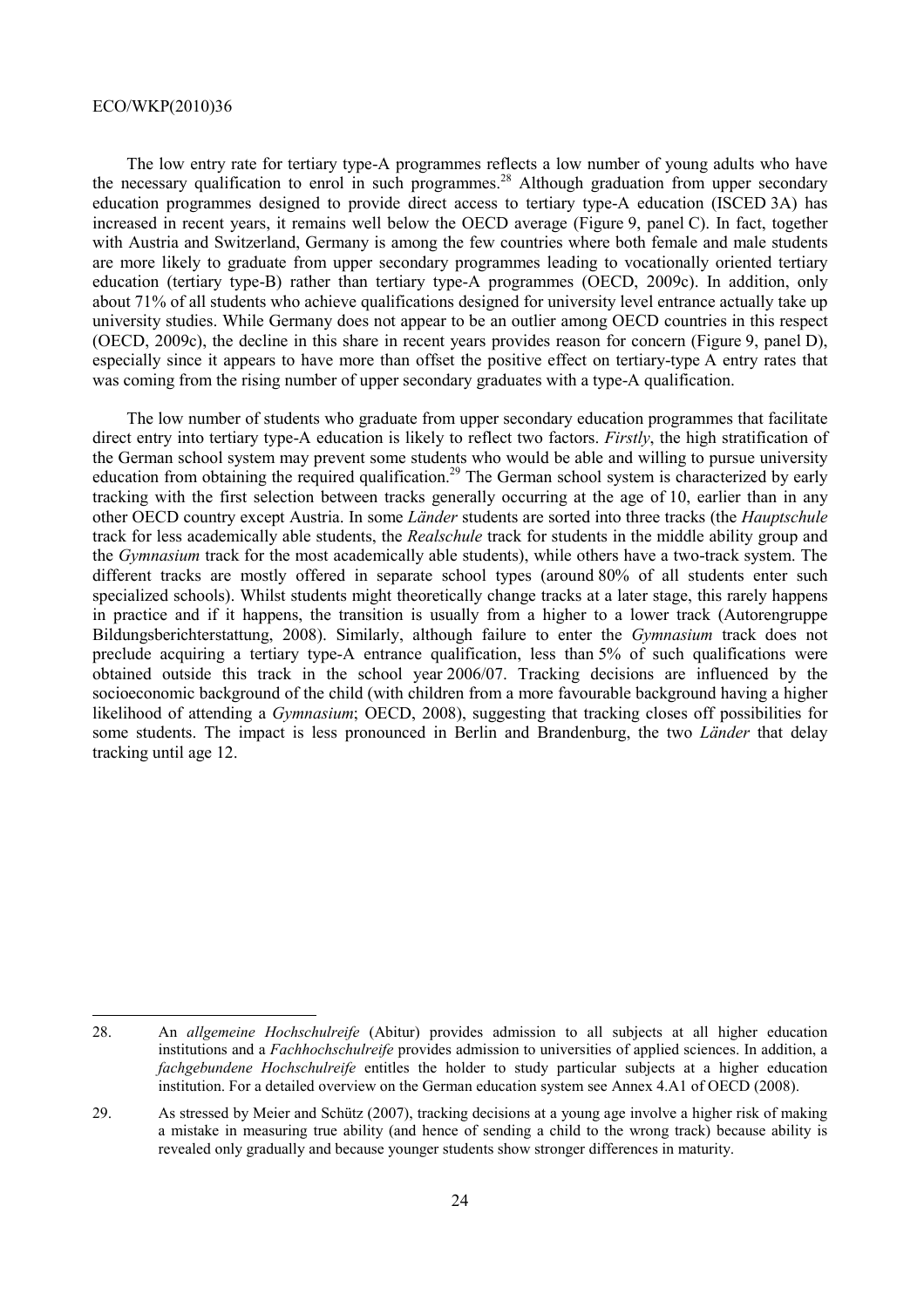

 $\Omega$ 10 20 30 40 50 60 0 10 20 30 40 50 <sup>60</sup> **A. Tertiary attainment rates, 2007** by age, years EN GERA<br>FRA USA DNK SWE  $\epsilon$ GBR OECD **DEU**  $E$ 25-64 25-34  $\Omega$ 20 40 60 80 100  $\Omega$ 20 40 60  $80$ 100 **B. Tertiary type-A entry rates x**2001 **xxxxxxxxxx**SWE FIN NOR USA DNK OECD GBR ITA  $\leq$ **DEU** 2007  $\Omega$ 20 40 60 80 100 120  $\Omega$ 20  $40$ 60 80 100 120 **C. ISCED 3A graduation ratios x**2001 **xxxxxxxxx** $\stackrel{\textstyle{Z}}{ \textstyle{\scriptstyle\rm E}}$ ITA SWE  $\leq$ NOR OECD DNK FRA **DEU** 2007 1996 1998 2000 2002 2004 2006 60 65 70 75 80 85 90 60 65 70 75 80 85 90 **D. Transition rates from ISCED 3A to 5A** Men Women

%

*Note*: In panel B, entry rate is an estimated probability that a school leaver will enter tertiary education during his/her lifetime. In panel D, values for 2002 to 2006 are estimates and that for 2003 is the average of values for 2002 and 2004; data refer to share of students with 3A qualification who enrol for 5A programme.

*Source*: OECD (2009), Education at a Glance; Autorengruppe Bildungsberichterstattung (2008), Bildung in Deutschland 2008 - Ein indikatorengestützter Bericht mit einer Analyse zu Übergängen im Anschluss an den Sekundarbereich I, Bertelsmann Verlag, Bielefeld.

The recent decision to introduce common standards across all *Länder* for admitting students to university education based on their professional qualification is an important step in the right direction (see also the discussion in the next section). This measure increases transparency which should eventually show up in higher enrolment and graduation rates. Nonetheless, more needs to be done in this area. In particular, the stratification in the school system should be reduced further to raise the equality of education opportunities, as recommended in OECD (2008).30 Possibilities include delaying the first tracking decision to reduce the risk of making a mistake in measuring true ability, offering the *Hauptschule* and *Realschule* tracks in one school type to avoid grouping very weak students together in a single school type with low achievement expectations, and increasing permeability between education tracks in practice.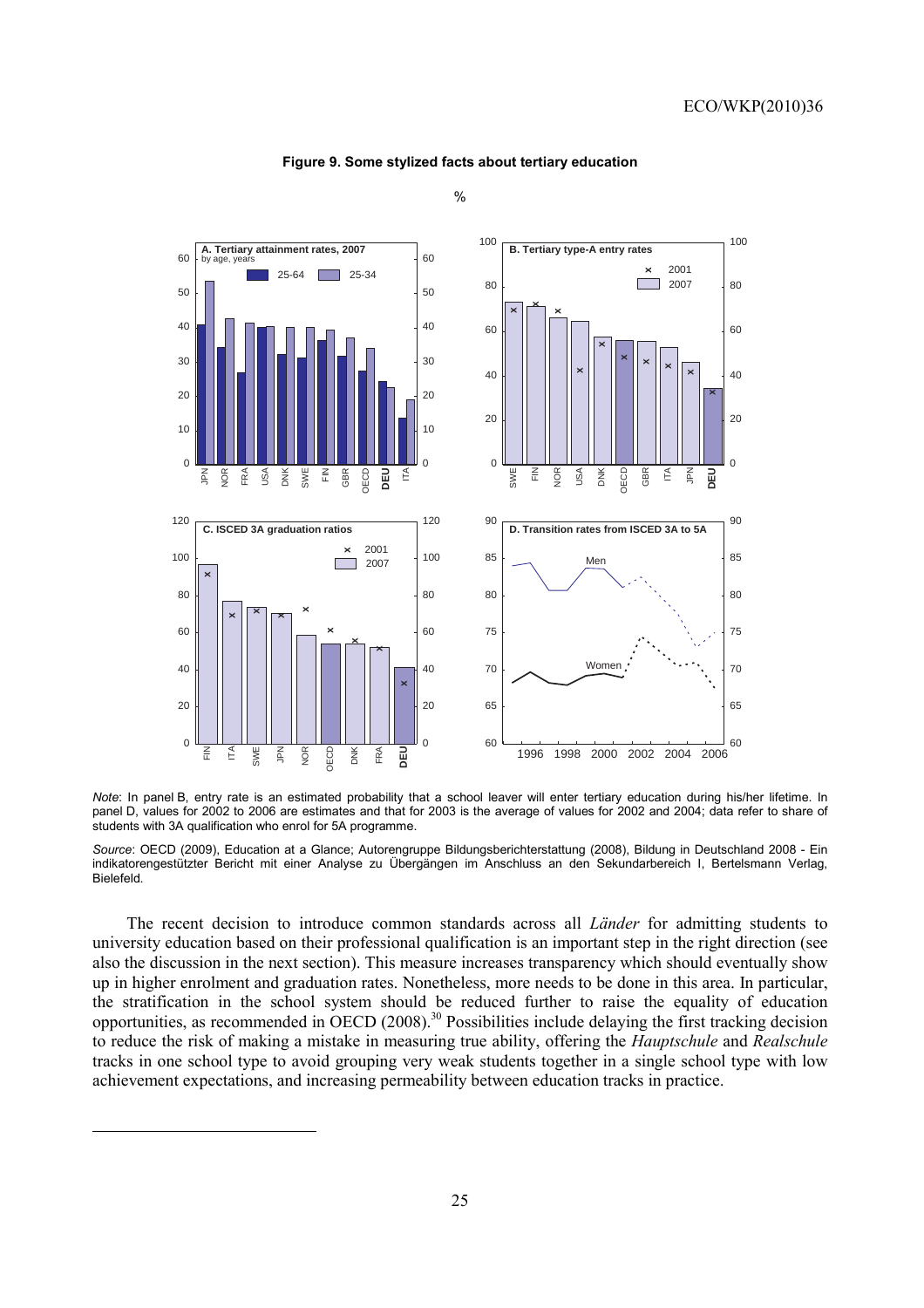

#### **Figure 10. The attractiveness of tertiary education**

*Note*: In panel B, internal rates of return are computed by estimating labour market premia on cross-country comparable individual level data and then adjusting the premia for fiscal and education cost. In panel C, education costs correspond to tuition fees and living costs. The resources are those available through each country's financing systems (grants and loans) when available, and also through families' financing capacity, as well as possible revenue from student part-time work.

*Source*: Oliveira Martins, J. et al. (2007), "The policy determinants of investment in tertiary education", OECD Economics Department Working Papers, No. 576; Boarini, R. and H. Strauss (2007), "The private internal rates of return to tertiary education: new estimates for 21 OECD countries", OECD Economics Department Working Papers, No. 591.

*Secondly*, a low attractiveness of tertiary type-A education might deter students from completing the additional years of schooling that are necessary to earn an upper secondary type-A rather than type-B qualification. Oliveira Martins *et al*. (2007) show that an individual's decision to invest in tertiary education is influenced by the internal rate of return to tertiary education, the institutional setting for supplying tertiary education and the availability of individual financing. Whilst students in Germany generally face low liquidity constraints, the country scores pretty poorly on the other two indicators (Figure 10). The low internal rate of return mainly reflects a low net wage premium (the increase in after-tax income entailed by an additional year of education) whereas the poor supply side performance is related to universities' lack of autonomy over issues such as student selection, staff policy, and course content.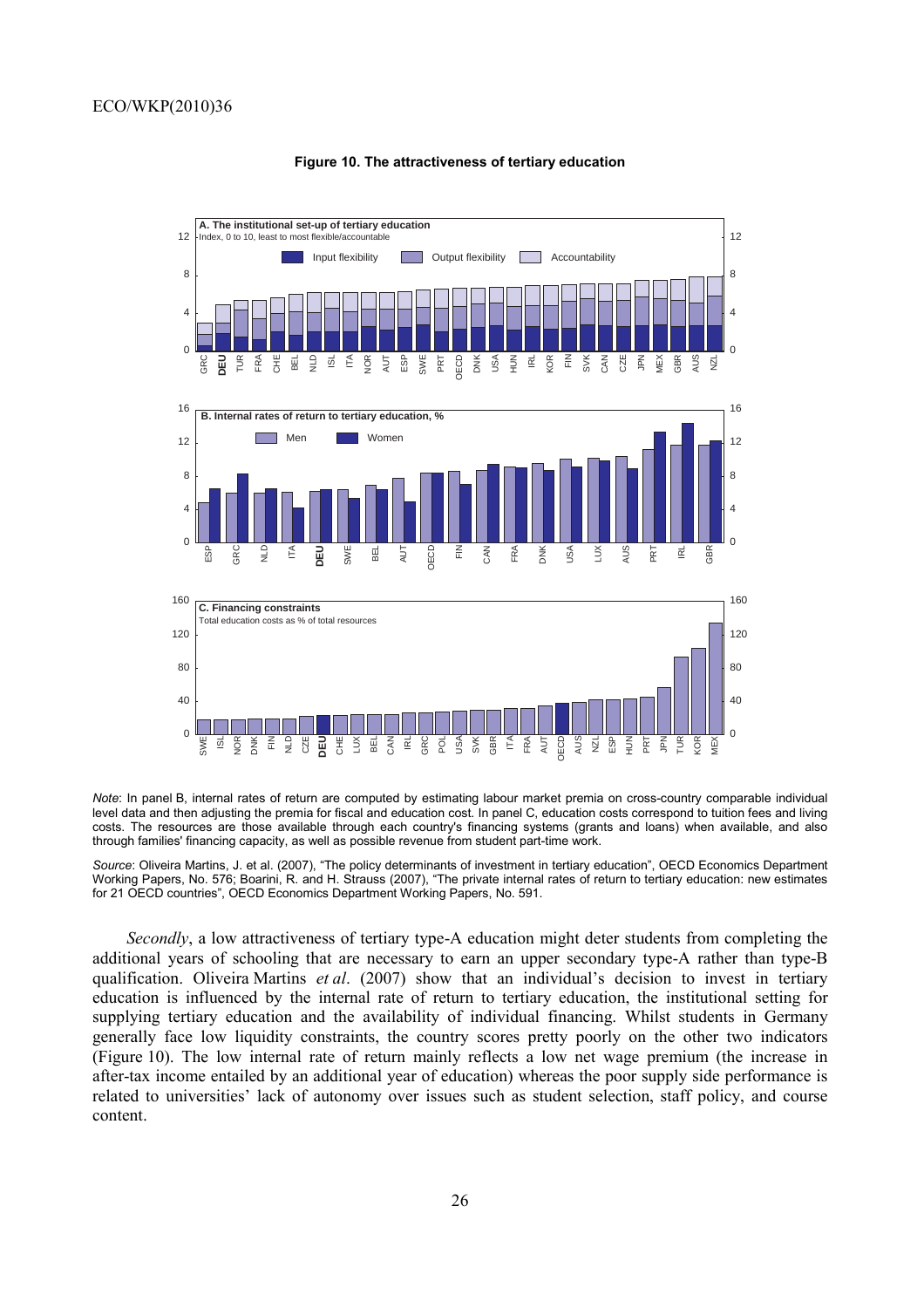Several reforms aimed at improving the attractiveness of university studies have been initiated in recent years. These include the introduction of shorter programmes in the context of the Bologna reform, the strengthening of the labour-market focus through the involvement of social partners in programme design, and the easing of *Numerus clausus* restrictions.31 In addition, all *Länder* gave universities the right to select  $60\%$  of their students and some to set tuition fees.<sup>32</sup> In light of these reforms, it is surprising that in 2007 relatively fewer students entered tertiary-type A programmes than in 2003. One explanation is the rising uncertainty that comes with wide-ranging reforms such as the move to the Bologna system (for example, regarding the employment opportunities after a bachelor's degree), which may temporarily discourage students from enrolling in the new programmes. In the longer run, the reforms are likely to contribute to an increase in tertiary attainment. For example, based on a cross-section regression Oliveira Martins *et al*. (2007) simulate for Germany that a reduction in the average study duration to about 3 years should boost the tertiary graduation rate by around ¾ percentage points.

Even so, more needs to be done to encourage students to seek university education. In particular, those *Länder* that have not yet taken sufficient steps to improve the institutional set-up of tertiary education (*e.g.* by giving universities more autonomy regarding tuition fees) should consider doing so. Also, the autonomy of universities regarding student selection could be raised further. In addition, the government should address the problem of low net returns to undertaking tertiary education. The design of the tax and benefit system appears to be a major reason for the low internal rates of return, as the net wage premium is even further below the OECD average than the gross wage premium (the net wage premium is 50% below the OECD average *versus* 30% for the gross wage premium).<sup>33</sup> Policy decisions in this area depend of course on many other factors than students' incentives to invest in education. Nonetheless, as recommended in OECD (2008), it would help if future decisions about the progressivity of the personal income tax would take the impact of this factor on the incentives to acquire tertiary qualification into account.

# *Adapting the vocational education system to the demands of a globalised world*

Vocational education and training (VET) plays an important role in the German education system with about two-thirds of a typical age cohort obtaining a qualification from an upper-secondary vocational programme.<sup>34</sup> About 70% of these individuals obtain their qualification in the dual system, which combines practical training on the workplace with formal education at a part-time vocational school. The remaining 30% obtain their qualification in entirely school-based vocational programmes (Autorengruppe Bildungsberichterstattung, 2008).<sup>35</sup> In the past, the VET system has contributed substantially to the economic success of the country, providing the labour market with high-skilled craftsmen and technicians. In particular, it allowed for a smooth transition of youth into the labour market, thereby keeping youth unemployment rates low. However, there is a risk that these advantages are diminishing in a world that is increasingly driven by rapid technological change and the forces of globalisation. The vocational education

 $\overline{a}$ 

<sup>31.</sup> *Numerus clausus* restrictions limit the number of students admitted for study, normally by requiring a minimum average mark in the upper-secondary graduation exam (*Abitur*).

<sup>32.</sup> Empirical evidence suggests that any negative effects of tuition fees on enrolment can be fully offset by improvements of financial aid schemes (Santiago *et al.*, 2008; Heller, 1999).

<sup>33.</sup> This comparison does not yet take into account the *Hartz* reforms which should have raised the net wage premium somewhat as tertiary graduates have a lower risk of unemployment than other groups.

<sup>34.</sup> For an in-depth survey of the German VET system see Hoeckel (2010).

<sup>35.</sup> The dual system and the full-time school system are complemented by the so-called transition system which provides basic vocational training without leading to a recognized vocational qualification (it is meant for school leavers from general education schools who cannot immediately find a place in the dual system or the full-time school system).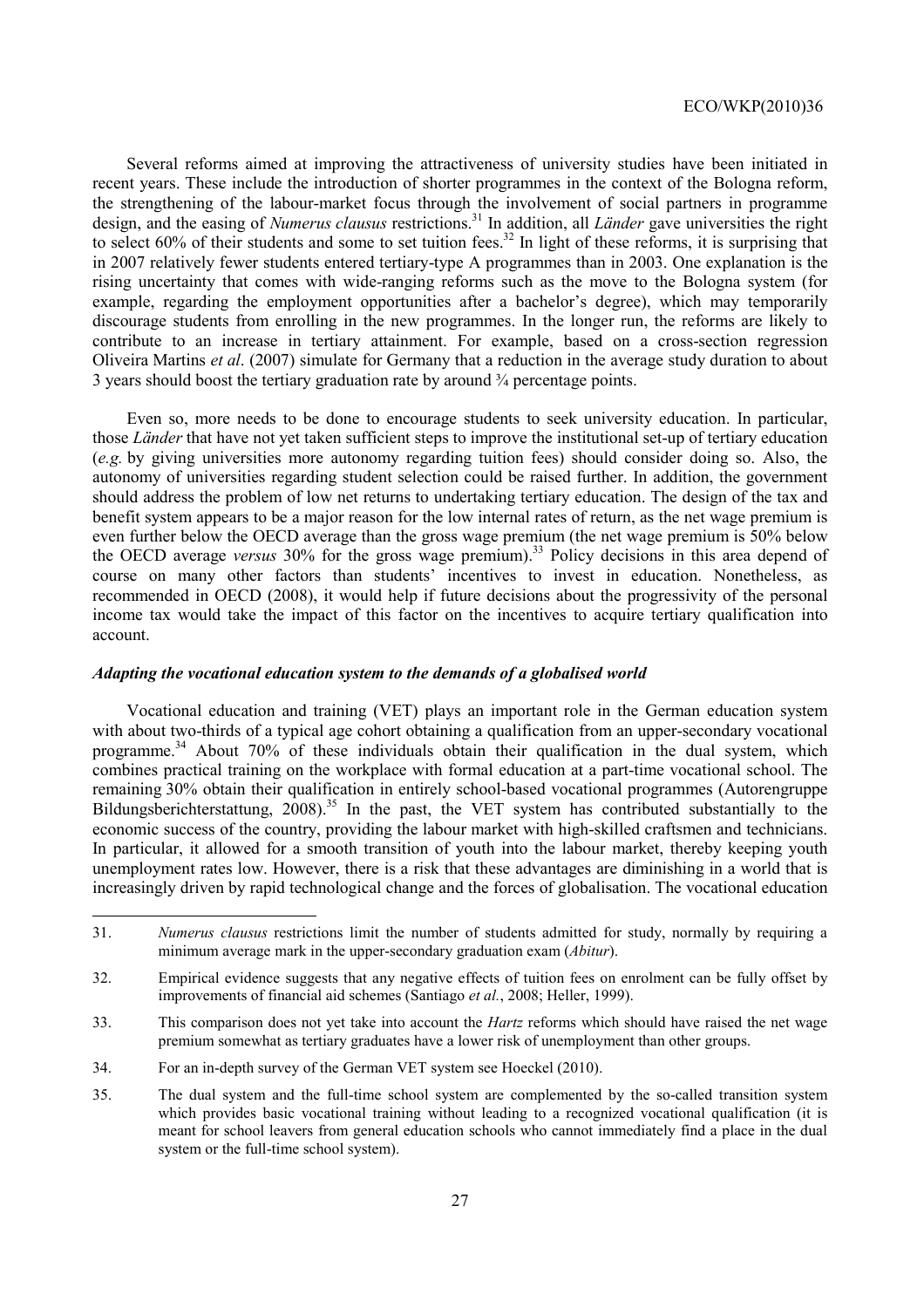system may equip apprentices with too much specialised and too little general knowledge, thereby reducing their ability to adapt to changing job requirements or to switch professions during their career. Moreover, as stressed by Baethge (2008), the system appears to have difficulties in teaching non-cognitive skills such as communication skills or the ability and willingness to solve problems, make judgements and engage in life-long learning – skills which are becoming ever more important in a knowledge-driven society.



% of population, 2007



*Note*: Codes refer to the ISCED97 classification of educational programmes. *Source*: OECD, Education Directorate.

Krueger and Kumar (2004a, b) provide some evidence that Germany's focus on vocational education worked well between the 1960s and 1970s, when available technologies changed slowly, but may have hampered economic growth in a quantitatively significant way in the ICT age of the 1980s and 1990s. Similarly, Gervais *et al*. (2007) argue that skill-specific human capital is more valuable in relatively stable environments while general human capital appears to suit better under high uncertainty. This is consistent with the observation that labour market outcomes of upper secondary vocational graduates are similar to those of tertiary graduates at the beginning of the career, but compare less favourably over the life cycle. The gap in employment rates between graduates of tertiary and upper secondary vocational education programmes rises markedly as workers approach retirement age (Figure 11), which might be related to a faster depreciation of human capital under conditions of structural change (OECD, 2009d). This is supported by Ludwig and Pfeiffer (2005), who use survey data to show that the depreciation rate of human capital for individuals with vocational education is about 0.42%, whereas it is not statistically different from zero for university graduates. What makes matters worse, the depreciation rate for VET graduates appears to be increasing over time which the authors attribute to an increasing pace of organizational and technological change. VET graduates appear to be disadvantaged particularly in the case of a change in profession, when almost 80% of the knowledge learned in vocational education programmes becomes obsolete. By contrast, the usability of knowledge learned in university programmes is reduced by just 20% in such a case.

While the general set up of the VET system should be maintained, some modifications are necessary in order to help VET graduates better meet the challenges associated with globalization. *Firstly*, the existing balance between general and specialized study content is questionable. The number of VET qualifications is relatively high (around 350 separately defined professions) and some professions are rather specific (*e.g.* ice cream maker). As an early specialization on a narrowly defined profession may reduce an individual's ability to switch professions at a later stage of his career, the number of VET qualifications should be reduced by combining similar professions. This could for example be achieved by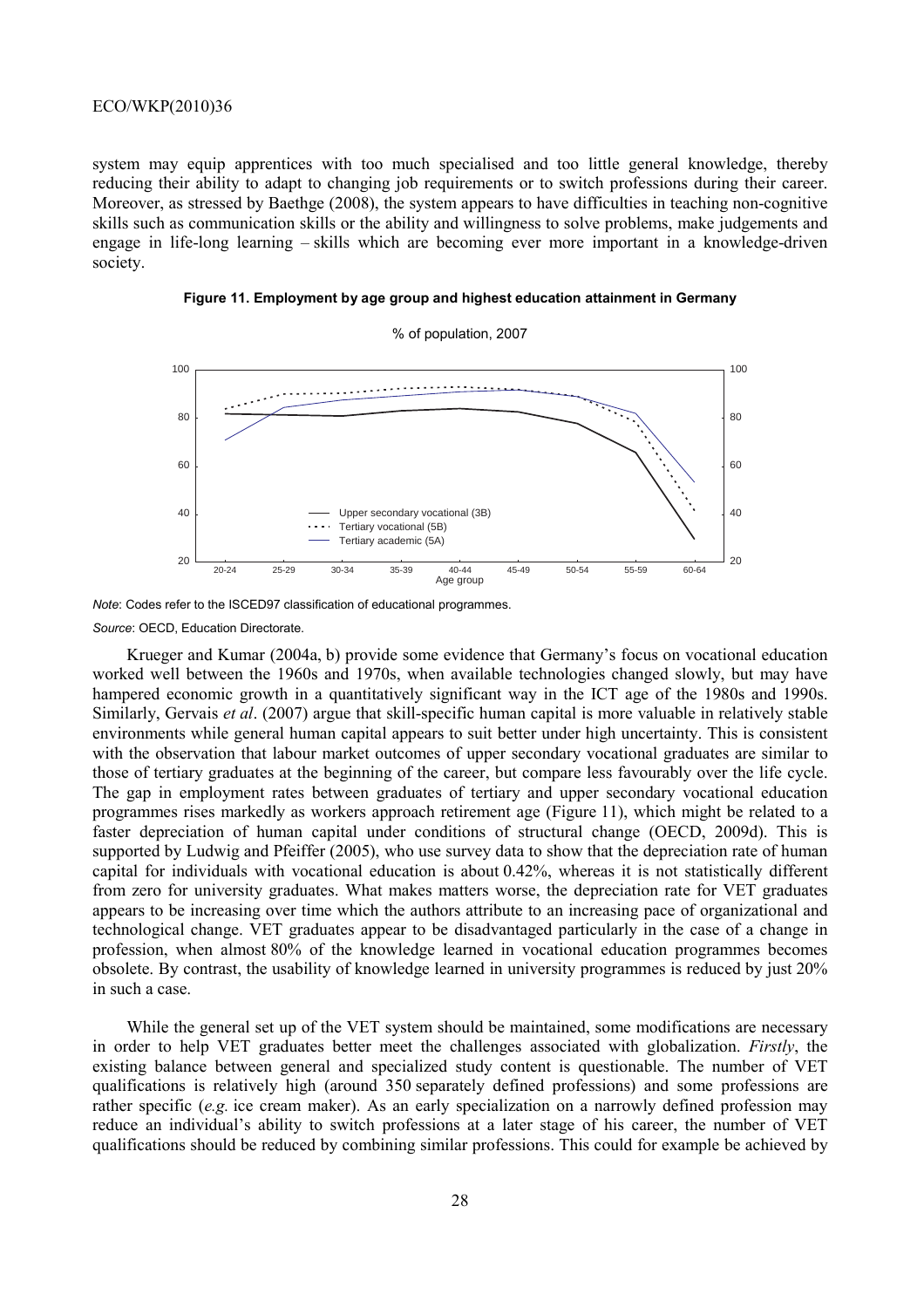having a common basic education for similar professions during the first phase of the VET programme and then specializing in a specific profession during the second phase (Sachverständigenrat, 2009). Moreover, VET students in the dual system obtain relatively little universal education in the part-time vocational schools (Baethge, 2008). As globalization has increased the importance of core literacy and numeracy skills (OECD, 2007b), a broader teaching of such skills appears essential. The same is increasingly true with respect to ICT competences.

A *second* area of concern is the interplay between the two pillars of the dual system. The school-based part (approximately 1 to 2 days per week) currently receives much less attention than the workplace training. In most *Länder*, the final examination is dominated by the professional chambers with the vocational schools not involved in its preparation and only marginally in its execution. It is possible to fail the final exam in the vocational school and still obtain the dual VET degree in case the student passes the chamber exam (Baethge, 2008).<sup>36</sup> A better approach would be for schools and chambers to prepare and carry out the final examination together, as is already done in some *Länder*. Such a joint exam would not only increase the weight of the school-based part in the dual system but might also enhance collaboration between the two learning places more generally.

A *third* shortcoming of the German system is the low mobility between upper-secondary VET and tertiary type-A education. Only 1% of all students who enrolled in a university or a university of applied sciences in 2006 were admitted based on their professional qualification, *i.e.* without a school-based entry qualification (Autorengruppe Bildungsberichterstattung, 2008). The government has taken several initiatives to dismantle barriers between the two areas of education. Most recently, individuals who have completed a tertiary type-B programme were allowed to study all subjects at all higher education institutions and individuals who have completed a 2-year apprenticeship and have at least 3 years of work experience were granted the right to study subjects that are related to their professional qualification at all higher education institutions after passing an entrance exam or successfully completing a probationary study.<sup>37</sup> As this reform was just introduced in 2009 it is still too early to properly assess its impact on tertiary type-A enrolment rates of VET graduates. Another area worth looking into is the vocational baccalaureate – an optional additional degree for students in upper-secondary vocational programmes who wish to enrol in a university or a university of applied sciences. While the vocational baccalaureate exists in most *Länder*, institutions and programmes differ widely across *Länder* which risks reducing transparency. This may discourage students from pursuing this additional degree, although empirical studies on this link are missing.

# *Encouraging participation in lifelong learning*

Globalisation has increased the pace of organisational and technological change and hence the risk that workers' skills and knowledge become obsolete. Participation in lifelong learning is thus more important than ever to ensure the continuous acquisition of new skills and the upgrading of existing ones. How Germany compares to other OECD countries regarding the participation is hard to assess as different data sets point in different directions. The *Adult Education Survey* produced by the Statistical Office of the European Communities puts Germany in the upper range of participating countries on non-formal learning

<sup>36.</sup> Since the 2005 reform of the *Vocational Education and Training Act* (*Berufsbildungsgesetz*, BBiG), VET graduates may request that the results of the school exam are shown in the final VET certificate.

<sup>37.</sup> Also before this reform, pathways to university education existed for individuals with a professional qualification, though the precise rules differed across *Länder*. The major achievement of the recent reform was thus the introduction of a harmonized set of university entry requirements based on professional qualification that is applicable in all *Länder*. In addition to these common pathways, the *Länder* are allowed to have *Länder*-specific pathways which have to be accepted by the remaining *Länder* after one year of successful study.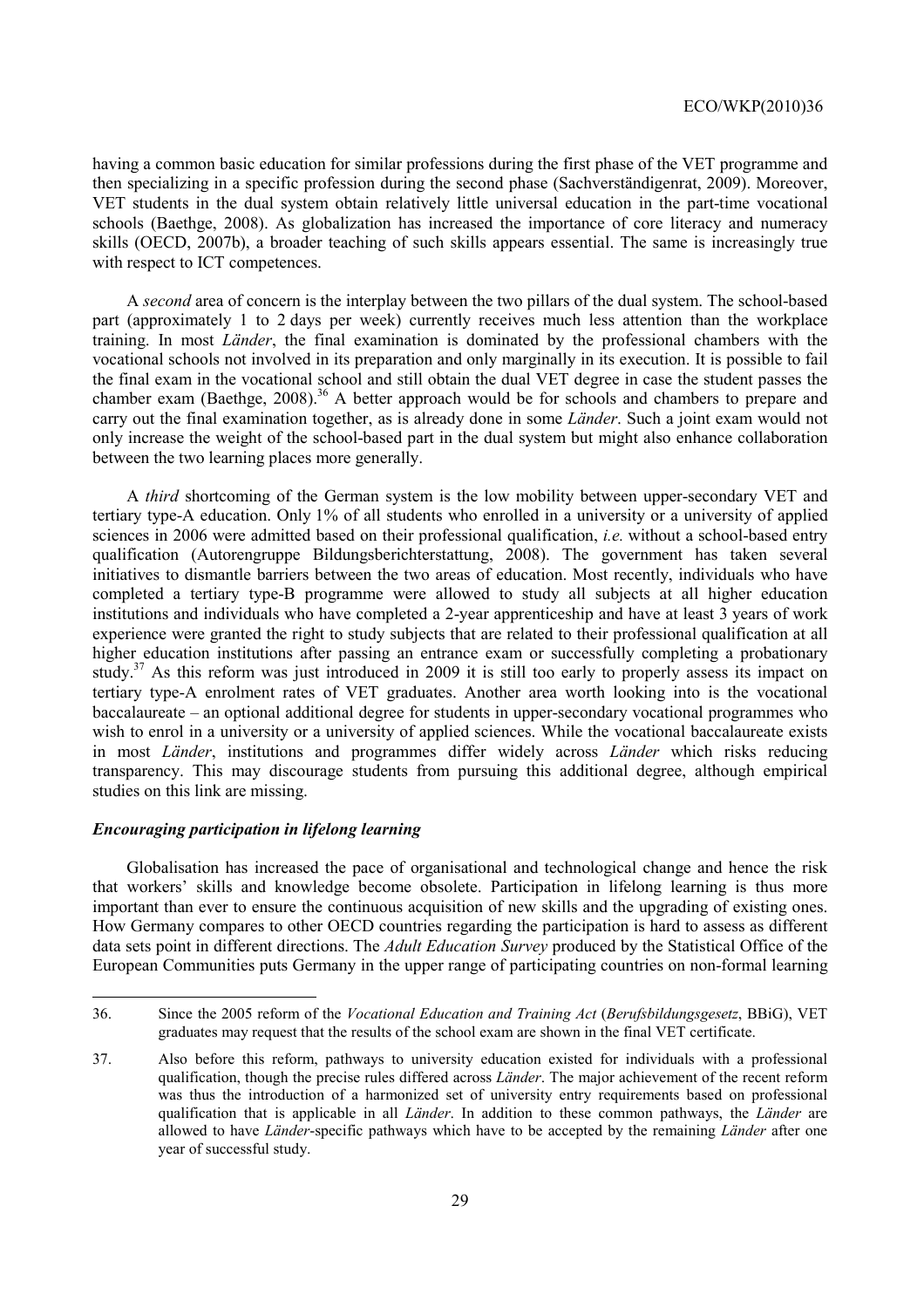$\overline{a}$ 

(where the country scores 4th after Sweden, Finland, and Norway), but in the lower middle range on formal learning (where the country scores 12th). The *Lifelong Learning Survey*, which was carried out as an *ad hoc* module to the EU *Labour Force Survey*, places Germany in the lower middle range of EU countries on all three forms of learning (formal, non-formal and informal).<sup>38</sup> Regarding the development over time, participation rates have increased strongly throughout the 1990s but have stagnated or even declined in recent years (Figure 12, panel A). Less well qualified individuals do not participate as much in lifelong learning activities as individuals with a higher educational attainment. Although this is a general phenomenon across countries, it is a reason for concern particularly for Germany as upgrading the skills of less qualified workers could help prevent ageing-related skilled labour shortages.

The government is undertaking a number of initiatives to promote a wider participation in lifelong learning activities. The Federal Ministry of Education and Research and the Standing Conference of the Ministers of Education and Cultural Affairs of the *Länder* work together on the development of a Qualifications Framework for Lifelong Learning (*Deutscher Qualifikationsrahmen*, DQR), which represents the first comprehensive matrix for the alignment of qualifications.<sup>39</sup> In a first step, all formal qualifications within the German education system are included in the framework with the results of non-formal and informal learning supposed to follow in future steps. Currently, there are a wide variety of procedures and approaches to the recognition of non-formal and informal learning, each having different goals and responsibilities, rather than one standardised system.<sup>40</sup> The associated loss in transparency may discourage adults from engaging in continued education. Ongoing work to increase transparency in this area is therefore welcome. In particular, it is crucial that non-formal and informal activities are included in the qualification framework in due course as a standardized system of recognition makes the acquired skills credible, transparent and easily signalled to both individuals and firms, thereby ensuring that the skills are not devalued in the labour market (OECD,  $2005$ ).<sup>41</sup>

The adult education market in Germany is characterized by a wide variety of institutions, programmes and overlapping legal orders which significantly reduces transparency (Faulstich, 2008). The coalition treaty of the new government foresees to improve transparency and, in particular, to facilitate access to guidance on adult education and training. As high-quality information and guidance provision facilitates access to participation in adult learning and ensures a better match between the demands of individuals and supply, these initiatives are highly welcome and should be swiftly implemented. Experience from other OECD countries suggests that individual counselling support is effective, particularly in the case of low-skilled and disadvantaged adults (OECD, 2005). Moreover, it appears important to link providers by a network through which they can share and exchange information (for example in the form of one-stop shops as they exist in the United States).

<sup>38.</sup> Formal education corresponds to education and training in the regular system of schools, universities and colleges; non-formal education includes all types of taught learning activities which are not part of a formal education programme; informal learning corresponds to self-learning which is not part of either formal nor non-formal education and training, by using printed material, computer or web based learning, educational broadcasting, audio or videotapes, or by visiting facilities aimed at transmitting educational content (*e.g.* libraries).

<sup>39.</sup> The DQR is not limited to improving continuing education and training in Germany, but aims at improving transparency and transfer opportunities for all areas of education.

<sup>40.</sup> See Federal Ministry of Education and Research (2008) for an overview on the current setup.

<sup>41.</sup> Detailed recommendations on how best to structure and organise systems for recognition of non-formal and informal learning are provided by OECD (2010b).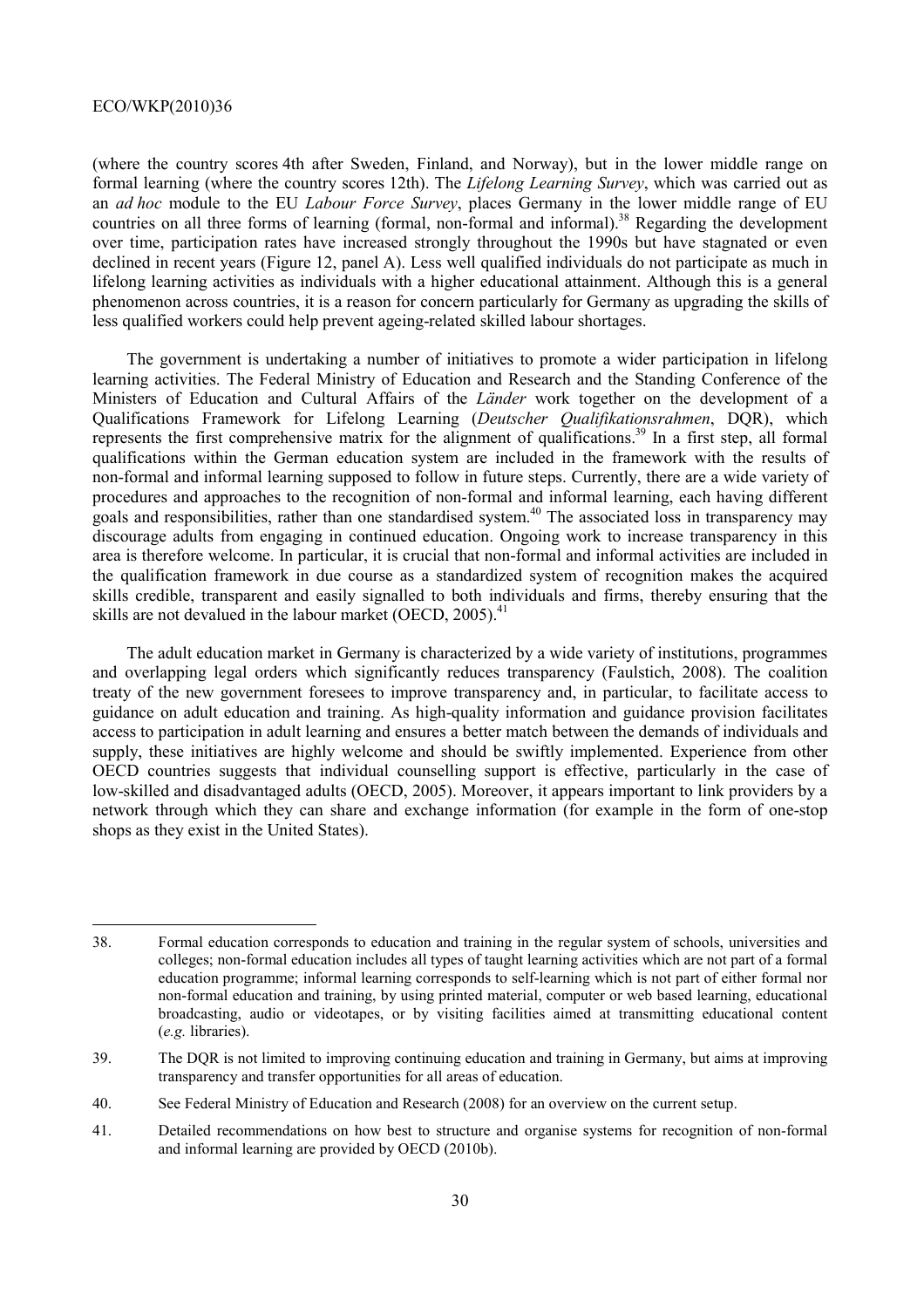

#### **Figure 12. Participation in lifelong learning**

*Note*: In panel B, 2006/2007 or latest available period; Work, Family, Employer and Other refer respectively to Work schedule, Family constraints, No employer support and Not willing to go back to school. Source: Deutsches Institut für Erwachsenenbildung (2008), Trends der Weiterbildung - DIE Trendanalyse 2008, Bielefeld; Eurostat

(2009), Adult Education Survey.

A major obstacle to continued education is the high cost involved. In the 2006/07 *Adult Education Survey*, almost half of all respondents who had not participated (but wanted to participate) in a training activity claimed high costs as one of the reasons (Figure 12, panel B). The same survey indicates that the costs of education and training are indeed relatively high in Germany. On average, a participant spends EUR 1 025 (EUR 223) on formal (informal) education and training. Among the 15 OECD countries that participated in the survey only two came out with even higher costs for informal education and training (Austria and Norway); formal training and education was higher in five OECD countries. Financial constraints are likely to be particularly severe for low-income earners and older workers who usually only have a short period available in the labour market over which to recoup the returns on investment in training. Moreover, individual firms may not have sufficient financial incentives to invest in general as opposed to firm-specific employee skills, even when this may be worthwhile for the economy as a whole (OECD, 2005).

There is thus a case for public support, especially for low-skilled and disadvantaged groups as well as for employees of certain types of firms, such as SMEs. However, as education generates considerable private returns, the adult learning expenses should be co-financed by firms and individuals. The government has recently launched a set of programmes to financially support adult education. Since end-2008, adults with an annual taxable income of less than EUR 25 600 (EUR 51 200 for couples) are eligible for an education voucher of up to EUR 500 per year, provided they spend at least the same amount on the training activity. Since early-2009, all households, irrespective of their income, can access funds accumulated on special savings accounts that are subsidized by the so-called employee savings bonus (*Arbeitnehmersparzulage*) without an early withdrawal penalty provided the funds are used to finance learning activities.<sup>42</sup> Moreover, the government is planning to introduce continued education loans (by analogy to student loans) to finance more expensive education and training activities. These measures have the potential to contribute towards a wider participation of adults in lifelong learning. However, the government should carefully monitor the outcome to avoid measures turning into a waste of public resources to fund learning with public subsidies that would have been undertaken anyway.

 $\overline{a}$ 

<sup>42.</sup> In addition, there are some *Länder*-specific support programmes such as the *Bildungsscheck NRW* in North Rhine-Westphalia.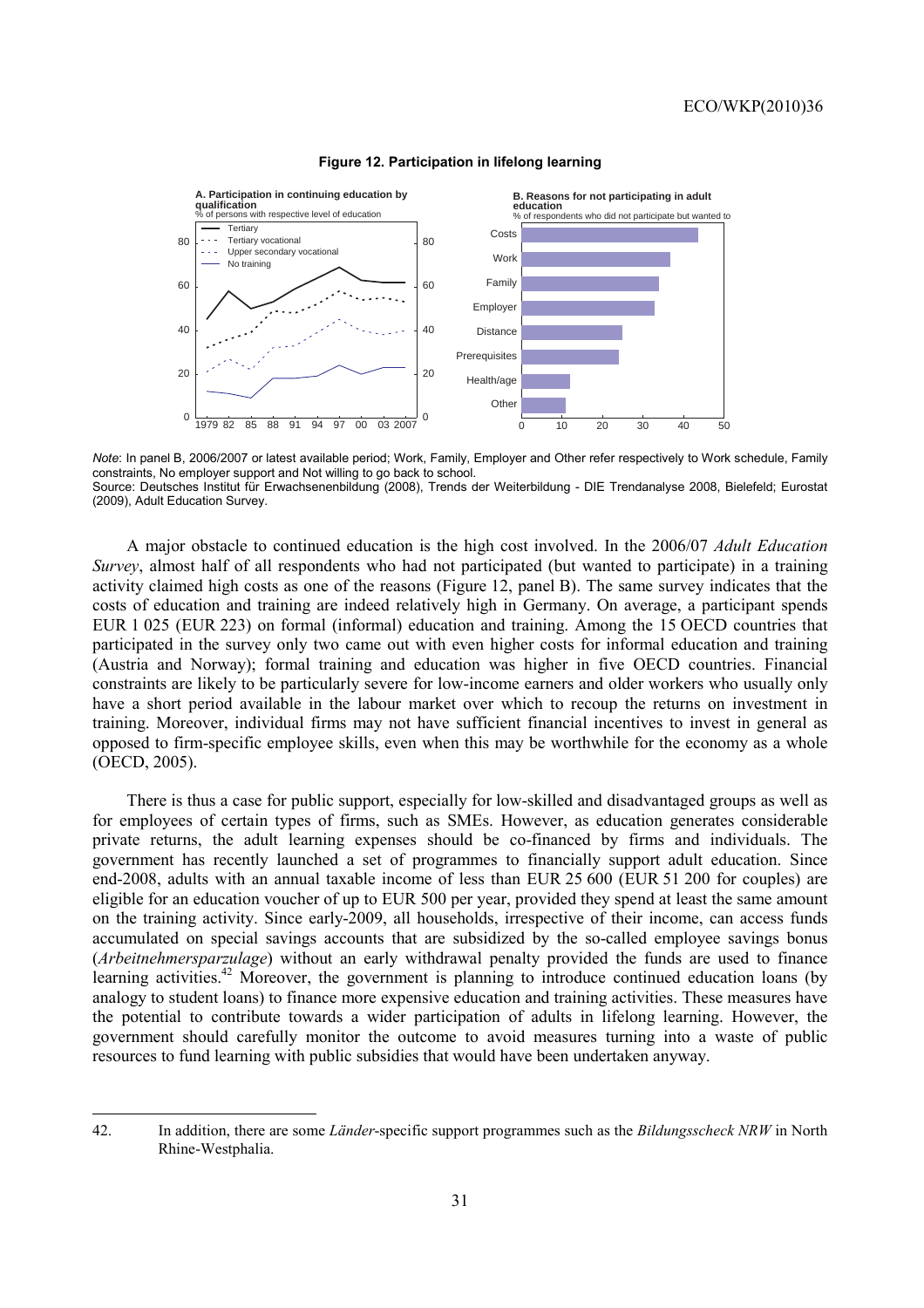$\overline{a}$ 

#### **Immigration policy needs to make Germany more attractive to high-skilled foreigners**

Education reform alone will not be sufficient to address the issue of skilled labour shortages as changes in this area usually need several years to tackle through into a better educated workforce.<sup>43</sup> In this context the existing overly strict immigration rules make it difficult for firms to fill their vacancies for skilled workers. While Germany is an important source of high-skilled migrants to countries such as the United States (*e.g.* Borrmann *et al*., 2007), it does not attract a sufficiently high number of high-skilled foreigners. The proportion of highly educated among migrants is lower in Germany than in many other OECD countries (Figure 13, panel A). This unfavourable skill-mix is partly related to the heavy recruitment of low-skilled labour in the post-war economic boom which triggered additional low-skilled immigration in later decades through family reunification (OECD, 2007e). Germany also performs poorly on another indicator of the skill-level of immigrants, which is the country's share of the OECD's pool of tertiary educated migrants relative to its share of the OECD's population (Figure 13, panel B). Germany has 7% of the OECD's total population, but only 7% of all tertiary-educated foreigners living in OECD countries (corresponding to a ratio of 0.8). Canada, on the other hand, has 11.4% of all tertiary education foreigners, which is four times as great as one might anticipate from its relative population size (it has 2.8% of the OECD's population).

#### **Figure 13. Educational attainment of immigrants**



*Note*: In panel B, ratio of a country's share of the OECD's pool of tertiary educated migrants to its share of the OECD's population. Total population as of 2007 and foreign tertiary-educated population as of 2000.

*Source*: OECD (2008), A Profile of Immigrant Populations in the 21st century, OECD, Paris, Chart 4.4; OECD (2009), The future of international migration to OECD countries, OECD, Paris, Table 2.12.

Borrmann *et al*. (2007) show that a greater openness to countries with poorly educated populations contributes to the low share of high-skilled migrants in Germany, but that a less favourable (self-) selection of migrants is the main factor (meaning that Germany attracts less high-skilled migrants from a certain country of origin than other OECD countries do). Factors contributing to a higher immigration of highly educated individuals in other countries include the after-tax skill wage premium and immigration legislation which favours high-educated immigrants relative to less educated ones (Grogger and Hanson, 2008; Bertoli *et al*., 2009).

<sup>43.</sup> For example, with an average duration of bachelor programmes of 3½ years, a postponement of the tracking decision beyond the age of 10 will impact the pool of skilled labour with a minimum time lag of  $10\frac{1}{2}$  years.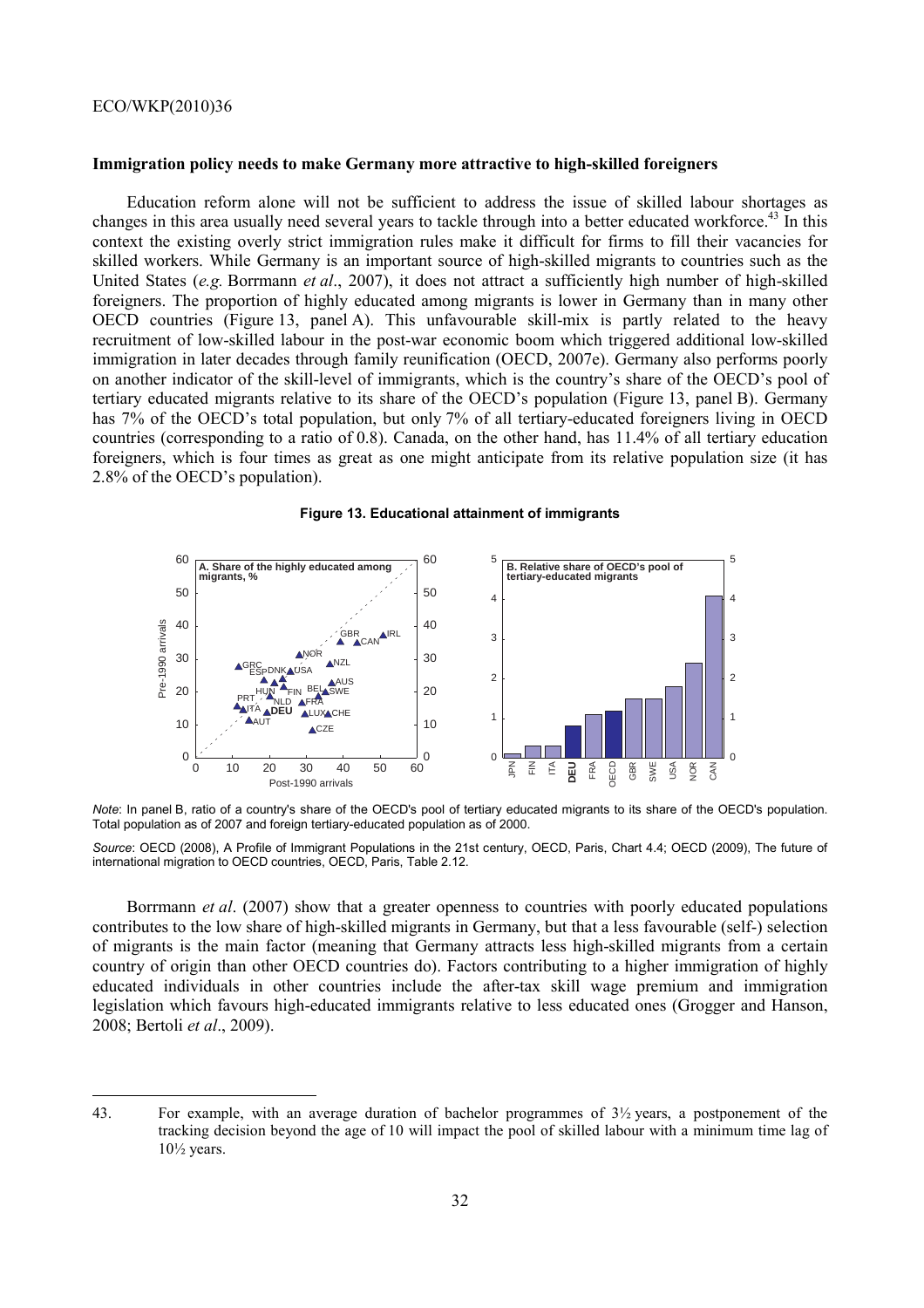#### *The free movement of workers from the new EU member countries was postponed…*

An investigation of German migration policy needs to distinguish between intra-EEA migration and migration from third countries.<sup>44</sup> Workers from EEA countries enjoy the right of free movement which is governed by Article 2 of the *Immigration Act*. An exception applies to citizens of the new EU member states (NMS) that joined the union in 2004 and 2007. The treaty regulating their accession allowed existing members to postpone free immigration of workers from these countries for up to 7 years.<sup>45</sup> All member countries opted for such transitional restrictions following the 2004 enlargement with the exception of the United Kingdom, Ireland and Sweden. While most member countries have by now fully opened their labour markets, Germany and Austria decided to maintain restrictions until 2011. As to the 2007 enlargement, Germany's restrictions on immigration from Bulgaria and Romania were recently prolonged until the end of 2011 and may be extended further until the end of 2013.



#### **Figure 14. Migration flows**

*Note*: NMS refers to new EU member states. NMS-8 is Czech Republic, Estonia, Hungary, Latvia, Lithuania, Poland, Slovakia, and Slovenia; NMS-2 is Bulgaria and Romania. In panel B, data for NMS-8 exclude ethnic Germans (so-called *Spätaussiedler*) which have migrated from the NMS into the EU15 during the 1990s.

Source: OECD (2009), Migration database; Brücker and Damelan (2007), Labour mobility within the EU in the context of enlargement and the functioning of the transitional arrangements: Analysis of the scale, direction and structure of labour mobility; Institut für Arbeitsmarkt- und Berufsforschung, Nürnberg.

During the transition period, citizens from the new member states still require an EU work permit to take up employment in Germany (similar to non-EEA citizens, see below), which is only approved by the competent labour agency if no workers from old member states are available (the so-called priority examination). However, NMS citizens are free to enter and stay in the country, and to carry out any legal self-employed or entrepreneurial activity. Since the beginning of 2009 academics from the new member states are exempt from the priority examination. The new pathways to immigration were welcomed by NMS citizens as indicated by a jump in net immigration following the 2004 and 2007 enlargements

<sup>44.</sup> The European Economic Area (EEA) includes all 27 EU countries plus Iceland, Norway and Liechtenstein. Swiss citizens enjoy the same rights as EEA-citizens.

<sup>45.</sup> The transitional arrangements are based on the 2-3-2 formula: For the first two years following enlargement, access to the labour markets in incumbent member states depends on national laws and policies, which can be extended for a further period of three years. Should a member state find that after that period its labour market has been severely disrupted it is possible to have the national rules extended for a further two years. Citizens of Bulgaria, the Czech Republic, Estonia, Hungary, Latvia, Lithuania, Poland, Slovakia, Slovenia, and Romania are subject to these transitional arrangements.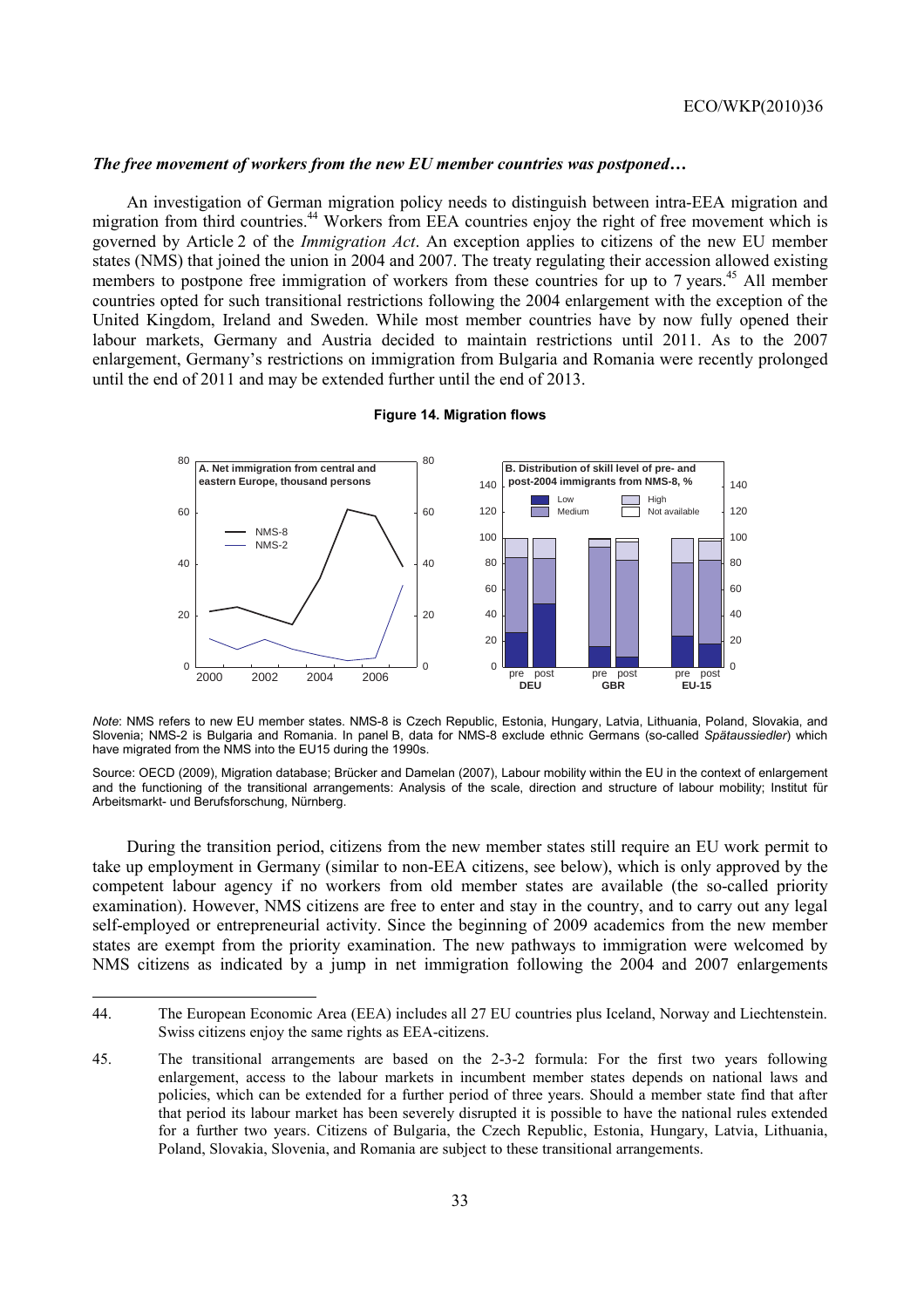(Figure 14, panel A). Especially the possibility to work in Germany as a self-employed was widely used. As documented by Brenke and Zimmermann (2007) about 40% of the migrants that came from the Czech Republic, the Slovak Republic, Hungary and Poland after 2004 are self-employed, whereas this share just amounts to 14% for migrants that had lived in Germany already prior to 2004.

Nonetheless, the overall increase in net immigration was small relative to other EU15 countries. Between 2003 and 2007 the share of NMS-8 citizens in the total population increased by 15% in Germany, but more than doubled in the EU15 countries as a whole.<sup>46</sup> Empirical studies on the impact of postenlargement migration on the host country's economy point to substantial gains in terms of GDP growth, whereas adverse effects on the employment and wages of natives are generally found to be small or non-existent (Box 5).<sup>47</sup> Due to its restrictive policies, Germany participated little in these developments. Simulations by Baas *et al*. (2007) suggest that the 2004 enlargement boosted the factor income of natives in the United Kingdom by 0.31 percentage points during the period 2004 to 2007 (after the adjustment of capital stocks), but by only 0.03 percentage points in Germany. In this sense it is unfortunate that Germany did not open its labour markets earlier. The economic upswing in 2006/07 would have presented a good opportunity for such a move. Instead, the labour market will now have to be fully opened in 2011, at a time when unemployment is expected to reach its peak during the current downturn.<sup>48</sup>

### **Box 5. The economic impact of EU enlargement on incumbent member states**

Studies on post-enlargement migration flows suggest that the number of immigrants moving from new to old member states was quite modest on average, though large discrepancies exist between countries (European Commission, 2008). The average population share of NMS-8 citizens living in the EU15 rose from 0.2% in 2003 to 0.5% by the end of 2007. The population share of Bulgarians and Romanians living in the EU15 increased by roughly the same amount over that period with migration starting well ahead of the two countries' accession in 2007. The majority of immigrants from the NMS-8 – mostly from Poland, Lithuania and Slovakia - went to Ireland and the United Kingdom, while Spain was the main destination country for Bulgarians and Romanians. Yet, with the exception of Ireland, post-enlargement flows from the new to the old member states have been significantly outnumbered by recent immigration of non-EU nationals (European Commission, 2008, Table A3).

Simple models of migration imply that the first-order effect of immigration is to lower real wages in the host economy, to the extent that the labour demand curve is downward-sloping. The overall welfare of natives increases as capital owners gain more than workers lose. In the presence of barriers to the downward adjustment of wages, immigration results instead in higher unemployment. In the long run, higher returns to capital stimulate investment and firm creation, so that capital per worker and the number of firms adjust and wages, unemployment as well as the return to capital return to their original levels. This should be reinforced by tax and social security contributions made by migrants, which at least in the first phases of immigration exceed the value of public services for migrants. A number of factors make the impact of immigration more complex. For example, additional welfare gains may result from skill-mix differences between immigrants and natives. Moreover, equilibrium unemployment may be lowered as immigrants often have lower reservation wages and are more flexible in terms of their location decision, thus improving labour market efficiency. For these reasons the size of the economic impact of immigration remains to a large extent an empirical issue.

Baas *et al*. (2007) estimate that migration from the NMS-8 during 2004-07 increased aggregate GDP in the EU15 by around 0.13% in the short run and 0.26% in the long run, *i.e.* after the adjustment of capital stocks. The

<sup>46.</sup> Data on migrant stocks in the EU15 are taken from Brücker and Damelang (2007), Table 3a.

<sup>47.</sup> This favourable assessment refers to the pre-crisis period. To what extent the picture is changed by the recent crisis remains to be seen.

<sup>48.</sup> Although historical evidence demonstrates that migration flows adjust to a downturn of the business cycle, it is unclear to what extent such historic patterns apply to the current downturn, given that both host and home countries are affected simultaneously (see OECD, 2009e, for some early evidence). Moreover, the effects of immigration on unemployment in a downturn are not yet sufficiently understood, such that some uncertainty about the exact impact remains in any case.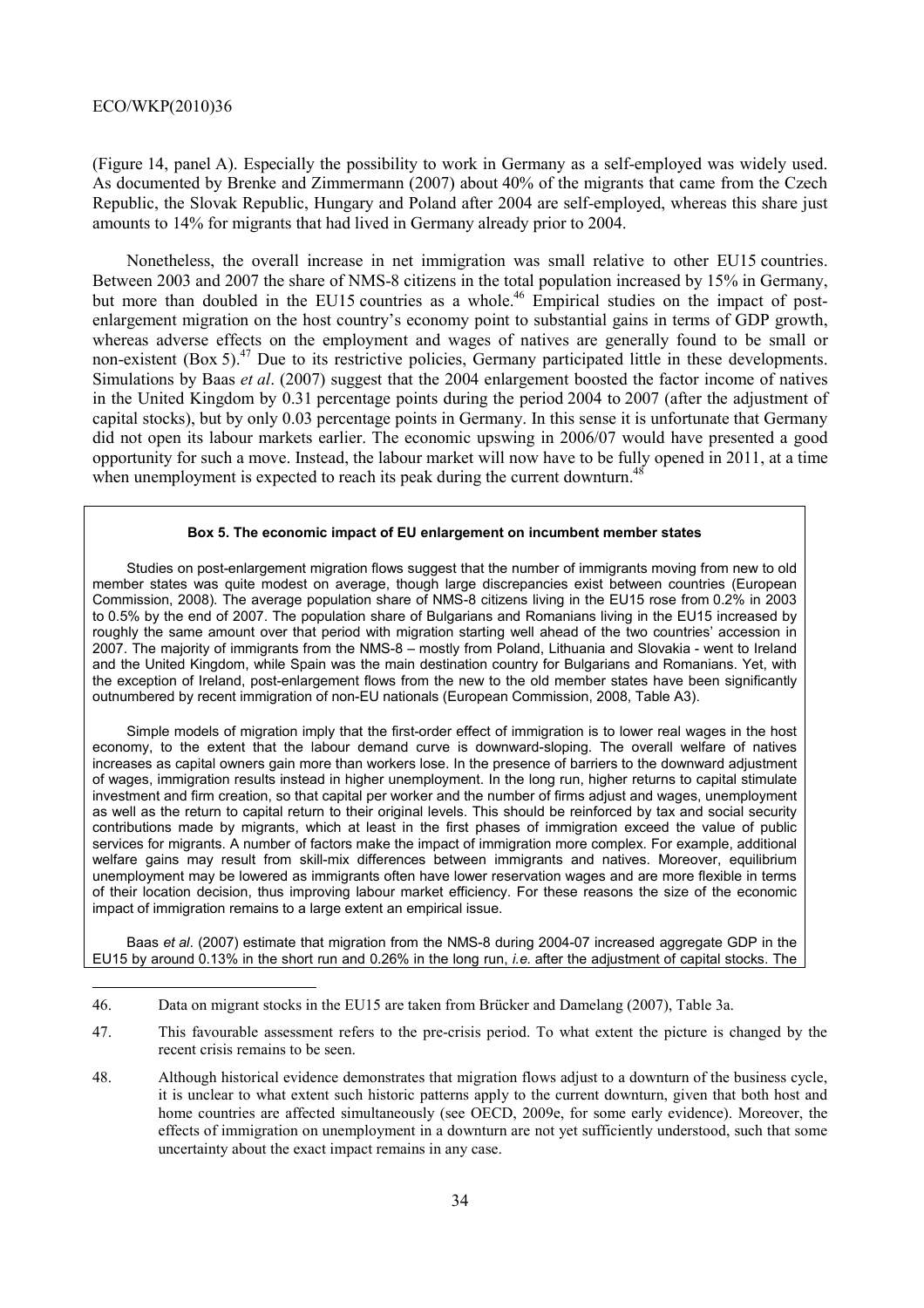effects were much smaller for Germany, 0.04% in the short run and 0.1% in the long run. Migrants from Bulgaria and Romania boosted GDP by similar amounts. The impact on GDP *per capita* in the receiving countries is found to be negative in the short run, but neutral or even slightly positive in the long run. The results are confirmed by Barrel *et al*. (2007) showing that post-enlargement migration will boost GDP in receiving countries by between 0.09% (Italy) and 1.66% (Ireland) in the long run (2015). For Germany, the authors find a long-run effect of 0.14%. In addition, research suggests that labour migration from the new member states reduced inflationary pressures in receiving countries (Barrel *et al*., 2007; Blanchflower *et al*., 2007). The effect was the highest in Ireland where inflation is estimated to have been reduced by around ½ percentage point on average during the period 2005-09 (Barrel *et al*., 2007, Table 3).

The impact of post-enlargement labour migration on wages and employment of native workers is generally found to be very small. Baas *et al*. (2007) find that wages in the EU15 are on average 0.09% lower in the short run than they would have been without additional migration from the NMS-8, with no impact at all in the long run, *i.e.* once the capital stock has adjusted to the higher labour supply. Similarly, the increase in unemployment is found to be small in the short-run (around 0.06 percentage points for NMS-8 citizens and 0.1 percentage points for NMS-2 citizens) and even smaller in the long run (0.02 percentage points for NMS-8 citizens and zero for NMS-2 citizens). For Germany, the short-run labour market effects are estimated to be smaller than for the EU15 aggregate (wages fell by 0.03% and unemployment rose by 0.03 percentage points due to immigration from NMS-8), reflecting the smaller inflow of immigrants. Due to the very balanced skill distribution of immigrants, the impact does hardly differ across skill levels. The moderate impact on wages and unemployment is confirmed by several other studies. Barrel *et al*. (2007) show that the labour market impact of EU enlargement was the greatest in Ireland and the United Kingdom where unemployment was respectively 0.8 percentage points and 0.2 percentage points above the baseline level on average between 2005 and 2009. In the other countries that are covered in this study the average impact over this period was smaller than 0.05 percentage points (in Germany, unemployment was on average 0.03 percentage points above the baseline). The long-run effect (by 2015) is found to be either zero or negative (meaning that unemployment declines) in all countries considered. Lemos and Portes (2008) estimate the impact of migration from new EU member states on labour market outcomes of natives in the United Kingdom. The wage and employment effects are either found to be small or insignificant, a result that is robust across different specifications, subsamples and estimation methods.

The skill structure of post-enlargement immigrants deviates from that of earlier vintages. In Germany, the average skill level of NMS-8 immigrants has deteriorated since enlargement and is below that of the same communities in other destinations (Figure 14, panel B). In particular, the share of low-skilled immigrants has substantially increased. This is in contrast to some other countries such as the United Kingdom, where the education level of immigrants from the NMS-8 countries has markedly improved over time (though many of the higher skilled immigrants worked in low and medium-skilled occupations). This can be interpreted as indirect evidence that migrants from the new member states are less favourably (self-) selected with regard to their education level in Germany (Baas and Brücker, 2007). Differences in the returns to human capital may have contributed to this phenomenon. For example, as argued by Baas and Brücker (2007), the exclusion of migrants from welfare benefits in the United Kingdom may have resulted in a better skill composition relative to Germany. However, differences in immigration policies are likely to have played a role as well. According to this line of reasoning, the restrictive policies of Germany may have led to a diversion of high-skilled migrants to more open countries like the United Kingdom, whereas those who migrated to Germany concentrated on semi-skilled operations, working as self-employed (Kahanec and Zimmermann, 2008; Brenke *et al*., 2009). Against this background, the decision to fully open the labour market in 2009 for workers from the new member states that possess a university degree is highly welcome.

# *… and the immigration law for non-EEA citizens remains overly restrictive*

The legislation governing migration from non-EEA countries was fundamentally changed in 2005 when the new *Immigration Act* came into force. While the Act by and large kept the ban on the recruitment of unskilled and semi-skilled workers, a number of entry opportunities exist for skilled and high-skilled workers. The main statute governing immigration for employment purposes is article 18 of the *Residence Act*, according to which a residence permit for employment purposes requires approval by the competent employment agency, which in turn requires: *i*) a legal provision granting access to the German labour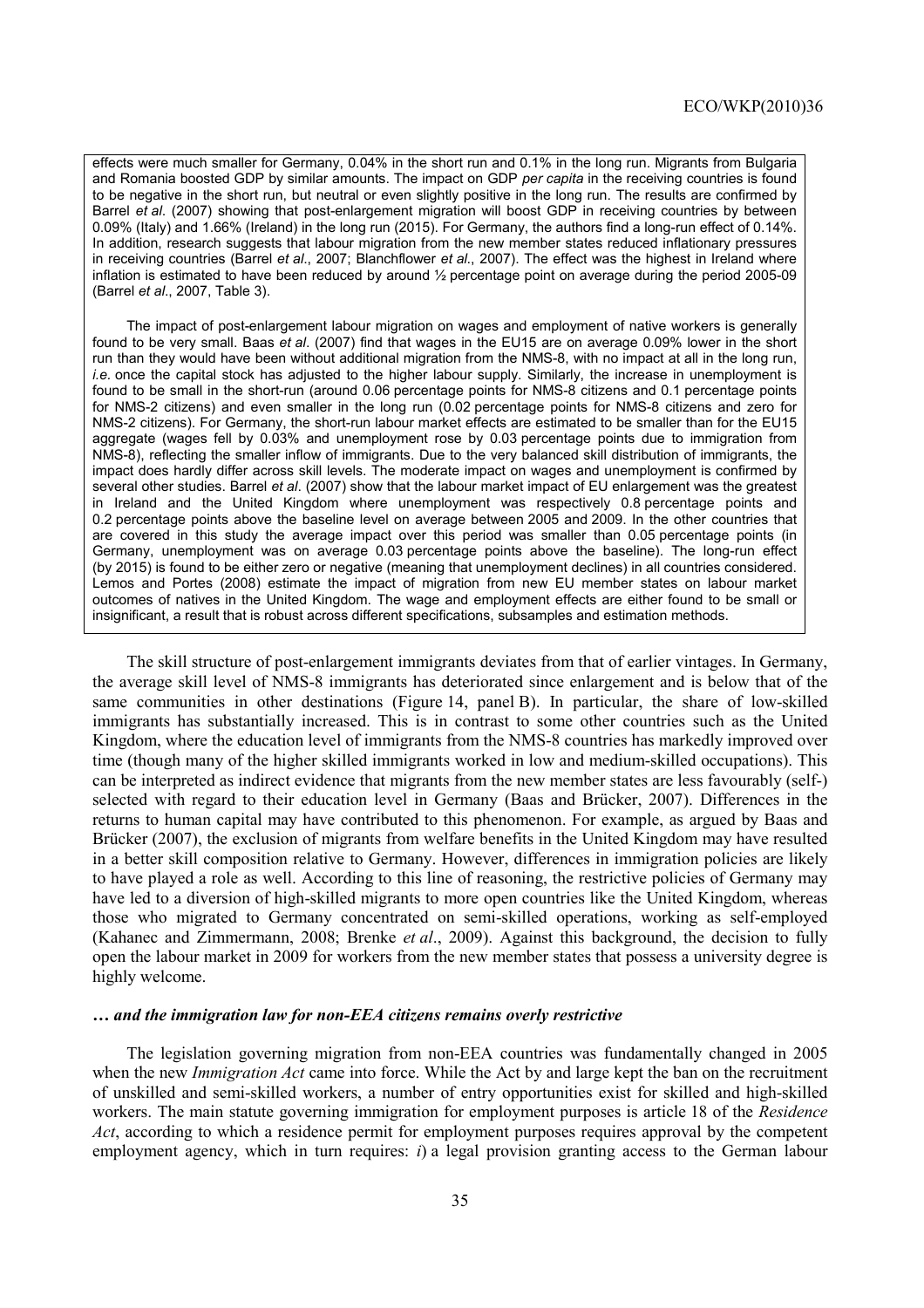market; *ii*) a specific job offer; *iii*) that no EEA citizen or third-country national with unrestricted labour market access is available for the specific job (the above mentioned priority examination); and *iv*) working conditions comparable to those of Germans.<sup>49</sup> In addition, a number of special pathways exist for high-skilled workers which fully or partially waive the requirements of article 18 of the Act. *First*, a temporary residence permit for the purpose of employment can be obtained without employment agency approval for certain professions such as journalists and, since the beginning of 2009, for all academics. *Second*, article 19 of the *Residence Act* gives scientists with special expertise and teachers in senior functions the right to a permanent settlement permit which is issued without approval by the employment agency. The same applies to specialists and executives with a special professional experience provided they receive a salary of at least EUR 64 800 per year (until 2009 this threshold was EUR 86 400). *Third*, article 20 of the *Residence Act* gives researchers the right to a (temporary) residence permit for the purpose of carrying out a research project with a research establishment certified for implementing the special admission procedure for researchers, which is issued without approval by the employment agency. *Fourth*, foreign graduates from German universities and technical colleges may remain in Germany for up to one year to seek employment. In 2007, the labour market access of foreign graduates was eased by exempting them from the priority examination if the job corresponds to their field of studies. A *fifth* pathway (which is not exclusive to the high-skilled) is the possibility to work in Germany as self-employed. A number of conditions are attached to this pathway, which are considered as fulfilled if the immigrant invests at least EUR 250 000 and secures the creation of more than 5 jobs.

Overall, the newly created special pathways have been little used by high-skilled immigrants. For example, between 2005 and 2008 fewer than 1 400 of the immigrants were granted a settlement permit in accordance with article 19 of the *Residence Act*. This number increased after the easing of the income threshold in 2009 (in that year about 690 settlement permits were granted, which represents an increase of 45% on 2008), but remains fairly low.50 One potential factor contributing to low take up is the income ceiling which is still well above the earnings level of individuals with a university degree at the beginning of their career, *i.e.* at the time when most individuals make their migration decision.<sup>51</sup> Similarly, foreign students are not sufficiently used as a talent pool. While the number of foreign students at German universities (relative to its population) is reasonably high for a non-English speaking country, only few foreign students stay in the country after graduation. In 2006, fewer than 2 000 of the about 14 500 foreign graduates from non-EU countries took advantage of the possibility to remain in the country to look for work (Chalaff and Lemaitre, 2009). To what extent the recent waiving of the priority examination has improved the situation remains to be seen.

OECD countries use a wide range of policy tools to manage high-skilled labour migration. Their experience with these tools might provide some guidelines for Germany on how to increase its intake of high-skilled immigrants. As stressed by Chalaff and Lemaitre (2009), there is a tendency among OECD countries to move away from employment tests towards a broader use of shortage lists. This reduces the time delays and arbitrariness often associated with employment tests (Burkert *et al*., 2008, provide some indicative evidence of such discretionary behaviour in Germany), though other issues arise such as finding an appropriate definition of occupations in short supply that is neither too narrow nor too broad. While the recent opening of the labour market to foreign academics is a welcome step, the government might

<sup>49.</sup> In addition, the issuance of a residence permit for employment purposes requires approval by the *Aliens Authority* which examines the foreigner's application according the *Residence Act* and concomitant ordinances. However, in line with the one-stop government principle, immigrants have to submit only one application.

<sup>50.</sup> Most immigrants from non-EEA countries use family reunification and similar channels for immigration.

<sup>51.</sup> The average annual starting salary for a bachelor's degree is about EUR 39 000, for a master's degree it is about EUR 42 000.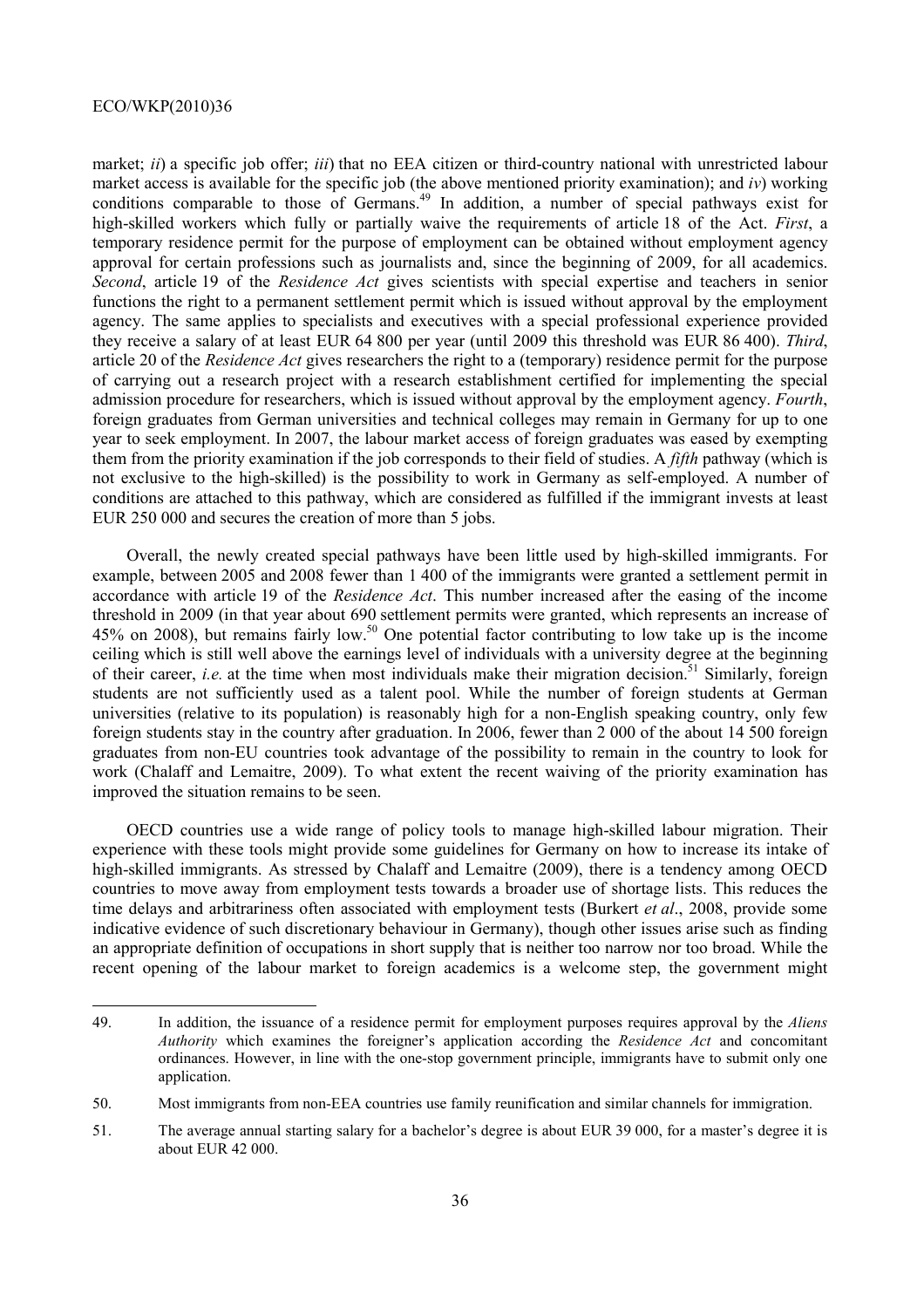consider complementing the employment test with a list of occupations in short supply (for which the employment test is waived). Another incremental change concerns the income threshold for the immigration of specialists and executives with a special professional experience under article 19 of the *Residence Act*, which could be reduced further.

| Characteristic                      | Australia | Canada     | New Zealand | United Kingdom |
|-------------------------------------|-----------|------------|-------------|----------------|
| Language ability                    | $15 - 25$ | $0 - 24$   | Obligatory  | 10             |
| Sufficient funds for initial period |           | Obligatory |             | 10             |
| Age (younger $=$ more points)       | 15-30     | $0 - 10$   | $5 - 30$    | $5 - 20$       |
| Qualifications/academic             | $5-25$    | $0 - 25$   | 50-55       | $30 - 50$      |
| Skilled occupation                  | 40-60     |            |             |                |
| Work experience in occupation       | $5 - 10$  | $0 - 21$   | $10 - 30$   |                |
| Recent earnings                     |           |            |             | $5 - 45$       |
| Spouse/partner skills               | 5         | $0 - 10$   | 50          |                |
| Shortage occupation                 | $15 - 20$ |            | 20          |                |
| In-country work experience          | 10        | $0 - 10$   | $5 - 15$    | 5              |
| Regional study                      | 5         |            |             |                |
| Designated area sponsorship         | 25        |            |             |                |
| Job offer                           |           | $0 - 10$   | 50-60       |                |
| State/territory of settlement       | 10        |            | 10          |                |
| Professional language skills        | 5         |            |             |                |
| <b>Number required</b>              | 100-120   | 67         | 100-140     | 95             |

#### **Table 5. Points attributed under a points system, selected OECD countries**

*Source*: Chaloff and Lemaitre (2009), "Managing highly-skilled labour migration: A comparative analysis of migration policies and challenges in OECD countries", OECD Social, Employment and Migration Working Papers, No. 29.

A more far-reaching reform would be to introduce a points system to manage immigration as is done in several other OECD countries like Australia, Canada, Denmark, New Zealand, and the United Kingdom.<sup>52</sup> In such a system candidates are assigned points based on their characteristics and are considered for admission if the number of points exceeds a certain threshold. Criteria for points include language skills, age, educational attainment, work experience (in the host country), financial security, and the holding of an occupation considered to be in shortage (Table 2). A points system was envisaged in the original draft of the 2005 *Immigration Act*, but failed in the legislative process. Compared to a system in which the initiative for immigration comes from the employer who has a perceived need for a certain foreign worker, a points system has the drawback that the immigrant is not immediately employed upon arrival, though (as in New Zealand) a job offer could add points. On the other hand, a points system is very transparent and flexible and takes into consideration general human capital needs rather than the specific immediate occupational needs of employers. In any case, as argued by Chaloff and Lemaitre (2009), an employer-driven system might be less appropriate for non-English speaking countries such as Germany, where hiring directly into jobs is difficult except in special circumstances (for example in multinational enterprises where the language of work is English). In this case, a points system may be superior, with significant investments made in language teaching for new arrivals.<sup>53</sup>

Germany might also have to engage more actively in recruitment policy, including through international job fairs, multilingual job postings, and special assistance to high-skilled immigrants who often lack host-country-specific human capital such as knowledge of job-search channels or contacts with

<sup>52.</sup> Brücker and Ringer (2008) show for a panel of six OECD countries that the qualification level of immigrants is notably higher in countries which manage migration based on a points system.

<sup>53.</sup> Even with a points system, employer-initiated migration may still be needed to satisfy temporary labour needs, which a points system is not able to address expeditiously.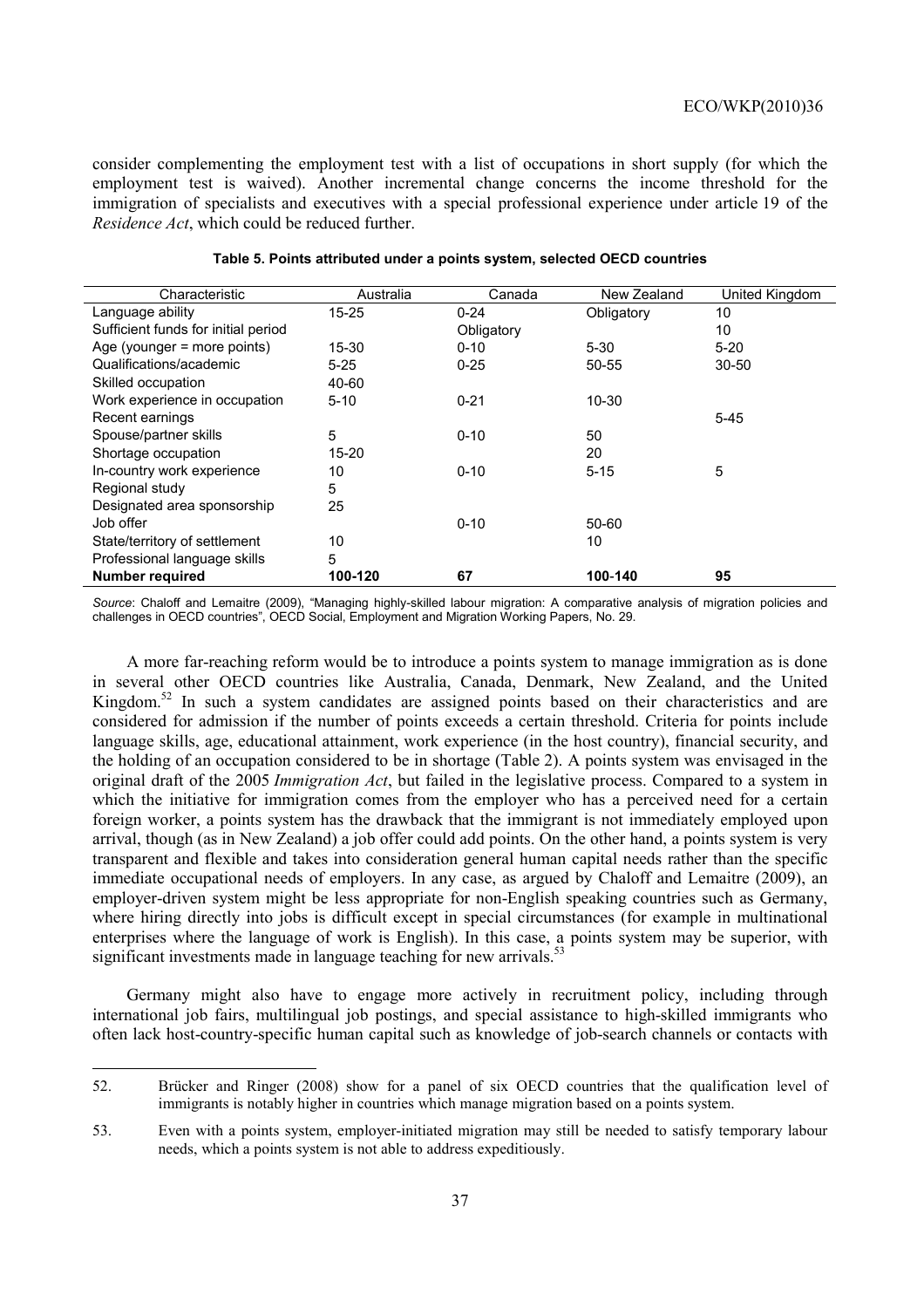potential employers (Chaloff and Lemaitre, 2009). As noted by Heß and Sauer (2007), programmes or organisations to systematically recruit highly qualified foreign labour hardly exist in Germany. In addition, a fast and transparent system of recognizing foreign qualifications is urgently needed, not least because many highly qualified immigrants continue to arrive without job offers in the country, for family or humanitarian reasons. Empirical evidence indicates that employers attribute less value to qualifications and experience obtained abroad and in particular from non-OECD countries (OECD, 2007e), leading to less favourable labour market outcomes for immigrants relative to natives. Recent government initiatives in this direction are welcome. For example, the government ratified the *Convention on the Recognition of Qualifications concerning Higher Education in the European Region* which allows for a more transparent process for recognising foreign qualifications that provide access to higher education, and has agreed on key points for legislation to improve the assessment and recognition of vocational qualifications acquired abroad.

# **Box 6. Recommendations to lift potential growth in a globalised world**

# **Making product market regulation more competition-friendly**

- Further simplify the license and permit system.
- Further simplify the insolvency law to ensure that the possibility for restructuring is used more frequently.
- Ease conduct regulation of professional services, for example, by further reducing restrictions on the cooperation between professions (while maintaining high quality standards), by further liberalizing prices and by reassessing the need for restrictions on advertising.
- Simplify entry conditions into professional services by rethinking compulsory chamber memberships while maintaining necessary standards for professional qualification in order to protect consumers. At the very least, reduce the number of activities over which certain professions have exclusive rights and further lower education requirements for full chamber membership.

#### **Improving the framework conditions for innovation**

- Ensure that the existing institutions on the domestic capital market (such as the designated stock market segment for SMEs) provide venture capitalists with sufficient exit possibilities.
- Modify the MoRaKG so that it complies with EU regulation and fix flaws in the original version (such as the reduced transparency that stems from having venture capital companies supervised by the BaFin and capital investment companies by the ministries for economic affairs of the *Länder*).
- Consider introducing tax incentives to complement grants, though duplication of public subsidisation should be excluded.

#### **Raising education attainment and outcomes**

- Raise tertiary attainment by reducing stratification in the school system and by improving the institutional set up of tertiary education also in those *Länder* that have not yet taken steps in this direction.
- Continue the reform of the vocational education and training (VET) system by adapting it to changing labour market needs. In this regard, consideration should be given to reducing the variety of VET qualifications. Continuing education offers of general skills - in addition to vocational training - must be provided according to need. This refers in particular to the teaching of general skills in mathematics, German, and foreign languages as well as sufficient computer skills in dual VET. Let vocational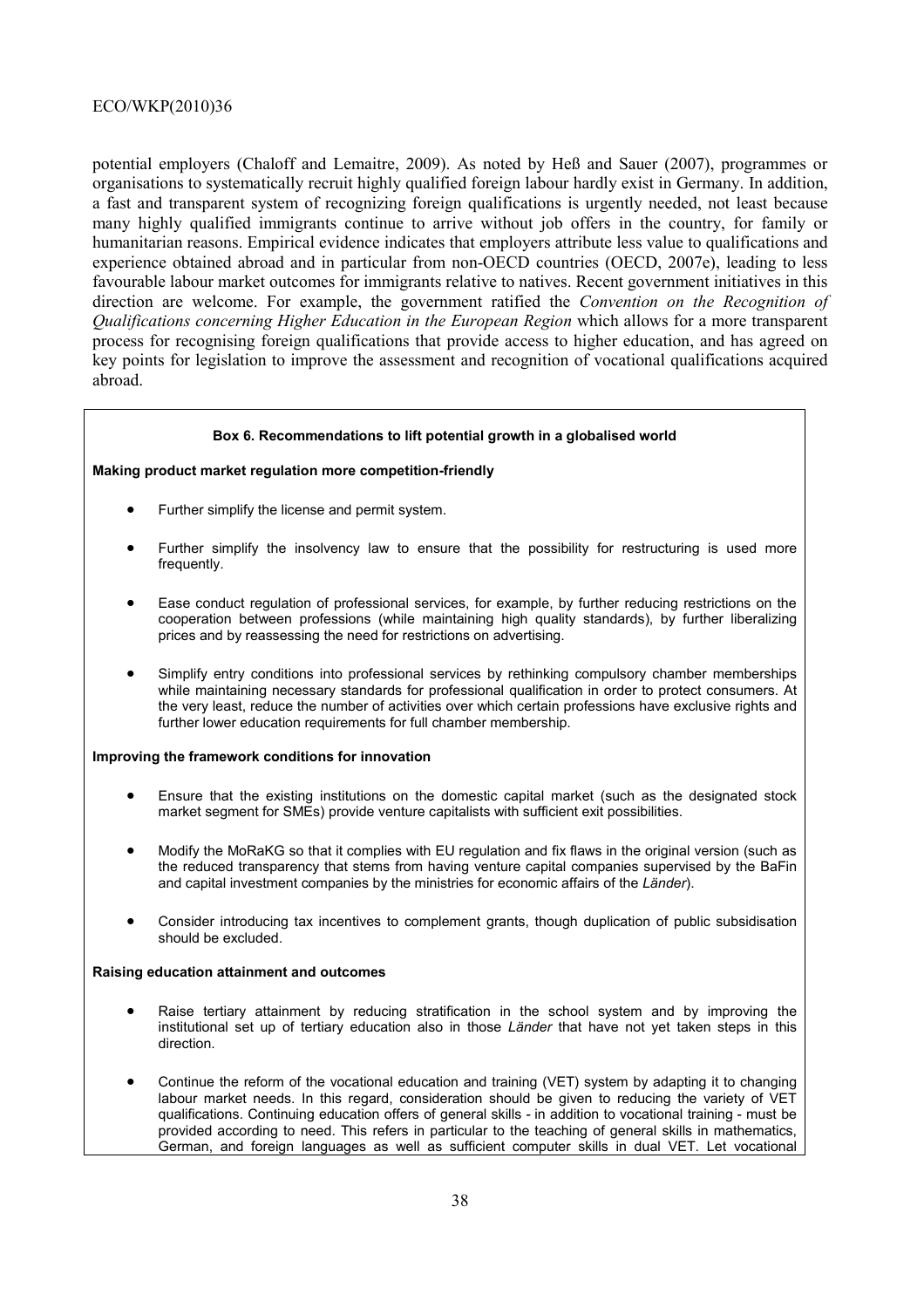schools and chambers jointly prepare and carry out the final examination of dual VET programmes.

Raise participation in lifelong learning by swiftly implementing the plan to improve transparency in the adult education market and to facilitate access to guidance on adult education and training, by quickly proceeding with the planned incorporation of non-formal and informal activities in the *Qualifications Framework for Lifelong Learning*, and by carefully monitoring the outcome of recently introduced financial support programmes for adult learning and education to minimize the deadweight loss.

#### **Attracting high-skilled immigrants**

- Enhance possibilities for immigration of high-skilled workers, for example by introducing a points system. In addition, consider further reducing the income threshold for obtaining a permanent settlement permit for the immigration of specialists and executives with a special professional experience and complementing the employment test for foreign academics with a list of occupations in short supply.
- Consider engaging more actively in recruitment policy, including through international job fairs, multilingual job postings, and special assistance to high-skilled immigrants.
- Introduce a fast and transparent system of recognizing foreign qualifications.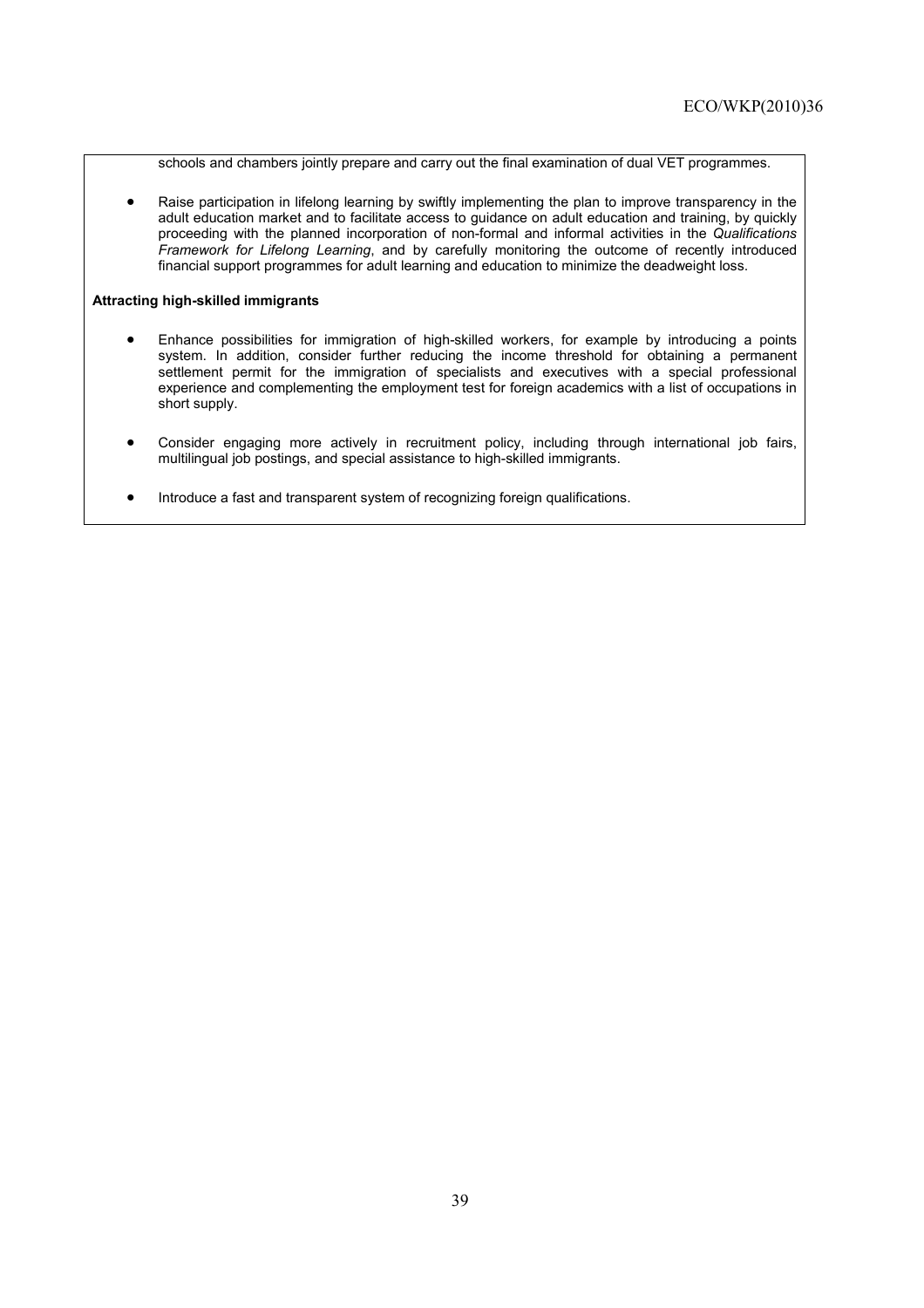# **BIBLIOGRAPHY**

- Allard, C. *et al.* (2005), "Explaining differences in external sector performance among large Euro Area countries", *IMF Country Reports,* No. 05/401.
- Amiti, M. and S.J. Wei (2006), "Service offshoring and productivity: evidence from the United States", *NBER Working Papers*, No. 11926.
- Arnold, J. *et al.* (2009), "Structural reforms and the benefits of the enlarged EU internal market: much achieved and much to do", *OECD Economics Department Working Papers,* No. 694.
- Autor, D.H., F. Levy and R.J. Murnane (2003), "The skill content of recent technological change: an empirical exploration", *Quarterly Journal of Economics*, Vol. CXVIII, pp. 1279-1333.
- Autorengruppe Bildungsberichterstattung (2008), *Bildung in Deutschland 2008 Ein indikatoren gestützter Bericht mit einer Analyse zu Übergängen im Anschluss an den Sekundarbereich I*, Bertelsmann Verlag, Bielefeld.
- Baas, T. and H. Brücker (2007), *Labour mobility within the EU in the context of enlargement and the functioning of the transitional arrangements – Country Study: Germany*, Institut für Arbeitsmarktund Berufsforschung, Nürnberg.
- Baas, T. *et al.* (2007), *Labour mobility within the EU in the context of enlargement and the functioning of the transitional arrangements – The macroeconomic consequences of labour mobility*, Institut für Arbeitsmarkt- und Berufsforschung, Nürnberg.
- Bachmann, R. and S. Braun (2008), "The impact of international outsourcing on labour market dynamics in Germany", *Ruhr Economic Papers*, No. 53.
- Baethge, M. (2008), "Das berufliche Bildungswesen in Deutschland am Beginn des 21. Jahrhunderts", in Cortina, K.S. *et al.* (eds.), *Das Bildungswesen in der Bundesrepublik*, Rowohlt Verlag GmbH, Reinbek.
- Balassa, B. (1965), "Tariff protection in industrial countries: An evaluation", *Journal of Political Economy*, Vol. 73, pp. 573-594.
- Barrell, R., J. FitzGerald and R. Riley (2007), "EU enlargement and migration: assessing the macroeconomic impacts", *NIESR Discussion Papers,* No. 292.
- Becker, S.O. *et al.* (2005), "Location choice and employment decisions: a comparison of German and Swedish multinationals", *Review of World Economics*, Vol. 141, pp. 693-731.
- Bertoli, S. *et al.* (2009), "The battle for brains: how to attract talent", mimeo.
- Biersack, W. *et al.* (2008), "Akademiker/innen auf dem Arbeitsmarkt: gut positioniert, gefragt und bald sehr knapp, *IAB Kurzbericht,* 18/2008.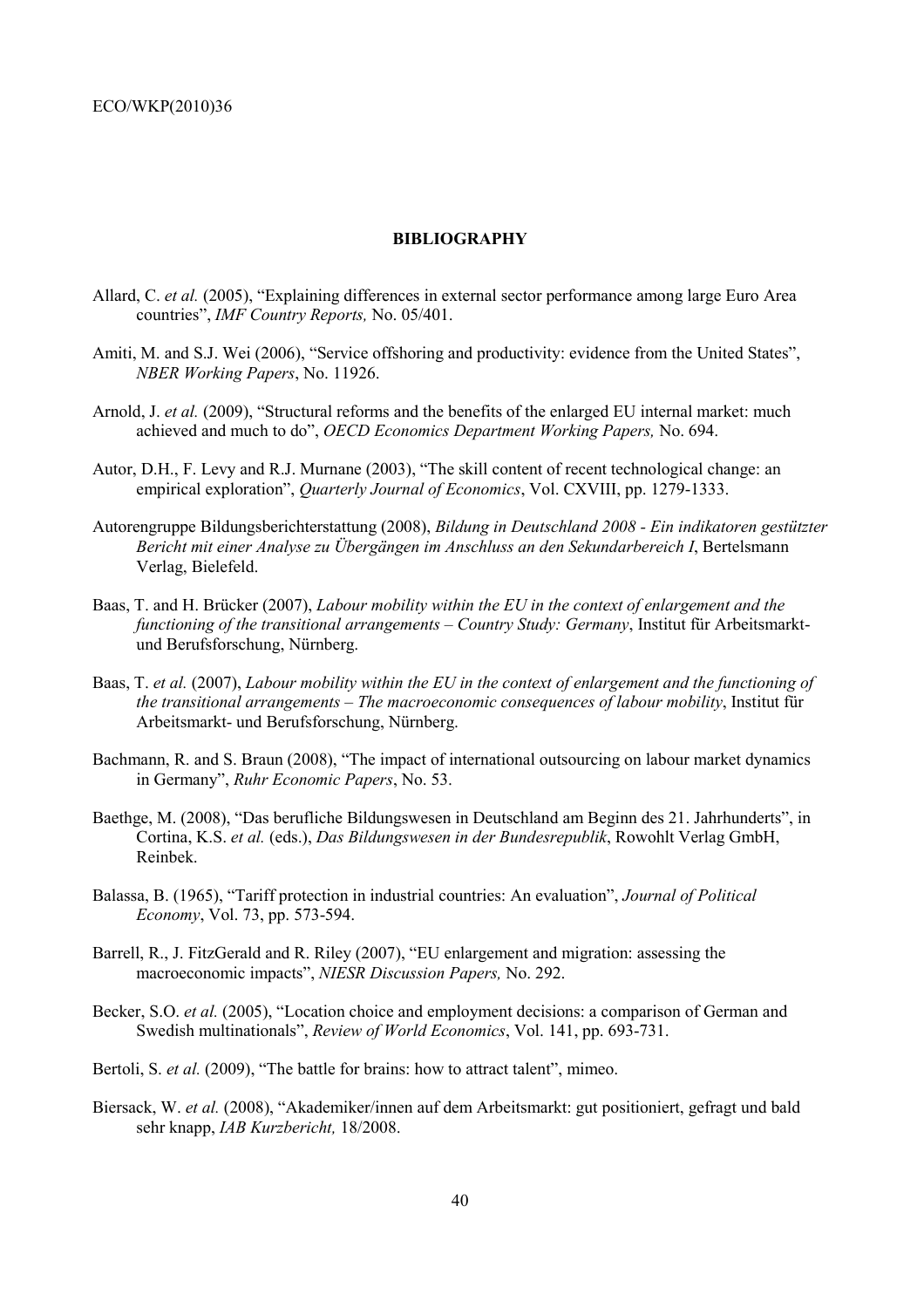- Blanchflower, D.G., J. Saleheen and C. Shadforth (2007), The impact of the recent migration from eastern Europe on the UK economy", *IZA Discussion Papers*, No. 2615.
- Bloom, N., R. Griffith and A. Klemm (2001), "Issues in the design and implementation of R&D tax credit for UK firms", *Briefing Notes,* No. 15, Institute for Fiscal Studies, London.
- Bloom, N., R. Griffith and J. van Reenen (2002), "Do R&D tax credits work? Evidence from a panel of countries 1979-1997", *Journal of Public Economics*, Vol. 85, pp. 1-31.
- Bonin, H. *et al.* (2007), "Zukunft von Bildung und Arbeit Perspektiven von Arbeitskräftebedarf und -angebot bis 2020", *IZA Research Reports*, No. 9.
- Borrmann, C., R. Jungnickel and D. Keller (2007), "Standort Deutschland abgeschlagen im Wettbewerb um Hochqualifizierte?", *Wirtschaftsdienst*, Vol. 87, pp. 127-134.
- Brenke, K. and K.F. Zimmermann (2007), "Zuwanderungen aus Mittel- und Osteuropa trotz Arbeitsmarktbarrieren deutlich gestiegen", *Wochenbericht*, Nr. 44, Deutsches Institut für Wirtschaftsforschung, Berlin.
- Brenke, K., M. Yuksel and K.F. Zimmermann (2009), "EU enlargement under continued mobility restrictions: consequences for the German labor market", in Kahanec, M. and K.F. Zimmermann (eds.), *EU labor markets after post-enlargement migration*, Forschungsinstitut zur Zukunft der Arbeit, Bonn.
- Brücker, H. and A. Damelang (2007), *Labour mobility within the EU in the context of enlargement and the functioning of the transitional arrangements – Analysis of the scale, direction and structure of labour mobility*, Institut für Arbeitsmarkt- und Berufsforschung, Nürnberg.
- Brücker, H. and E.J. Jahn (2009), "Migration and wage-setting: reassessing the labor market effects of migration", *Kiel Institute for the World Economy Working Papers*, No. 1502.
- Brücker, H. and S. Ringer (2008), "Ausländer in Deutschland: vergleichsweise schlecht qualifiziert", *IAB Kurzbericht*, 1/2008.
- Bundesbank (2006a), "German foreign direct investment (FDI) relationships: recent trends and macroeconomic effects", *Monthly Report*, September, pp. 43-58.
- Bundesbank (2006b), "Determinants of the current accounts in central and east European EU member states and the role of German direct investment", *Monthly Report*, January, pp. 15-33.

Bundesbank (2006c), "Germany in the globalization process", *Monthly Report*, December, pp. 17-34.

- Burkert, C., A. Niebuhr and R. Wapler (2008), "Regional disparities in employment of high-skilled foreigners – Determinants and options for labour migration policy in Germany", *International Migration and Integration*, Vol. 9, pp. 383-400.
- Chalaff, J. and G. Lemaitre (2009), Managing highly-skilled labour migration: a comparative analysis of migration policies and challenges in OECD countries, *OECD Social, Employment and Migration Working Papers*, No. 79.
- Danninger, S. and F. Joutz (2007), "What explains Germany's rebounding export market share?", *IMF Working Papers*, No. 07/24.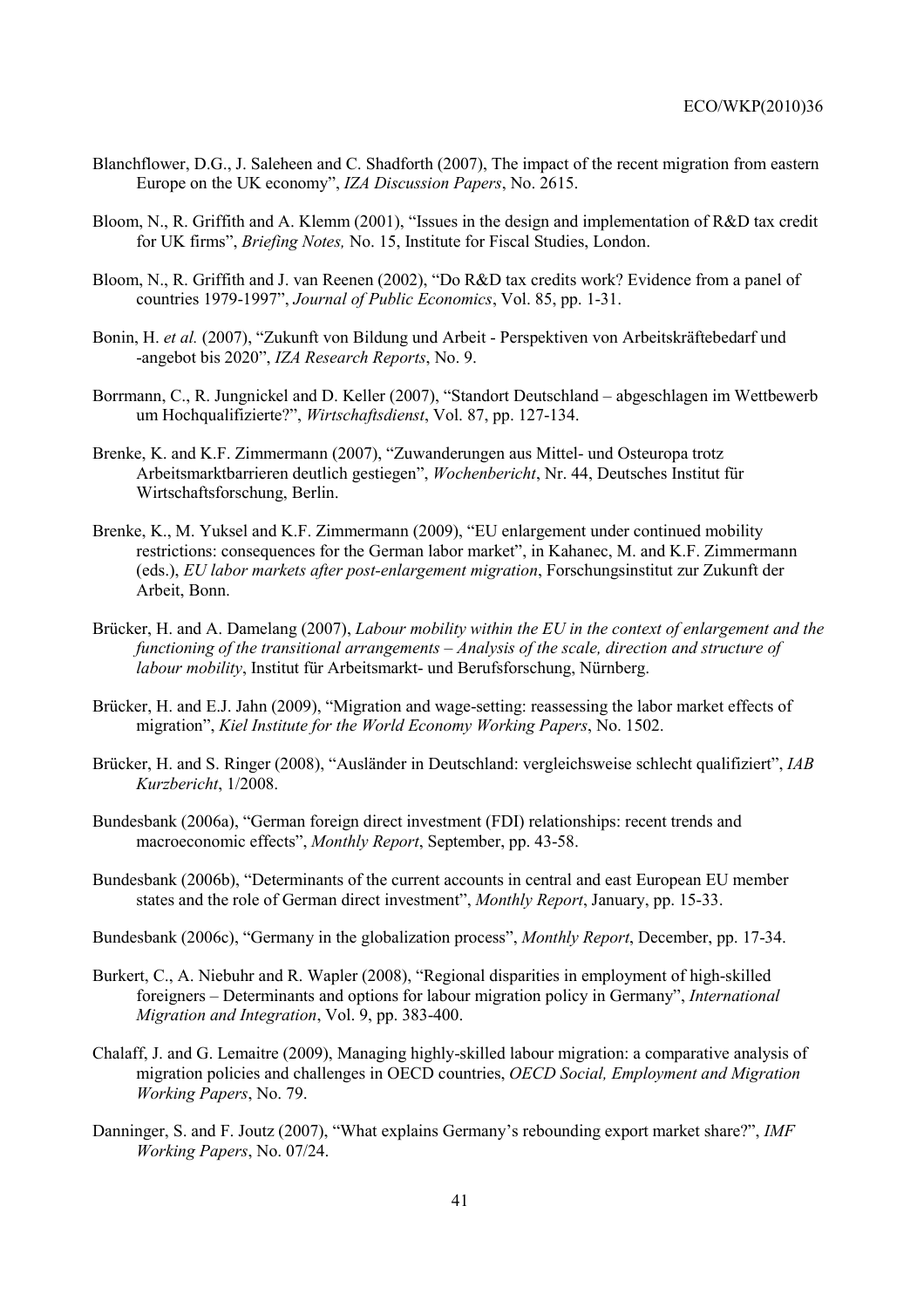- Da Rin, M., G. Nicodano and A. Sembenelli (2005), "Public policy and the creation of active venture capital markets", *ECB Working Papers*, No. 430.
- Denis, C., K. Mc Morrow and W. Röger (2006), "Globalisation: trends, issues and macro implications for the EU", *European Economy Economic Papers*, No. 254.
- Duval, R., J. Elmeskov and L. Vogel (2007), "Structural policies and economic resilience to shocks", *OECD Economic Studies*, Vol. 2008, pp. 201-238.
- Egeln, J. *et al.* (2007), *Bericht zur technologischen Leistungsfähigkeit Deutschlands 2007*, Federal Ministry of Education and Research, Berlin.
- Egger, H. and P. Egger (2006), "International outsourcing and the productivity of low-skilled labor in the EU", *Economic Inquiry*, Vol. 44, pp. 98-108.
- European Commission (2008), *The impact of free movement of workers in the context of EU enlargement – Report on the first phase (1 January 2007-31 December 2008) of the transitional arrangements set out in the 2005 Accession Treaty as requested according to the transitional arrangements set out in the 2003 Accession Treaty*, Brussels.
- European Communities (2009), "European Innovation Scoreboard 2009 comparative analysis of innovation performance", Office for Official Publications of the European Communities, Luxembourg.
- Expertenkommission Forschung und Innovation (2009), *Research, innovation and technological performance in Germany – Report 2009*, Expertenkommission Forschung und Innovation, Berlin.
- Falk, M. (2004), "What drives business R&D intensity across OECD countries?", *WIFO Working Papers*, No. 236.
- Faulstich, P. (2008), "Weiterbildung", in Cortina, K.S *et al.* (eds.), *Das Bildungswesen in der Bundesrepublik*, Rowohlt Verlag GmbH, Reinbek.
- Federal Ministry of Education and Research (2008), *Status of recognition of non-formal and informal learning in Germany*, Federal Ministry of Education and Research, Bonn.
- Federal Ministry of Education and Research (2009), *Research and innovation for Germany*, Federal Ministry of Education and Research, Bonn.
- Fryges, H. *et al.* (2007), *Hightech-Gründungen und Business Angels*, Zentrum für Europäische Wirtschaftsforschung, Mannheim.
- Fuchs, J. and A. Reinberg (2007): "Demografische Effekte auf das Erwerbspersonenpotenzial", in Institut für Arbeitsmarkt- und Berufsforschung (ed.), *Fachkräftebedarf der Wirtschaft, Materialsammlung B: Zukünftiger Fachkräftemangel?*, Nürnberg.
- Fuchs, J. and B. Weber (2007), Demografischer Wandel Ein altbekanntes Menetekel, *IAB-Forum* 2/07.
- García-Quevedo, J. (2004), "Do public subsidies complement business R&D? A meta-analysis of the econometric evidence", *Kyklos*, Vol. 57, pp. 87-102.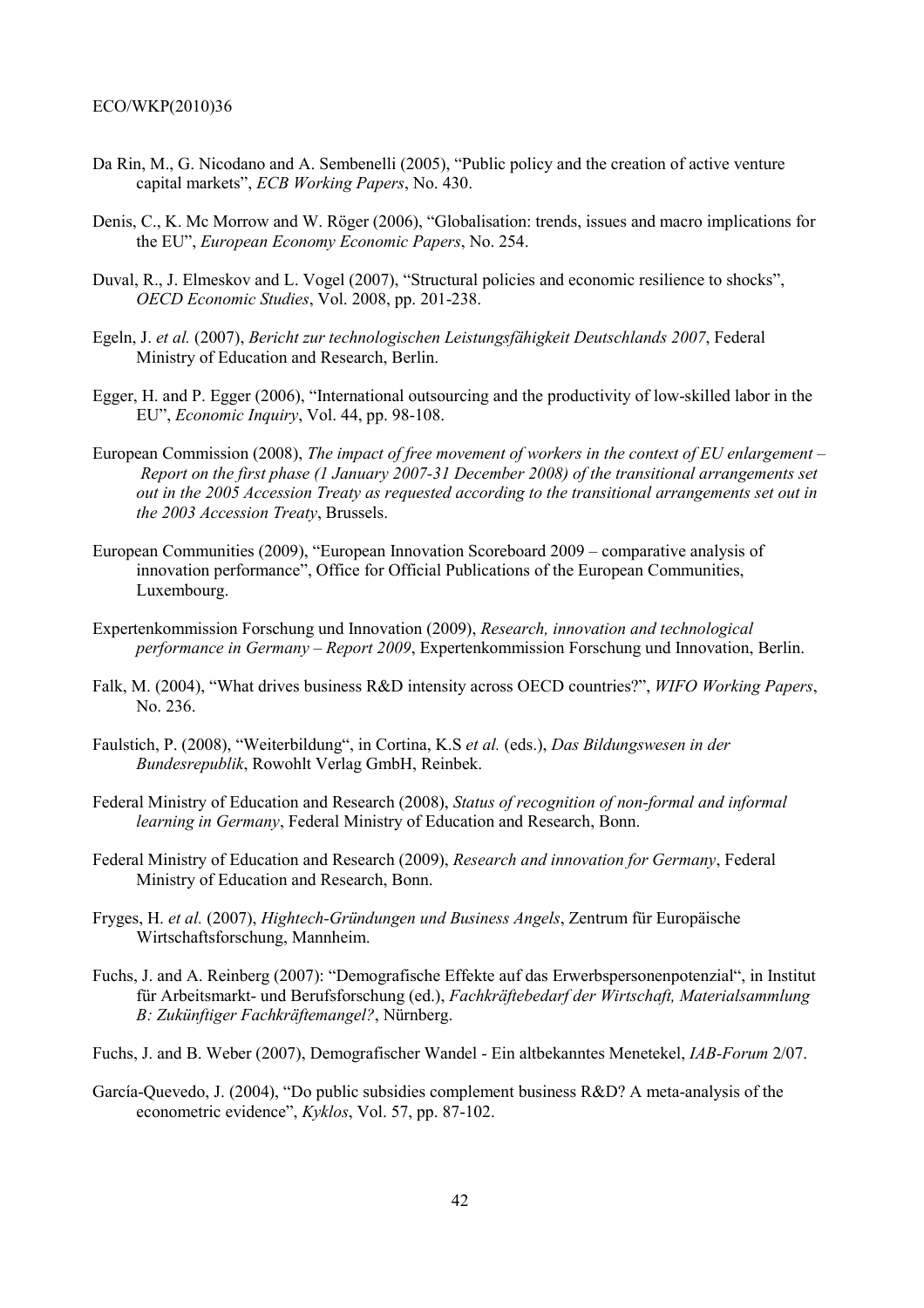- Geishecker, I. (2006), "Does outsourcing to central and eastern Europe really threaten manual workers' jobs in Germany?", *The World Economy*, Vol. 29, No. 5, pp. 559-583.
- Geishecker, I. (2008), "The impact of international outsourcing on individual employment security: a micro-level analysis", *Labour Economics*, Vol. 15, No. 3, pp. 291-314.
- Gervais, M., I. Livshits and C. Meh (2007), "Uncertainty and the specificity of human capital", *Bank of Canada Working Papers*, No. 5.
- Görg, H., A. Hanley and E. Strobl (2008), "Productivity effects of international outsourcing: evidence from plant-level data", *Canadian Journal of Economics*, Vol.-41, pp. 670-688.
- Gottschalk, S. *et al.* (2007), *Start-ups zwischen Forschung und Finanzierung: Hightech-Gründungen in Deutschland*, Zentrum für Europäische Wirtschaftsforschung, Mannheim.
- Grogger, J. and G. H. Hanson (2008), "Income maximization and the selection and sorting of international migrants", *NBER Working Papers*, No. 13821.
- Guellec, D. and B. van Pottelsberghe (2000), The impact of public R&D expenditure on business R&D, *STI Working Papers*, No. 2000/4.
- Hall, B.H. and J. van Reenan (2000), "How effective are fiscal incentives for R&D? A review of the evidence", *Research Policy*, Vol. 29, pp. 449-469.
- Harris, R., Q.C. Li and M. Trainor (2009), "Is a higher rate of R&D tax credit a panacea for low levels of R&D disadvantaged regions?", *Research Policy*, Vol. 38, pp. 192-205.
- Heller, D. (1999), "The effects of tuition and state financial aid on public college enrolment", *Review of Higher Education*, Vol. 23, pp. 65-89.
- Heß, B. and L. Sauer (2007), *Conditions of entry and residence of third country highly qualified and highly skilled workers: the situation in Germany*, Federal Office for Migration and Refugees, Berlin.
- Hoeckel, K. (2010), *Learning for Jobs: OECD Reviews of Vocational Education and Training Germany*, OECD, Paris, forthcoming.
- Hülskamp, N. and O. Koppel (2005), "Deutschlands Position im Innovationswettbewerb Ergebnisse des IW-Innovationsbenchmarkings", *IW-Trends*, Vol. 32, No. 3, pp. 45-61.
- Jaumotte, F. and N. Pain (2005a), "An overview of public policies to support innovation", *OECD Economics Department Working Papers,* No. 456.
- Jaumotte, F. and N. Pain (2005b), "From ideas to development: the determinants of R&D and patenting", *OECD Economics Department Working Papers*, No. 457.
- Johansson, Å *et al.* (2008), "Tax end economic growth", *OECD Economics Department Working Papers,* No. 620.
- Kahanec, M. and K.F. Zimmermann (2008), "Migration in an enlarged EU: A challenging solution?", *DIW Discussion Papers,* No. 849.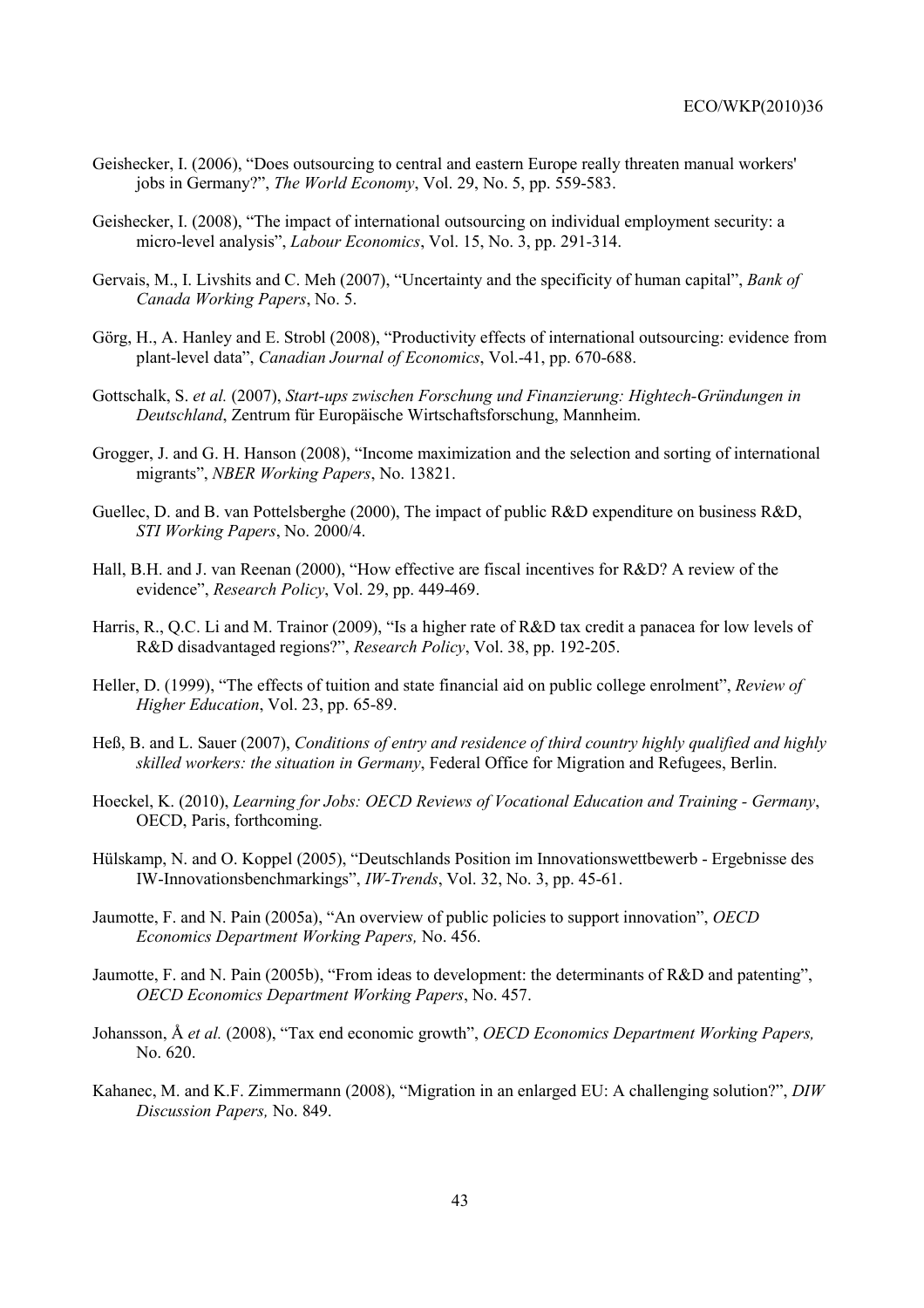- Klassen, K., J. Pittman and M. Reed (2004), "A cross-national comparison of R&D expenditure decisions: tax incentives and financial constraints", *Contemporary Account Research*, Vol. 21, pp. 639–680.
- Klodt, H. (2004), "Mehr Arbeitsplätze durch Auslandsinvestitionen", *Die Weltwirtschaft*, Vol. 4/2004, pp. 373–398.
- Koske, I. (2010), "After the Crisis Bringing German Public Finances Back to a Sustainable Path", OECD Economics Department Working Papers, No. 766.
- Kreditanstalt für Wiederaufbau (2004), *Studie zu den Auslandsaktivitäten deutscher Unternehmen - Beschäftigungseffekte und Folgen für den Standort Deutschland*, KfW, Frankfurt.
- Krueger, D. and K.B. Kumar (2004a), "US-Europe differences in technology-driven growth: quantifying the role of education", *Journal of Monetary Economics*, Vol. 51, pp. 161-190.
- Krueger, D. and K.B. Kumar (2004b), "Skill-specific rather than general education: a reason for US-Europe growth differences?", *Journal of Economic Growth*, Vol. 9, pp. 167-207.
- Lach, S. (2002), "Do R&D subsidies stimulate or displace private R&D? Evidence from Israel", *Journal of Industrial Economics*, Vol. L, pp. 369-390.
- Lemos, S. and J. Portes (2008), "New labour? The impact of migration from the central and eastern European countries on the UK labour market", *IZA Discussion Papers,* No. 3756.
- Ludwig, V. and F. Pfeiffer (2005), "Abschreibungsraten allgemeiner und beruflicher Ausbildungsinhalte", *ZEW Discussion Papers*, No. 05-36.
- Marin, D. (2004), "A nation of poets and thinkers less so with eastern enlargement? Austria and Germany", *CEPR Discussion Papers*, No. 4358.
- Meier, V. and G. Schütz (2007), "The economics of tracking and non-tracking", *Ifo Working Papers*, No. 50.
- Meyer, T. (2008), *Venture Capital: Brücke zwischen Idee und Innovation?*, Deutsche Bank Research, Frankfurt.
- Mohnen, P. and B. Lokshin (2009), "What does it take for an R&D tax incentive policy to be effective?". I*nstitut d'Economia de Barcelona Working Papers*, No. 2009/9.
- Molnar, M., N. Pain and D. Taglioni (2008), "Globalisation and employment in the OECD", *OECD Economic Studies*, Vol. 2008, pp. 83-116.
- Moser, C., D.M. Urban and B. Weder di Mauro (2009), "Offshoring, firm performance and establishment-level employment: identifying productivity and downsizing effects", *CEPR Discussion Papers*, No. 7455.
- Niefert, M. *et al.* (2006), *Hightech-Gründungen in Deutschland: Trends und Entwicklungsperspektiven*, Zentrum für Europäische Wirtschaftsforschung, Mannheim.

OECD (2003), *Tax incentives for research and development: trends and issues*, OECD, Paris.

OECD (2005), *Promoting adult learning*, OECD, Paris.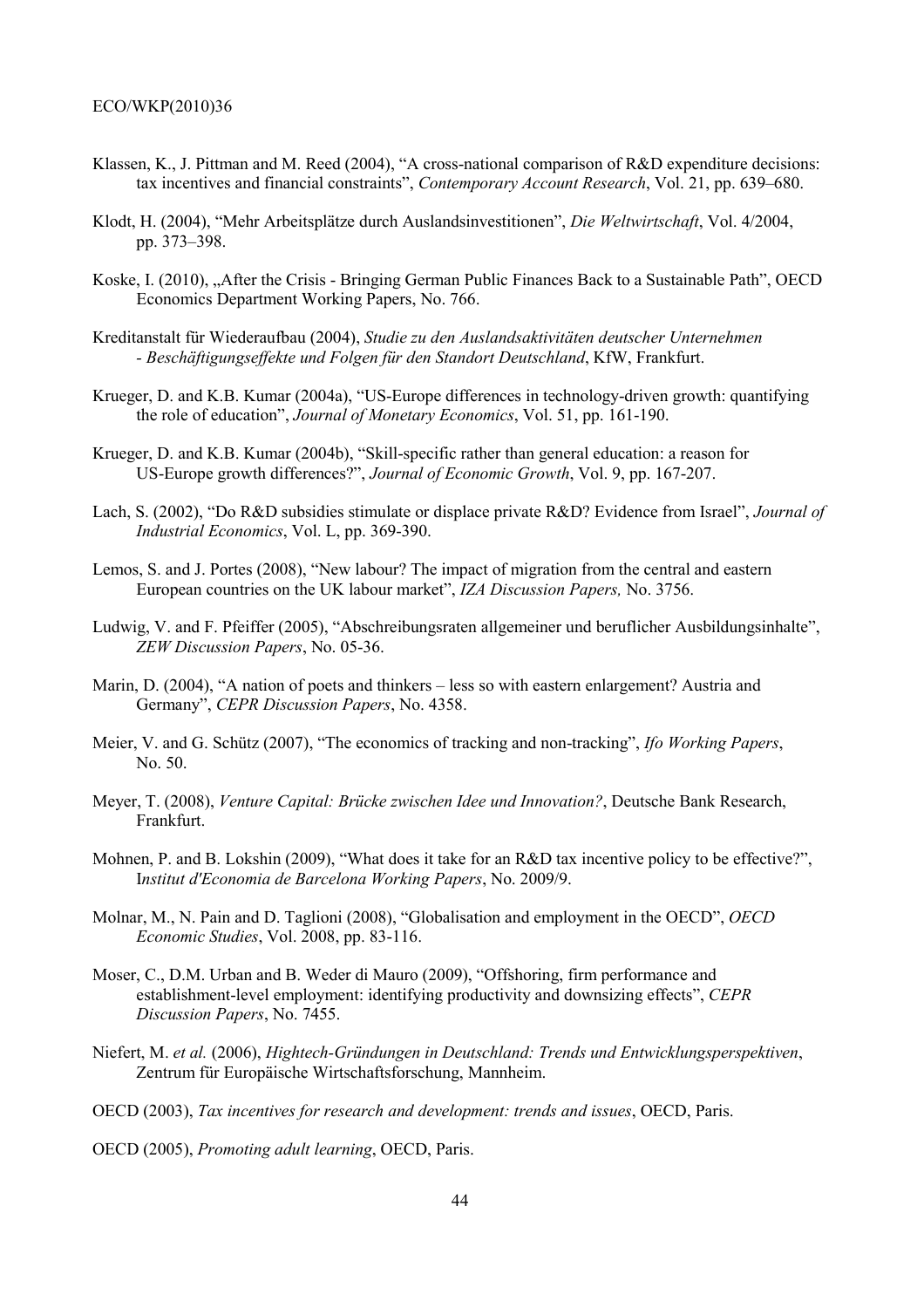- OECD (2007a), *Staying competitive in the global economy: Moving up the value chain*, OECD, Paris.
- OECD (2007b), *OECD Economic Surveys: United Kingdom*, OECD, Paris.
- OECD (2007c), *Going for Growth*, OECD, Paris.
- OECD (2007d), *Science, Technology and Industry Scoreboard*, OECD, Paris.
- OECD (2007e), *Jobs for Immigrants (Vol. 1): Labour Market Integration in Australia, Denmark, Germany and Sweden*, OECD, Paris.
- OECD (2008), *OECD Economic Surveys: Germany*, OECD, Paris.
- OECD (2009a), *OECD Economic Outlook*, No. 86, OECD, Paris.
- OECD (2009b), *OECD Patent Statistics Manual*, OECD, Paris.
- OECD (2009c), *Education at a glance*, OECD, Paris.
- OECD (2009d), *OECD Economic Surveys: Switzerland*, OECD, Paris.
- OECD (2009e), *International Migration Outlook*, OECD, Paris.
- OECD (2010a), *OECD Economic Surveys: Germany*, OECD, Paris.
- OECD (2010b), *Recognising non-formal and informal learning: Outcomes, policies and practices*, OECD, Paris.
- Oliveira Martins, J. *et al.* (2007), "The policy determinants of investment in tertiary education", *OECD Economics Department Working Papers*, No. 576.
- Ottaviano, G. and G. Peri (2006), "Rethinking the effects of immigration on wages", *NBER Working Papers,* No. 12497, Cambridge, MA.
- Paterson, I., M. Fink and A. Ogus (2007), "Economic impact of regulation in the field of liberal professions in different member states", *European Network of Economic Policy Research Institutes Working Papers*, No. 52.
- Rae, D. and M. Sollie (2007), "Globalisation and the European Union: which countries are best placed to cope?", *OECD Economics Department Working Papers*, No. 586.
- Russo, B. (2004), "A cost-benefit analysis of R&D tax incentives", *Canadian Journal of Economics*, Vol. 37, pp. 313-335.
- Sachverständigenrat (2004), *Erfolge im Ausland Herausforderungen im Inland*, Jahresgutachten 2004/2005.
- Sachverständigenrat (2008), *Die Finanzkrise meistern Wachstumskräfte stärken,* Jahresgutachten 2008/2009.

Sachverständigenrat (2009), *Die Zukunft nicht aufs Spiel setzen,* Jahresgutachten 2009/2010.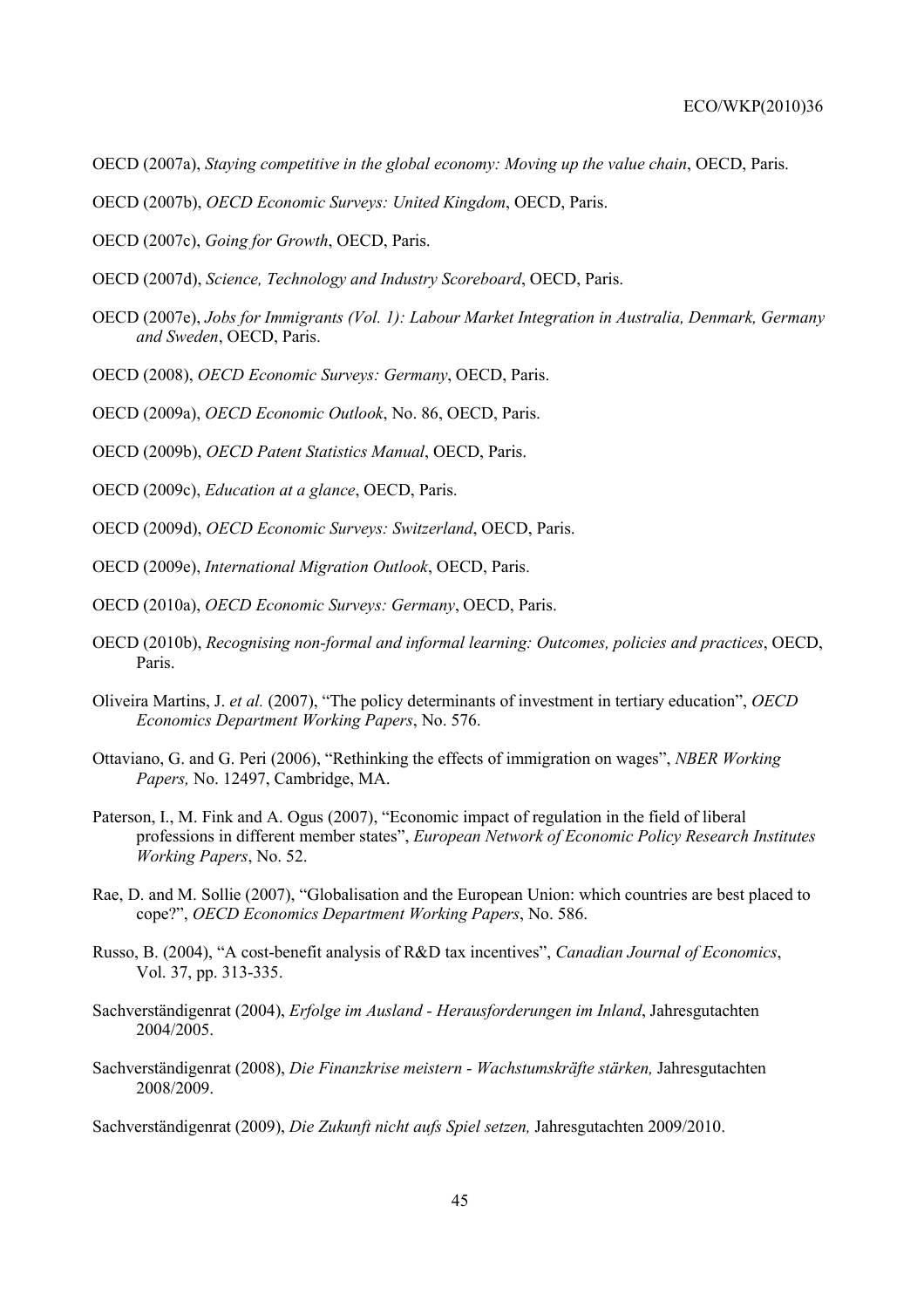- Santiago, P. *et al.* (2008), *Tertiary education for the knowledge society,* Volume 1: "Special features: governance, funding, quality", OECD, Paris.
- Schnur, P. and G. Zika (2007), "Arbeitskräftebedarf bis 2025: die Grenzen der Expansion", *IAB Kurzbericht,* 26/2007.
- Sinn, H.-W. (2006), The pathological export boom and the bazaar effect: how to solve the German puzzle, *The World Economy*, Vol. 29, No. 9, pp. 1157-1175.
- Snower, D. J., A. J. G. Brown and C. Merkl (2009), "Globalization and the welfare state: a review of Hans-Werner Sinn's *Can Germany be saved?*", *Journal of Economic Literature*, Vol. 47, pp. 136-158.
- Spitz, A. (2003), "IT capital, job content and educational attainment", *Centre for European Economic Research Discussion Papers*, No. 03-04.
- Stahn, K. (2006), "Has the impact of key determinants of German exports changed?", in De Brandt, O., H. Herrmann and G. Parigi (eds.), *Convergence or divergence in Europe? Growth and business cycles in France, Germany and Italy*, Springer, Berlin/Heidelberg.
- Von Hirschhausen, C. *et al.* (2009), *Innovationsindikator Deutschland 2009*, Deutsches Institut für Wirtschaftsforschung, Berlin.
- Wu, Y. (2005), "The effects of state R&D tax credits in stimulating private R&D expenditure: a cross-state empirical analysis", *Journal of Policy Analysis and Management*, Vol. 24, pp. 785-802.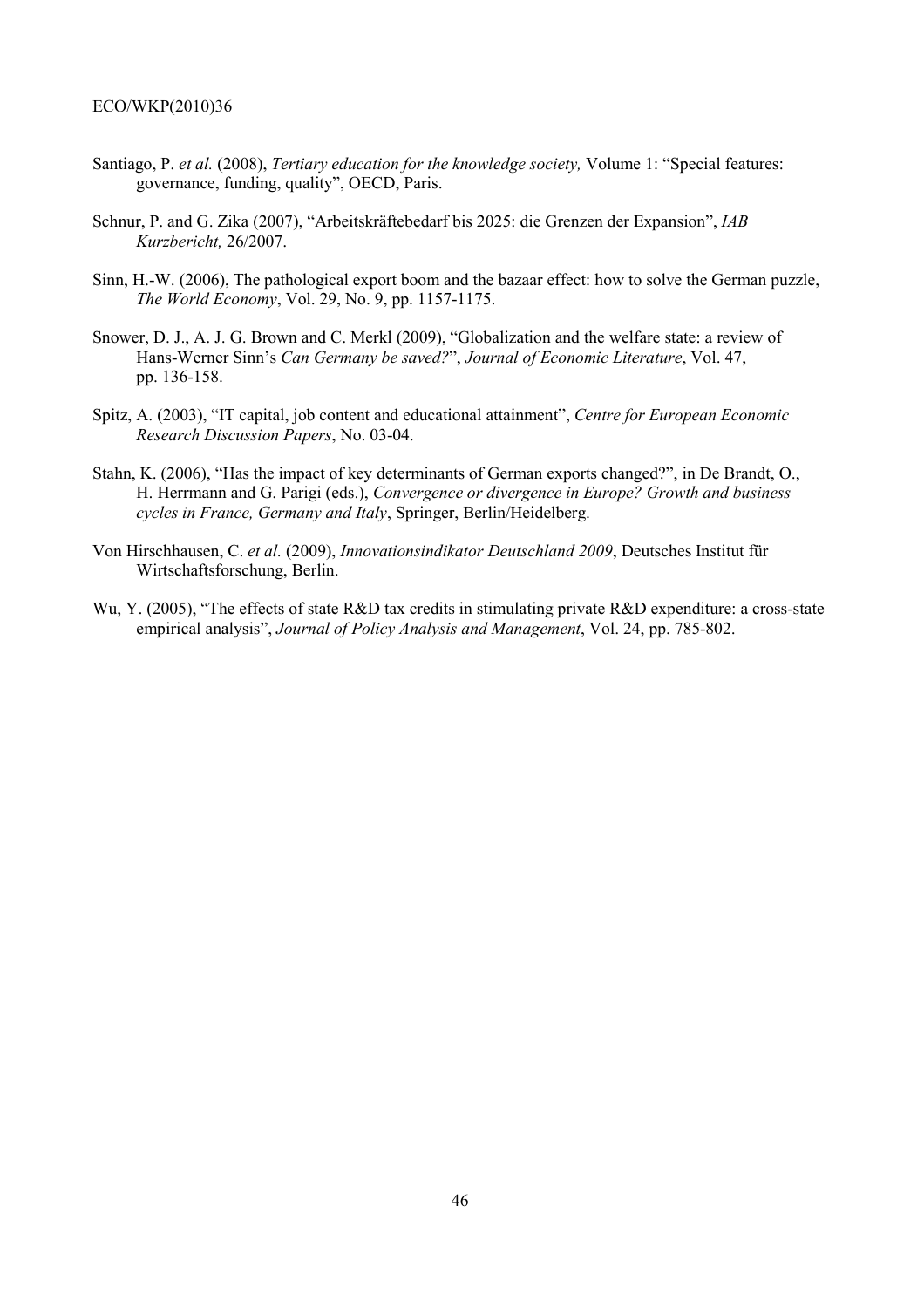#### **ANNEX A1**

#### **WHAT FACTORS WERE BEHIND THE GERMAN EXPORT BOOM?**

To explore the reasons behind the strong increase in German exports prior to the recent crisis, a number of equations are estimated relating the volume of exports to a measure of export market, and measures of price and non-price competitiveness. A coefficient of unity is imposed on export market size, so that ultimately the export market share is modelled. The equations are estimated separately for capital goods and non-capital goods to investigate whether the importance of explanatory variables differs across the two types of goods (capital goods play a crucial role for the German export sector, accounting for about 62% of the total value of goods exports in 2008, down from around 65% in 2000). The data set is annual and covers the period 1994 to 2007. To account for the unit-root characteristics of the time series, the analysis makes use of the dynamic OLS estimator proposed by Saikkonen (1991) which involves adding leads and lags of the changes in all explanatory variables to the equation:

$$
\ln\left(\frac{EXP_{t}}{EXPM_{t}}\right) = \alpha + \beta_1 \ln(PC)_{t} + \beta_2 \ln(NPC)_{t} + \sum_{p=-n}^{n} \gamma_{1p} \Delta \ln(PC)_{t-p} + \sum_{p=-m}^{m} \gamma_{2p} \Delta \ln(NPC)_{t-p} + \varepsilon_{it},
$$

where *EXP* is the volume of respectively capital and non-capital goods exports, *EXPM* is the size of the potential export market, and *PC* and *NPC* are measures of price and non-price competitiveness. Given the short sample period, *n* and *m* are set equal to unity. To obtain a parsimonious specification, insignificant dynamic terms are dropped. Unit root tests indicate that the residuals of the estimated equations are stationary.

Data on capital and non-capital exports (in value terms) are obtained from the UN *Comtrade*  Database.<sup>1</sup> As no price data are available for capital and non-capital goods, export values are deflated using the private non-residential fixed capital formation deflator for capital goods and the private consumption expenditure deflator for non-capital goods. These data are obtained from the OECD Analytical Database. The export market is computed as a weighted average of imports in trading partners, following the procedure described in Box A of Pain *et al*. (2005) with all data taken from the UN Comtrade Database.<sup>2</sup> It is calculated separately for capital and non-capital goods. Price competitiveness is alternatively measured by total economy unit labour costs and export prices, with data on both variables taken from the OECD *Analytical Database*. The latter variable has the advantage that it is a more direct measure of a country's price competitiveness, accounting not only for changes in the costs of labour input but also in the costs of other input factors (*e.g.* cheaper sourcing of intermediate goods due to offshoring activities) as well as for changes in profit margins. The two price competitiveness variables are measured

<sup>1.</sup> Capital goods include manufactured metals, machinery/transport equipment, manufactured professional/scientific/photographic/optical apparatus and watches and clocks. They are defined as SITC Revision 3 commodity codes 67+68+69+7+87+88. Non-capital goods are defined as the remaining SITC Revision 3 commodity codes except for non-classified commodities, which are omitted from the analysis.

<sup>2.</sup> Data availability problems restrict the set of trading partners to Australia, Austria, Belgium, Canada, Denmark, Finland, France, Germany, Greece, Ireland, Italy, Japan, Mexico, Netherlands, New Zealand, Norway, Korea, Spain, Sweden, Switzerland, United Kingdom and the United States.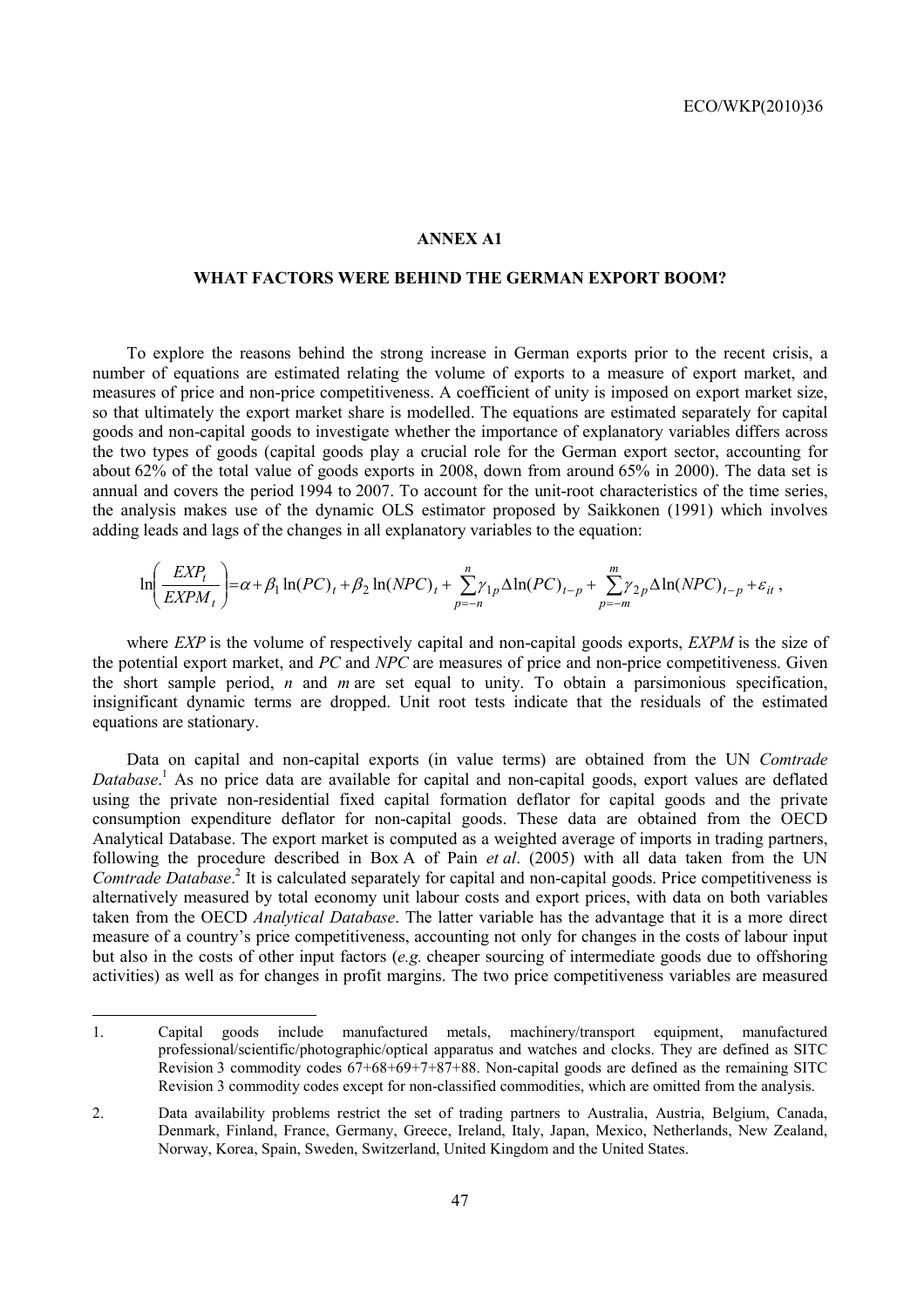relative to a weighted average of respectively unit labour costs and export prices in competitor countries, where the weighing procedure follows again Pain *et al.* (2005).<sup>3</sup> Non-price competitiveness is measured by the number of triadic patent families per million population. The variable is measured relative to a weighted average of competitor countries. Data on patents are obtained from the OECD *Patents Database* and population data are taken from the OECD *Analytical Database*. As patenting activity is likely to affect competitiveness with a lag, a 3-year moving average of the series is used in the estimation.

| Specification      | (1)                                      | (2)                | (3)                                      | (4)                 |
|--------------------|------------------------------------------|--------------------|------------------------------------------|---------------------|
| Dependent variable | In(EXP <sup>C</sup> /EXPM <sup>C</sup> ) | $In(EXPNC/EXPMNC)$ | In(EXP <sup>C</sup> /EXPM <sup>C</sup> ) | $In (EXPNC/EXPMNC)$ |
| In(RULC)           | $-1.944***$                              | $-1.235*$          |                                          |                     |
|                    | (0.546)                                  | (0.656)            |                                          |                     |
| In(RPEXP)          |                                          |                    | $-5.372***$                              | $-3.475**$          |
|                    |                                          |                    | (1.210)                                  | (1.220)             |
| In(RPAT)           | $3.237***$                               | 4.132***           | $3.000***$                               | $3.726***$          |
|                    | (0.656)                                  | (0.789)            | (0.951)                                  | (0.958)             |
| Adj. R-squared     | 0.937                                    | 0.812              | 0.802                                    | 0.588               |

# **Table A1. Estimation results**

*Notes*: *EXP<sup>C</sup>*= capital goods exports; *EXPNC* = non-capital goods exports; *EXPM<sup>C</sup>* = export market for capital goods; *EXPMNC* = export market for non-capital goods; RULC = relative unit labour costs; *RPEXP* = relative export prices; RPAT = relative patents per million population (3-year moving average). \*\*\*, \*\*, \* denote significance at the 1%, 5%, 10% significance level. Standard errors in parentheses.

The long-run coefficients are displayed in Table A1. The coefficients on the two measures of price competitiveness are significant for Germany in all four specifications and have the expected negative sign. The significance of the variable is somewhat lower for non-capital goods exports than for capital goods exports. The point estimates of the coefficients are somewhat smaller for non-capital goods exports, but the difference is not statistically significant. The relative number of triadic patent families per million population has a highly significant impact on both capital and non-capital goods exports, suggesting that non-price factors are an important determinant of German exports. The size of the estimated coefficients is higher for non-capital goods than for capital goods, but again the difference is not statistically significant.

#### **BIBLIOGRAPHY**

Pain, N. *et al.* (2005), "The international trade model", *OECD Economics Department Working Papers*, No. 440.

Saikkonen, P. (1991), "Asymptotically efficient estimation of cointegrating regressions", *Econometric Theory*, Vol. 7, pp. 1–21.

<sup>3.</sup> The set of partner countries is identical to the one used for the calculation of export markets.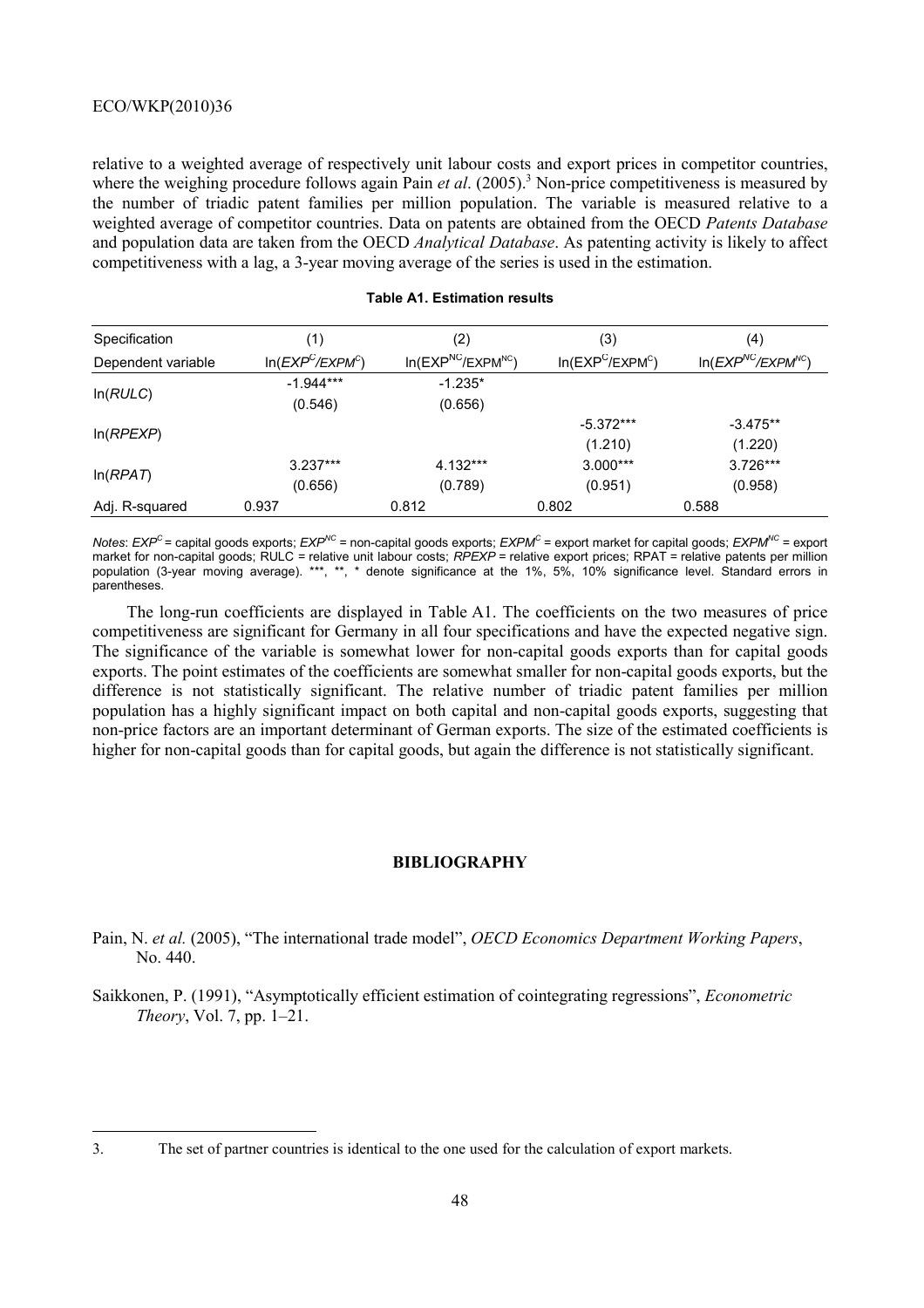# **WORKING PAPERS**

*The full series of Economics Department Working Papers can be consulted at www.oecd.org/eco/workingpapers/*

- 779 *European Energy policy and the transition to a low-carbon economy* (May 2010) by Jeremy Lawson
- 778 *Making the Luxembourg labour market work better* (May 2010) by Jeremy Lawson
- 777 *Coping with the job crisis and preparing for ageing: the case of Finland* (May 2010) by Henrik Braconier
- 776. *The political economy of fiscal consolidation*  (May 2010) by Robert Price
- 775. *Structural and cyclical factors behind current-account balances*  (May 2010) by Calista Cheung, Davide Furceri and Elena Rusticelli
- 774. *A framework for assessing green growth policies*  (May 2010) by Alain de Serres, Fabrice Murtin and Giusepppe Nicoletti
- 773. *Modeling institutions, start-ups and productivity during the transition* (May 2010) by Zuzana Brixiova and Balázs Égert
- 772. *Can emerging asset price bubbles be detected?*  (June 2010) by Jesús Crespo Cuaresma
- 771. *The nature of financial and real business cycles*  (2010) by Balázs Égert
- 770. *The effects of fiscal policy on output: A DSGE analysis* (May 2010) by Davide Furceri and Annabelle Mourougane
- 769. *Health care systems: efficiency and institutions*  (May 2010) by Isabelle Joumard, Christophe André and Chantal Nicq
- 768. *The OECD's new global model*  (May 2010) by Karine Hervé, Nigel Pain, Pete Richardson, Franck Sédillot and Pierre-Olivier Beffy
- 767. *Assessing the impact of the financial crisis on structural unemployment in OECD countries*  (May 2010) by Stéphanie Guichard and Elena Rusticelli
- 766. *After the crisis: bringing German public finances back to a sustainable path* (April 2010) by Isabell Koske
- 765. *Optimal monetary and fiscal stabilisation policies*  (May 2010) by Klaus Adam
- 764. *Asset prices and real economic activity*  (May 2010) by E. Philip Davis